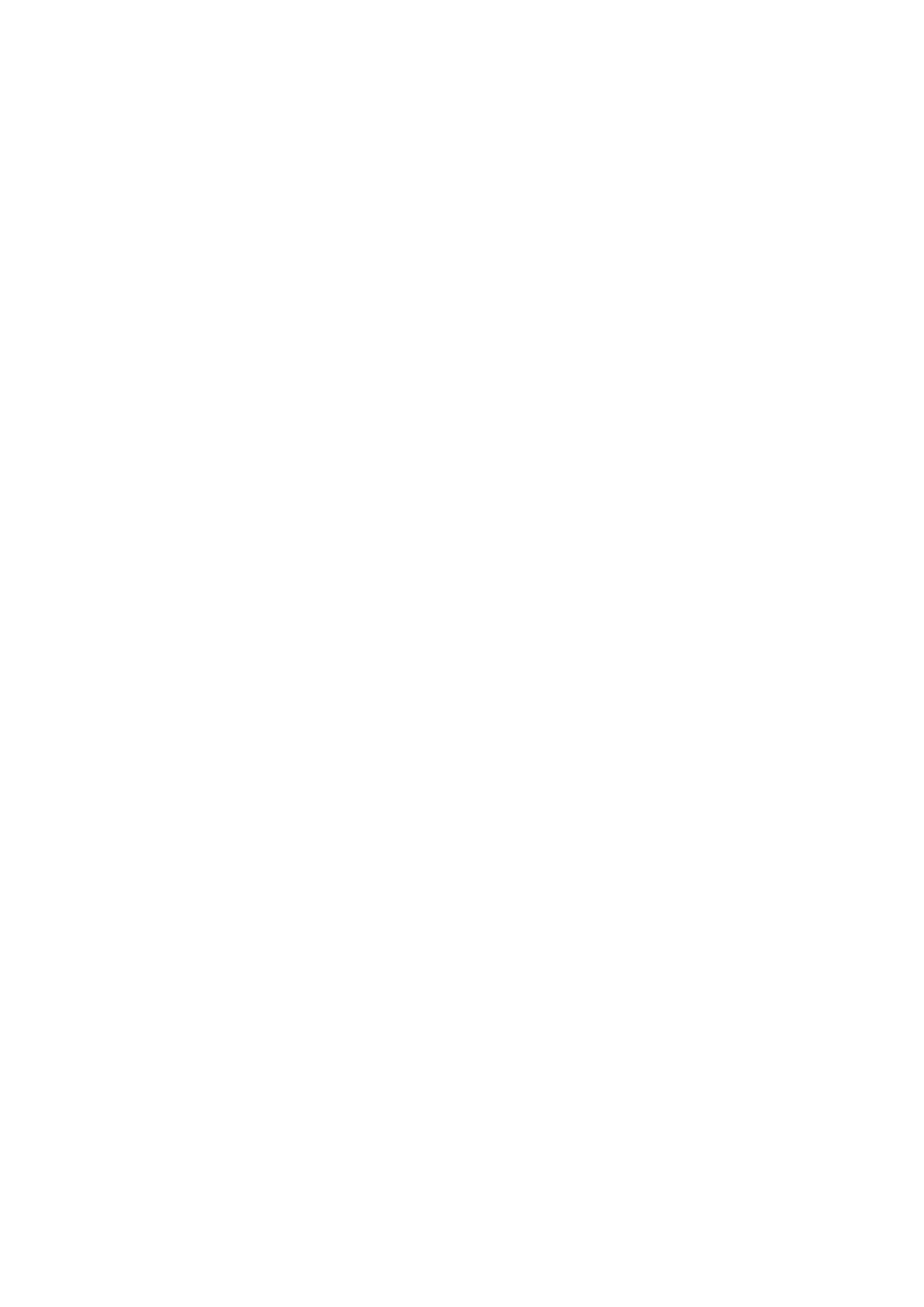

# **Review of the Youth Justice System in England and Wales**

Presented to Parliament by the Lord Chancellor and Secretary of State for Justice by Command of Her Majesty

December 2016

Cm 9298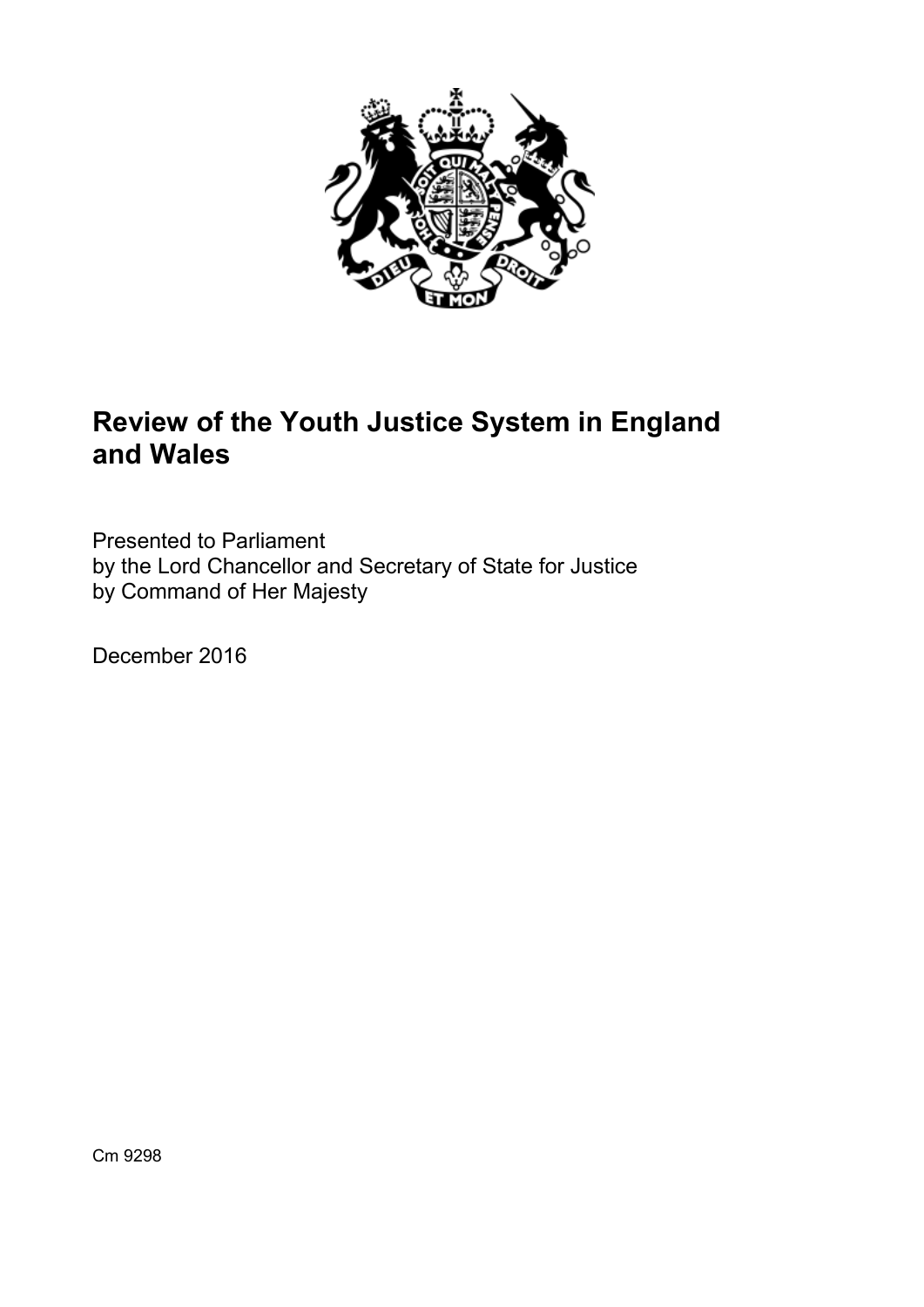

#### **© Crown copyright 2016**

This publication is licensed under the terms of the Open Government Licence v3.0 except where otherwise stated. To view this licence, visit [nationalarchives.gov.uk/doc/open-government](http://nationalarchives.gov.uk/doc/open-government-licence/version/3/)[licence/version/3](http://nationalarchives.gov.uk/doc/open-government-licence/version/3/) or write to the Information Policy Team, The National Archives, Kew, London TW9 4DU, or email: [psi@nationalarchives.gsi.gov.uk.](mailto:psi@nationalarchives.gsi.gov.uk)

Where we have identified any third party copyright information you will need to obtain permission from the copyright holders concerned.

This publication is available at [www.gov.uk/government/publications](http://www.gov.uk/government/publications) 

Any enquiries regarding this publication should be sent to us at general.queries@justice.gsi.gov.uk.

Print ISBN 9781474134873 Web ISBN 9781474134880

ID 22061655 12/16

Printed on paper containing 75% recycled fibre content minimum

Printed in the UK by the Williams Lea Group on behalf of the Controller of Her Majesty's Stationery Office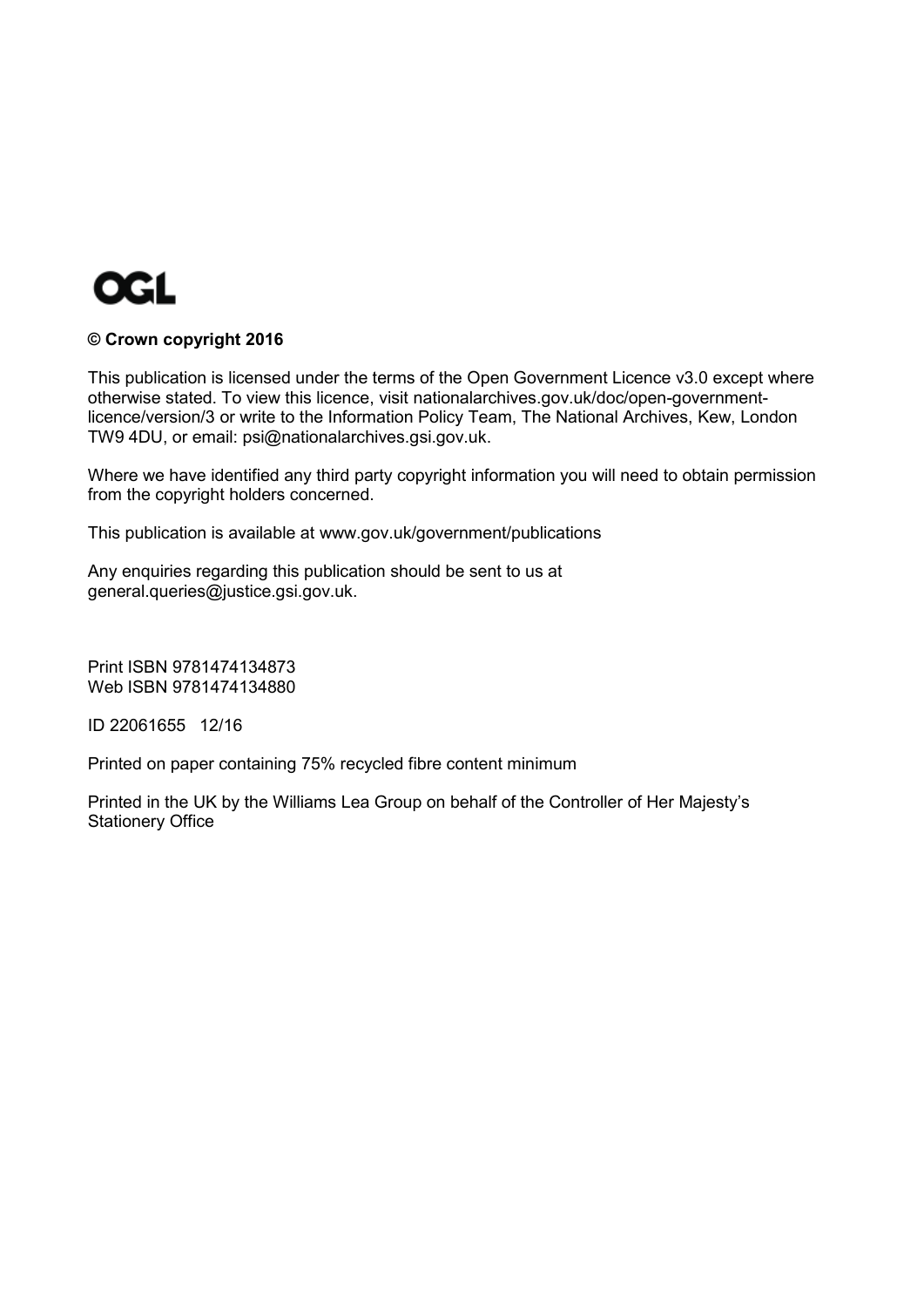# **Contents**

| Chapter 1 – Introduction                                      | $\overline{2}$ |
|---------------------------------------------------------------|----------------|
| Chapter 2 – A more devolved youth justice system              | 6              |
| Chapter 3 – Coming into contact with the youth justice system | 17             |
| Chapter 4 – Children in court                                 | 27             |
| Chapter 5 - Secure schools                                    | 36             |
| Chapter $6-$ The role of central government                   | 45             |
| Chapter $7 - A$ new youth justice system                      | 48             |
| Annex A – List of main recommendations                        | 50             |
| Acknowledgements                                              | 56             |
|                                                               |                |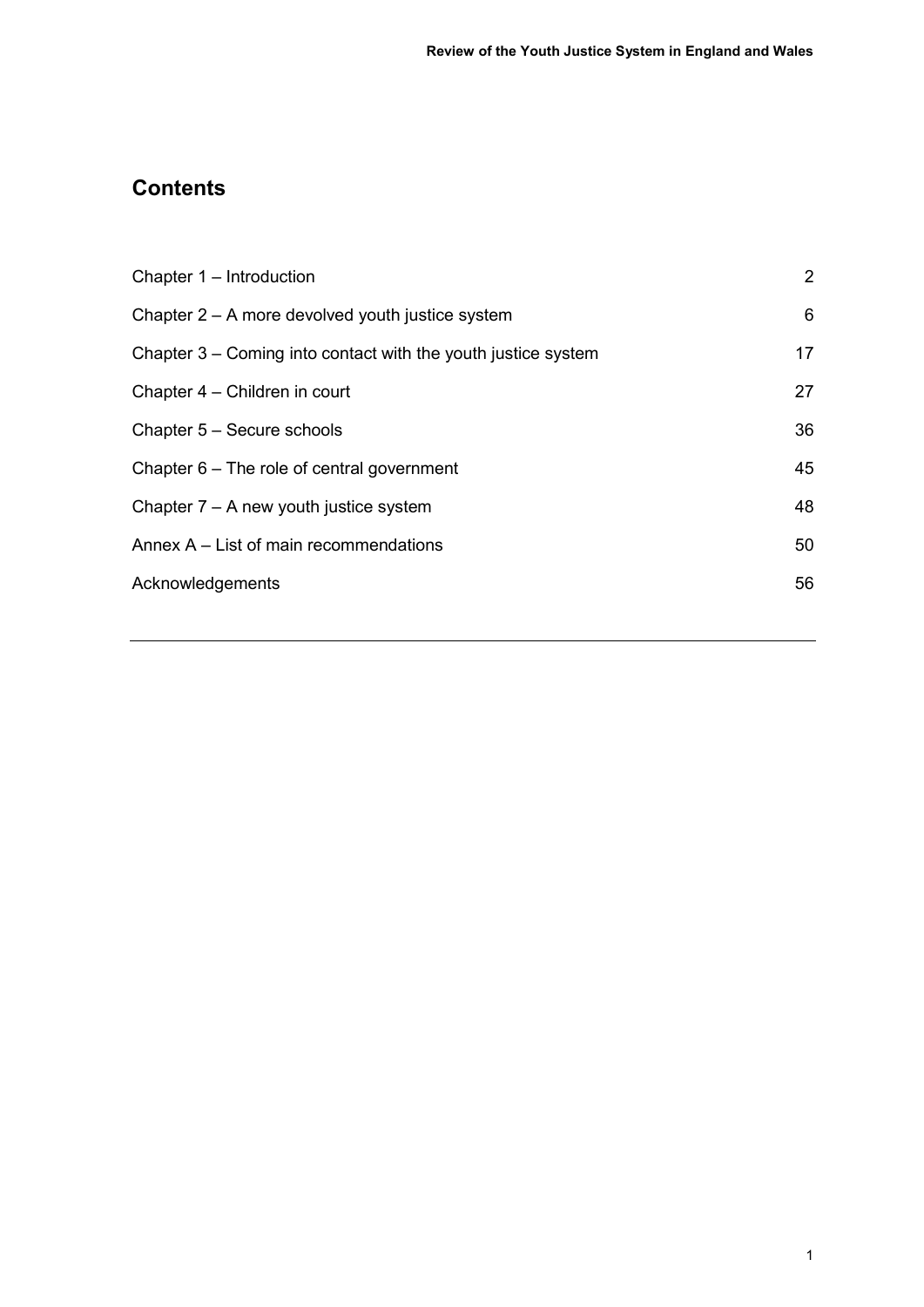# **Chapter 1 – Introduction**

## **Context**

- 1. In 2007, 225,000 children in England and Wales received a caution or conviction for a notifiable offence<sup>1</sup>. Of these children, 106,000 were first-time entrants to the system having never before received a caution or conviction. 126,000 were prosecuted at court, and 5,800 were sentenced to custody. The average monthly under-18 custodial population for 2007 was  $2,909^2$ .
- 2. Since that high watermark the number of children dealt with by the youth justice system has reduced spectacularly, with consistent year-on-year falls. The number of children cautioned or convicted in 2015 was 47,000 – down 79% since 2007. Over the same period the number of children entering the youth justice system for the first time has fallen by 82%, the number prosecuted at court has reduced by 69%, and there are now around only 900 under-18s in custody<sup>2</sup>.
- 3. In the last decade the demand for youth justice services has changed. The police and youth offending services have, rightly, increasingly sought to deal informally with minor offending by children. The diversion from the youth justice system of children who were never likely to continue offending has meant that those who remain are the most difficult to rehabilitate.
- 4. Among the children now in the youth justice system are high numbers of black, Muslim and white working class boys; many are in care, and mental and other health problems, and learning difficulties, are common. These groups are particularly over-represented in custody, where over 40% are from black, Asian and minority ethnic (BAME) backgrounds<sup>2</sup>, a large proportion have previously been in care (38% in Young Offender Institutions, 52% in Secure Training Centres)<sup>3</sup>, and more than a third have a diagnosed mental health disorder<sup>4</sup>. Many of the children in the system come from some of the most dysfunctional and chaotic families where drug and alcohol misuse, physical and emotional abuse and offending is common. Often they are victims of crimes themselves. Though children's backgrounds should not be used as an excuse for their behaviour, it is clear that the failure of education, health, social care and other agencies to tackle these problems have contributed to their presence in the youth justice system.

 $\ddot{\phantom{a}}$ 

<sup>1</sup> Ministry of Justice (2016) Criminal justice system statistics quarterly: December 2015. <https://www.gov.uk/government/statistics/criminal-justice-system-statistics-quarterly-december-2015>

 $\overline{2}$  Ministry of Justice and Youth Justice Board (2016) Youth custody report: September 2016. <https://www.gov.uk/government/statistics/youth-custody-data>

<sup>3</sup> HM Inspectorate of Prisons (2015) Children in Custody 2014-2015: Appendices. <https://www.justiceinspectorates.gov.uk/hmiprisons/inspections/children-in-custody-2014-15/>

<sup>4</sup> Harrington, R., Bailey, S., Chitsabesan, P., Kroll, L., Macdonald, W., Sneider, S., & Barrett, B. (2005). Mental health needs and effectiveness of provision for young offenders in custody and in the community. Youth Justice Board for England and Wales.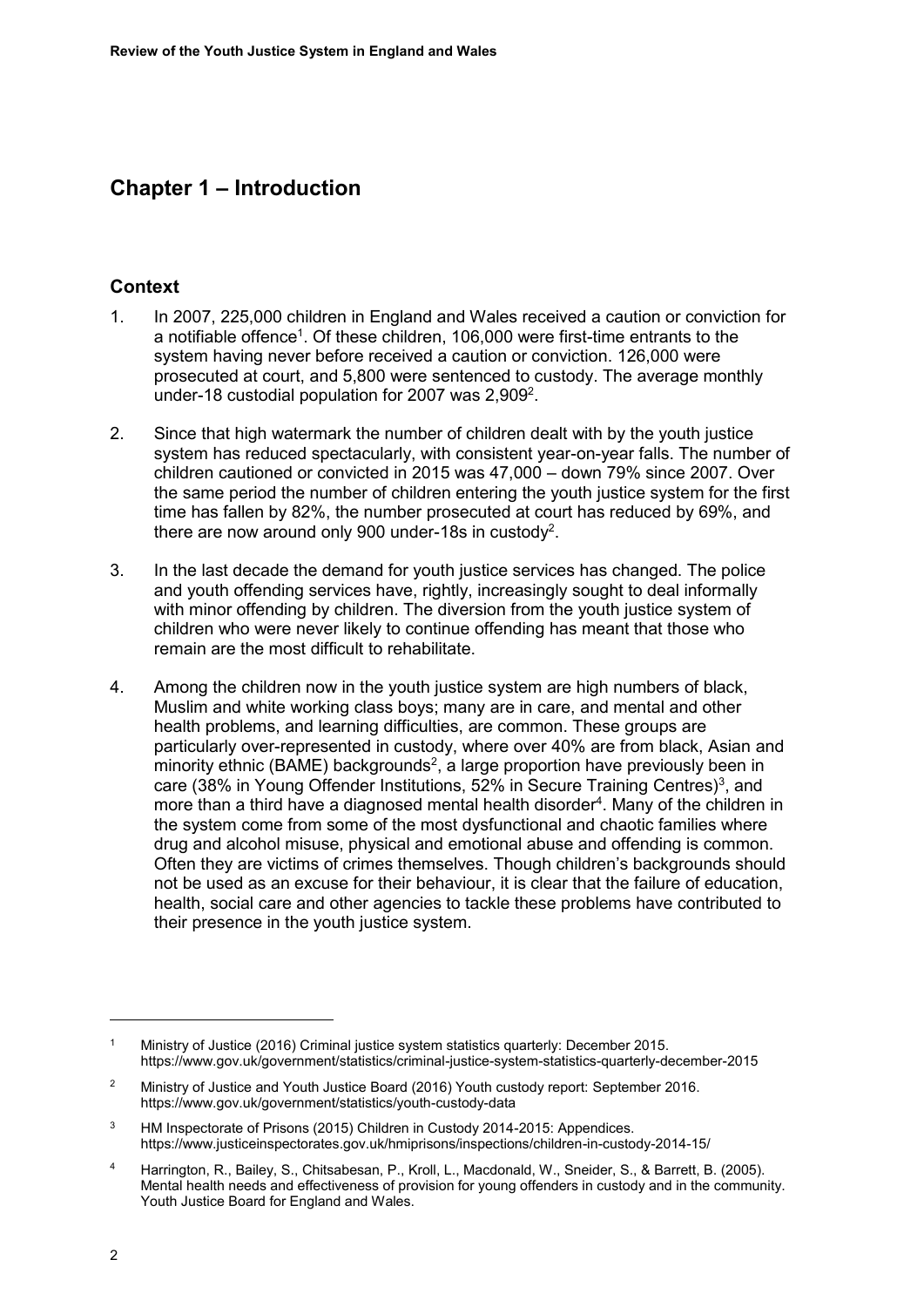5. Yet these are children for whom a traditional criminal justice response has been shown to be, on its own, inadequate. Sixty-four per cent of children given a Youth Rehabilitation Order by the court, and 69% of those sentenced to custody, go on to reoffend within a year<sup>5</sup>. If the youth justice system is truly to protect the public, it must succeed in changing the lives of these most troubled children. To do this, a system set up almost two decades ago to tackle a different problem must evolve to respond imaginatively and proportionately to the challenges of today.

## **Principles and aims for the review**

<u>.</u>

- 6. It is right that children who break the law are dealt with differently to adults. Children act impulsively and often do not appreciate the consequences of their actions; they are not emotionally developed and may struggle to communicate effectively. This is particularly true of so many of the children who offend, who often have learning or speech and communication problems. But children also have great strengths on which to build and are capable of rapid and extraordinary change. There needs to be a shift in the way society, including central and local government, thinks about youth justice so that we see the child first and the offender second. Offending should not mean forfeiting the right to childhood. If children who offend are to become successful and law-abiding adults, the focus must be on improving their welfare, health and education – their life prospects – rather than simply imposing punishment.
- 7. Almost all of the causes of childhood offending lie beyond the reach of the youth justice system. It is vital that health, education, social care and other services form part of an integrated, multi-agency response to a child's offending, but it is more desirable that these same services intervene with at-risk children and families before their problems manifest themselves in offending. I believe this is best achieved by devolving greater freedoms and responsibility for the youth justice system to local authorities who otherwise hold the statutory accountability for educating and protecting children. By aligning these responsibilities stronger incentives can be created for a child's offending and related difficulties to be tackled promptly, proportionately and with the least cost to the taxpayer. To help professionals to exercise these functions effectively, I propose stripping back the prescription and bureaucracy associated with a centrally controlled system and creating a clearer inspection and accountability framework, so that practitioners are judged on the outcomes that they achieve rather than the processes they follow.
- 8. It is my view that education needs to be central to our response to youth offending. All children in England are required to be in education or training until their 18th birthday, but too often children in the youth justice system have been out of school for long periods of time through truancy or following exclusion. As a result, half of 15-17 year olds in YOIs have the literacy or numeracy levels expected of a 7-11 year old<sup>6</sup>. Schools and colleges are crucial in preventing offending. If children are busy during the day, undertaking activity that is meaningful and that will help them to succeed in life, whether it be studying for exams, learning a trade or playing sport or

<sup>5</sup> Ministry of Justice (2016) Proven reoffending statistics quarterly: July 2013 to June 2014, Table C1b. https://www.gov.uk/government/statistics/proven-reoffending-statistics-quarterly-january-to-december-2014

<sup>6</sup> Ministry of Justice (2013) Analysis of Education Funding Agency administrative data, published in Transforming Youth Custody. [https://www.gov.uk/government/consultations/transforming-youth-custody](https://www.gov.uk/government/consultations/transforming-youth-custody-putting-education-at-the-heart-of-detention)[putting-education-at-the-heart-of-detention](https://www.gov.uk/government/consultations/transforming-youth-custody-putting-education-at-the-heart-of-detention)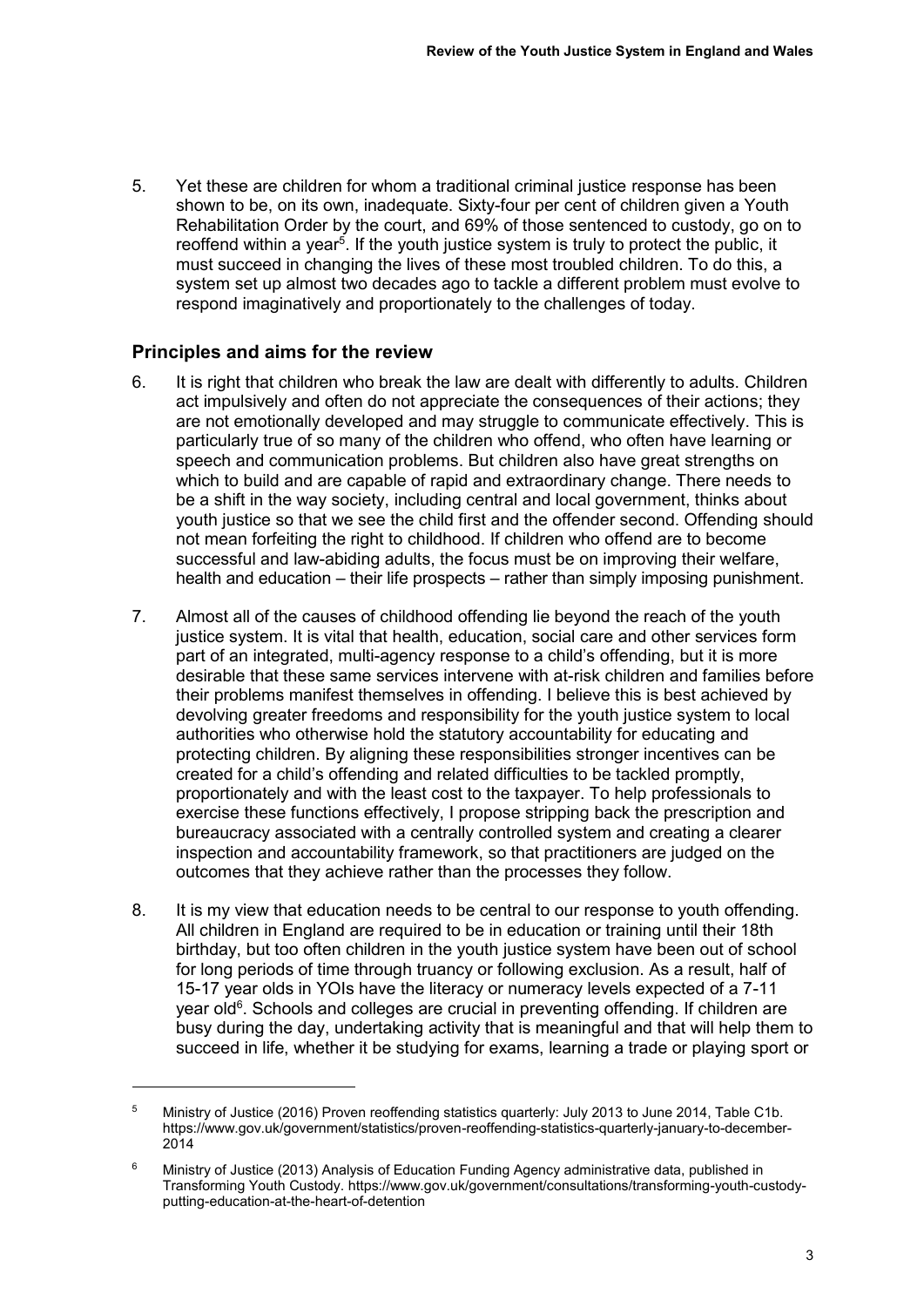music, they are much less likely to offend. Education and training are also the building blocks on which a life free from crime can be constructed. By forging closer links between schools, colleges and youth offending services, and by transforming youth custody into Secure Schools, drawing in expertise from the best alternative provision schools, children can be equipped with the skills, qualifications and confidence to move beyond offending and fulfil their potential. The government's new ambition to make schools in England responsible for the educational provision of pupils that are excluded is particularly welcome as it will maintain the connection with mainstream education for some of the most troubled children.

- 9. In reforming the youth justice system it must be recognised that, for the vast majority of children, offending is a short-lived phase. The most recent data suggest that 62% of children who receive a caution or conviction do not go on to reoffend within 12 months<sup>7</sup>. Growing up involves making and learning from mistakes. It is right that the youth justice system should tackle serious and persistent offending, but it should not be the mechanism by which all childhood mistakes are redressed. The right response to childhood offending should always be to address the causes of the offending behaviour and to repair harm to victims. This does not always require a criminal justice intervention. Evidence shows that contact with the criminal justice system can have a tainting effect on some children and can increase the likelihood of reoffending<sup>8</sup>. Wherever possible minor crimes should be dealt with outside the formal youth justice system, and when a criminal justice response is required children should be dealt with at the lowest possible tier. The long-term implications of formal contact with the system must also be reduced so that these do not act as barriers to rehabilitation.
- <span id="page-7-0"></span>10. It was concerning to see versions of the "Scared Straight" programme operating in England, in which either prison officers or prisoners themselves attempt to deter children from criminality by showing or explaining the realities of life in prison. This is despite international evidence that such interventions can increase the likelihood offending among children and young people<sup>9</sup>. In general, there is surprisingly little robust evidence from the UK about which interventions are the most effective, but what is undoubtedly important is the quality of the worker who is involved with the child, and the relationship that they strike up<sup>[9](#page-7-0)</sup>. The evidence suggests that having one person directly involved, holding the child in mind, keeping going when things go wrong and caring about what happens to him or her, is vital in helping a child to change<sup>10</sup>.
- 11. A more proportionate response to offending must also mean that the government and local services are prepared to invest intensive effort in turning around the lives

 $\overline{a}$ 

<sup>7</sup> Ministry of Justice (2016) Proven reoffending statistics quarterly: July 2013 to June 2014, Table A1. <https://www.gov.uk/government/statistics/proven-reoffending-statistics-quarterly-july-2013-to-june-2014>

<sup>8</sup> See for example: McAra, L., & McVie, S. (2007). Youth Justice? The Impact of System Contact on Patterns of Desistance from Offending. European Journal of Criminology, 4(3), 315-34. Petrosino, A., Turpin-Petrosino, C., & Guckenburg, S. (2010). Formal system processing of juveniles: Effects on delinquency. Campbell Systematic Reviews, 1, 3-80. doi:10.4073/csr.2010.1

<sup>9</sup> Adler, J. R., Edwards, S., Scally, M., Gill, D., Puniskis, M. J., Gekoski, A., & Horvath, M. A. (2016). What works in managing young people who offend? A summary of the international evidence. Ministry of Justice.<http://eprints.mdx.ac.uk/18848/1/youth-justice-review.pdf>

<sup>10</sup> See for example: HM Inspectorate of Probation (2016) Desistance and Young People. <http://www.justiceinspectorates.gov.uk/hmiprobation/inspections/desistance-and-young-people/>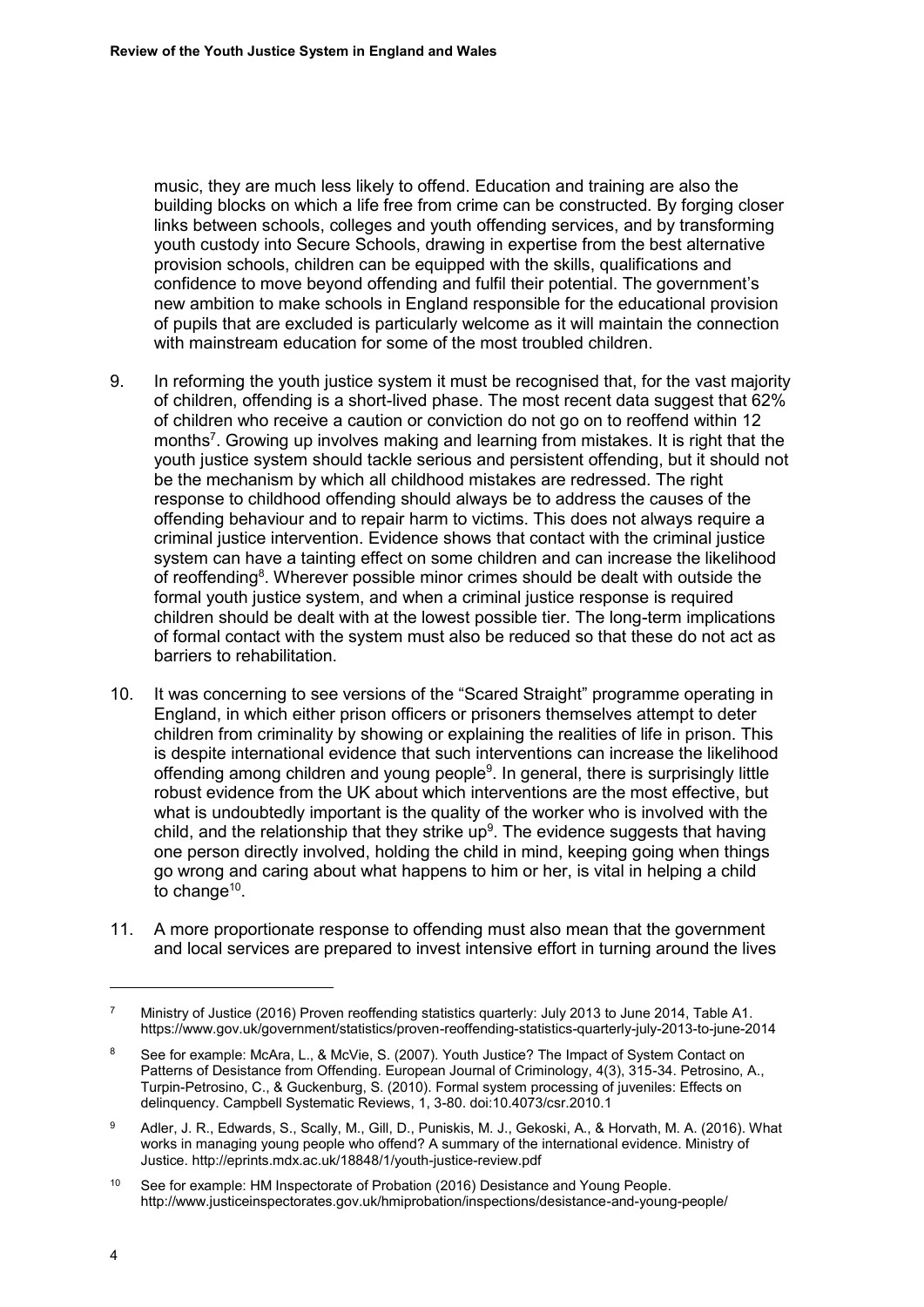of the most profoundly troubled children. Some children who commit persistent or serious offences have a range of problems that means criminal justice processes need to be able to adapt to individual circumstances. Professionals must have the freedom and the flexibility to make decisions about a child's rehabilitation, and to adjust these plans to recognise progress or respond to setbacks. I believe the role of the court should be enhanced so that youth magistrates can play a much more active role in designing tailored plans for children, co-ordinating the contributions of partner agencies and holding the child, their parents and these agencies to account. Similarly, for those children remanded or sentenced to custody, the head teacher of a Secure School must have the freedom to hire the right staff, commission the required services and establish a programme of activity that will engage, motivate and rehabilitate the children in his or her care. To achieve this, custody must truly be the option of last resort, and those who go there must stay for a meaningful period of time. Professionals must be equipped with sufficient powers, and then trusted to take the right decisions with the most challenging children, if they are to reduce reoffending and thereby create fewer victims.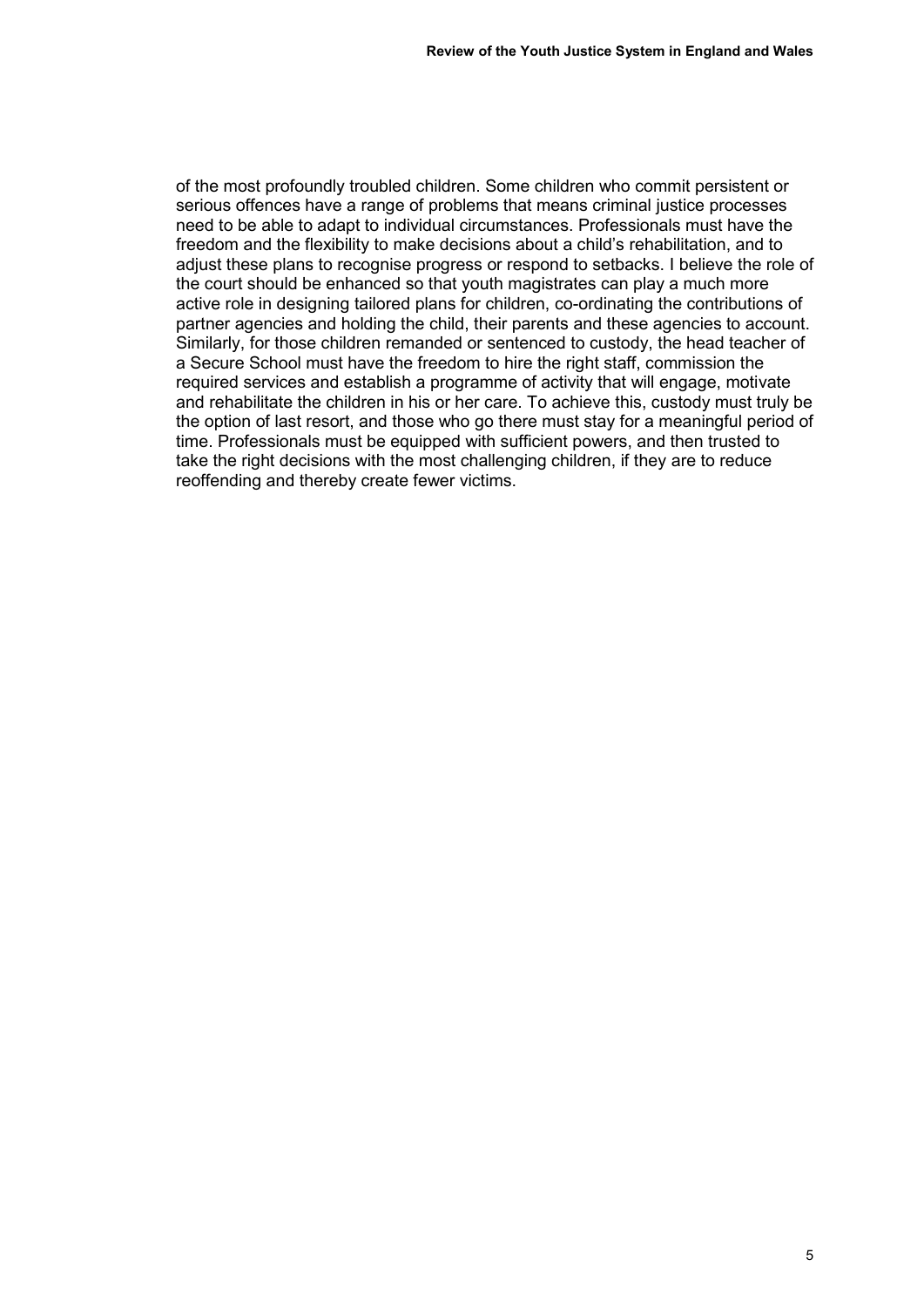# <span id="page-9-0"></span>**Chapter 2 – A more devolved youth justice system**

#### **The creation of Youth Offending Teams**

- 12. The establishment of the youth justice system in 1998 was a response to a growing sense that youth offending was not being dealt with in a systematic way, and that locally no one was taking responsibility for children who were involved in crime. There was particular concern with unchecked, low-level anti-social behaviour and the perception that in some places groups of delinquent children were causing widespread problems in their communities. The government aimed to create a system that would "nip in the bud" youth offending by reacting swiftly and firmly to early signs of criminal behaviour.
- 13. The Crime and Disorder Act 1998 introduced a requirement that all local authorities must establish a Youth Offending Team (YOT) comprising members from the police, social services, probation, health and education. The legislation specifies that YOTs must:
	- assist police with out-of-court disposals and arrange for appropriate adults to be present during police questioning;
	- provide reports and information required by the courts in criminal proceedings against children and young people;
	- supervise children and young people serving a community sentence; and
	- supervise children and young people released from custody.
- 14. The YOT model was designed to achieve a more consistent approach to tackling youth offending, and to embed partnership working by bringing together the agencies that were seen as essential contributors to preventing youth crime. The multi-agency foundations of YOTs were consolidated by the requirement for management boards to oversee the performance and operation of the YOT, and whose membership included senior leaders of the partner services.
- 15. Much progress has been made as a result of these reforms, and services work better together now than ever before. Before the 1998 Act the police and local authorities would sometimes see themselves as being on different sides when it came to youth crime, and at times there was antagonism and suspicion. Now it is not unusual to see police officers and social workers sharing a desk. YOTs have developed considerable expertise over the years and, most importantly, a workforce who are prepared to work with, engage and support some of the most challenging and damaged children in their communities. I have been impressed, time and again, by the energy and determination of those who perform this role with children that the rest of society has, sadly, often given up on.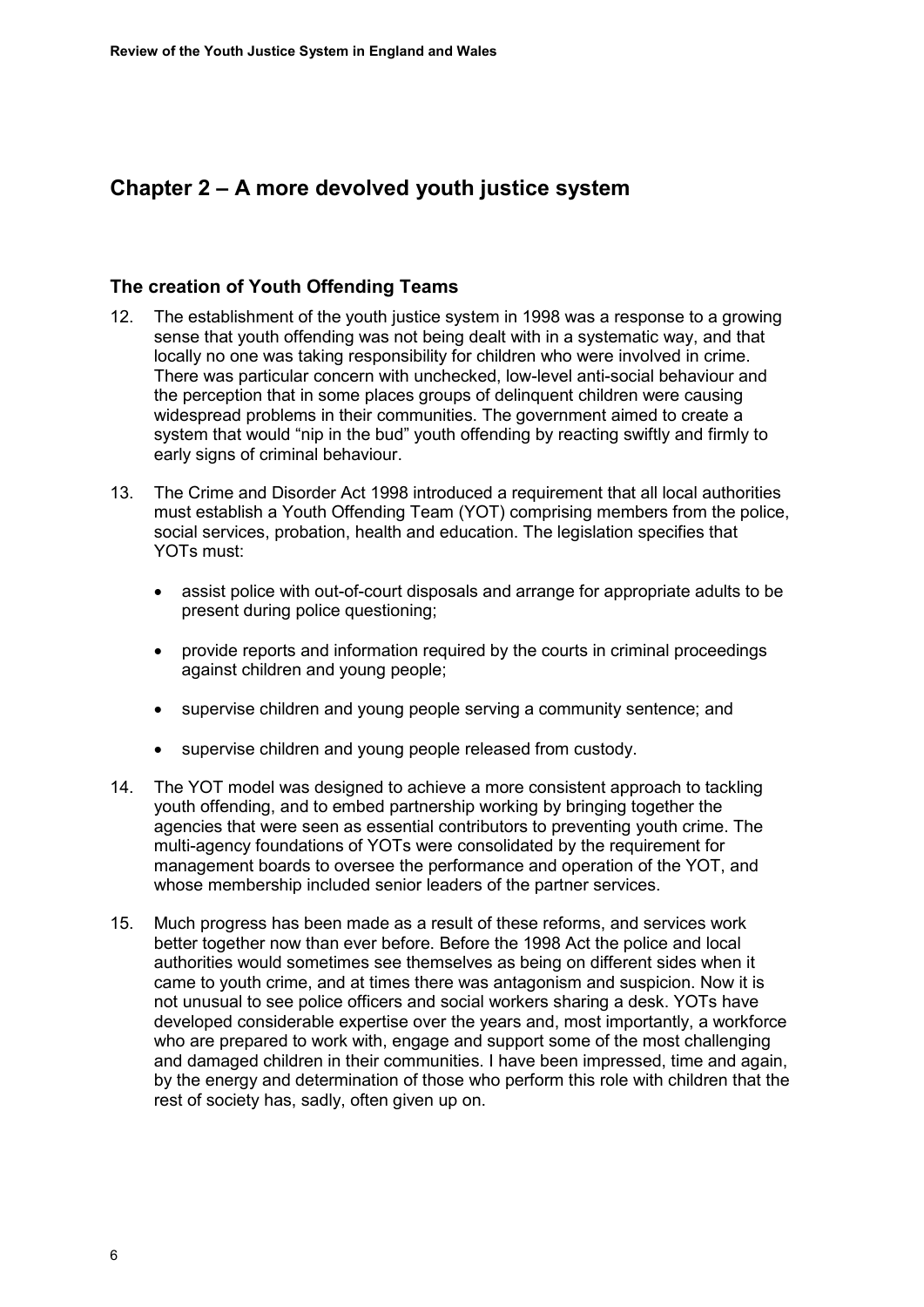## **Evolution of youth offending services in the community**

- 16. In recent years the YOT model has evolved in many parts of England and Wales. Perhaps the two most significant causes of this development have been dramatic reductions in the number of children in the system (a 74% reduction in the statutory caseload since  $2006/07$ <sup>11</sup> and continued reductions in the funding for YOTs from local authorities and from central government. As a result local authorities have been forced to think about whether their delivery models meet the needs of a smaller, more challenging cohort of children who offend, and how these services can be provided more efficiently.
- 17. The children with whom YOTs now work are, in general, those whose offending is a manifestation of a number of things that are going wrong in their lives. These children are often victims of crime as well as perpetrators, and many are in care or known to social services. Many have poor records of school attendance and educational achievement; learning and communication difficulties are common; and many have poor mental and physical health or are on the autistic spectrum. These children require a carefully considered and coordinated response from a number of partners, making the link between YOTs, children's, health and education services all the more critical if the root causes of offending are to be addressed.
- 18. There is no doubt that a key strength of the youth justice system has been the delivery through YOTs of locally based, multi-disciplinary services for children who offend. Nevertheless, an unintended consequence of this has been the stepping back, on occasion, by other services from working with children who are engaged with YOTs. I have been concerned to hear from a number of workers, that other agencies who had been working with a child, will withdraw their support at the moment the child offends and the YOT becomes involved. Equally, while the creation of YOTs provided status to a previously neglected area of the criminal justice system and gave those working with children who offend a clear professional identity, it has often resulted in some YOTs being alienated from other local authority services and operating within a silo. This has left some YOTs unable to secure the essential contributions of other services that their multi-agency make-up was intended to guarantee. Too often the shutters come down when YOTs try to get support from social care, education, housing or health for a child who needs a coordinated response if their offending is to desist. With the needs of the children now left in the system, this response is unacceptable, and it must change if the stubbornly high reoffending rates are to be reduced.
- 19. I have been encouraged to find a number of innovative models for delivering youth offending services which seek to strengthen these links. In Surrey, for example, the YOT has been successfully integrated into the local authority's wider youth services. This means that a child in the youth justice system can access the same broad spectrum of provision as a child who is homeless, not in education, employment or training (NEET), or has other welfare needs. This provides a more comprehensive response to children who offend and increases the opportunity to divert them from the youth justice system and into other suitable services, while allowing greater flexibility in the length and intensity of support provided. Similar approaches are evident in Oldham, Gloucestershire, Pembrokeshire, and Kingston and Richmond,

-

<sup>11</sup> Ministry of Justice and Youth Justice Board (2016) Youth justice statistics: 2014 to 2015, Supplementary tables, Table 3.7.<https://www.gov.uk/government/statistics/youth-justice-annual-statistics-2014-to-2015>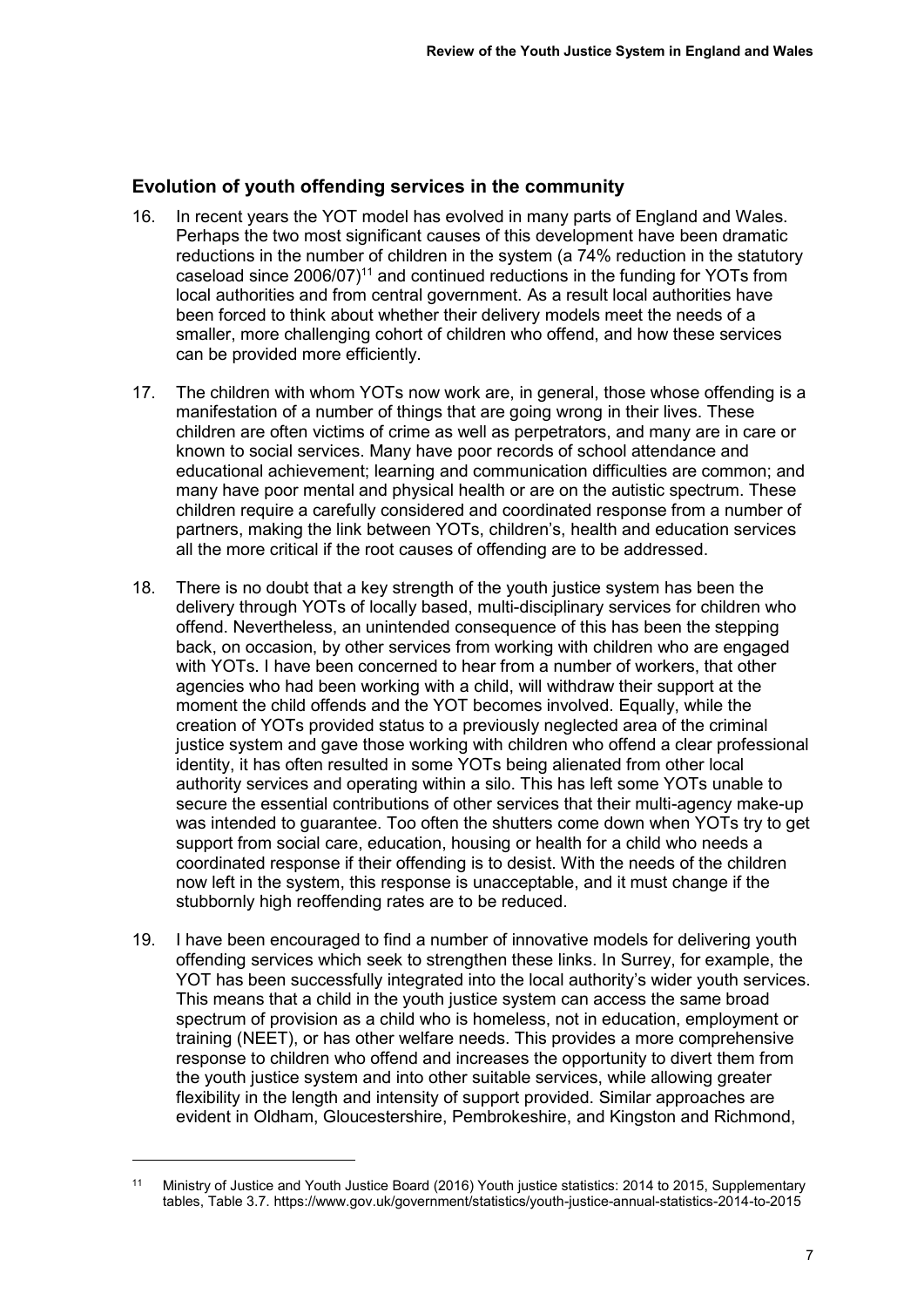though in each of these areas the youth offending and support services have been outsourced to community interest companies or other groups.

- 20. In Leeds, which has the ambition to be a Child Friendly City, the local authority has worked hard to bear down on the number of children in the care system. The focus is, wherever possible, on keeping children at home and giving families the support they need to change. Where children do go into care, work is done with the family in order to give them the support to look after the child safely if he or she is able to return. The youth offending service staff from Adel Beck secure children's home and wider partners have worked together successfully with families, carers and care homes within and without Leeds. That work has improved their ability to manage the behaviour of teenagers and make sure that provision is safe. This relentless and seamless multi-agency support is at the core of the local authority's success in supporting its most vulnerable children, whether or not they are offending.
- 21. Some local authorities in England have used the government's Troubled Families programme as an opportunity to bring services together. This initiative has sought to change the experience of many families who have been subject to an invasion of professionals from a range of agencies, asking similar questions and providing wellmeaning but uncoordinated help. Emerging criminality and attendance at school are two of the triggers for support from the programme, and many YOTs are heavily involved with this work, even leading it in some areas. The overlapping criteria for support through the Troubled Families programme and the YOT mean that a joint response is essential.
- 22. None of this is to say that the YOT model cannot be adapted locally to overcome these challenges. Some local authorities such as County Durham and Cornwall have retained a YOT model closer to its original form but co-located it with their children's services to achieve a more integrated response to vulnerable and offending children. In Stockport the YOT is spread out within the local authority's children services hubs, retaining some central specialised workers for the most challenging cases such as sex offences. In other parts of England and Wales local authorities have merged their YOTs in response to the falling numbers of children who offend, and in order to achieve greater reach with their services and realise efficiencies. In Newcastle, the YOT has established the Skill Mill – a work programme developed with local businesses and services that gets children who have offended into habits of work and then supports them in gaining employment. The Skill Mill is now setting up programmes in other parts of the country.

## **Enhancing the multi-agency approach**

23. For the smaller number of children left in the youth justice system, I am clear that a narrow criminal justice response will not on its own be enough to stop their offending. Coordinated action from a range of services will be crucial not just to rehabilitate these children, but to repair and enhance their life prospects. In my view it is often health and education services that can have the greatest impact, and where I believe the greatest improvements can be made.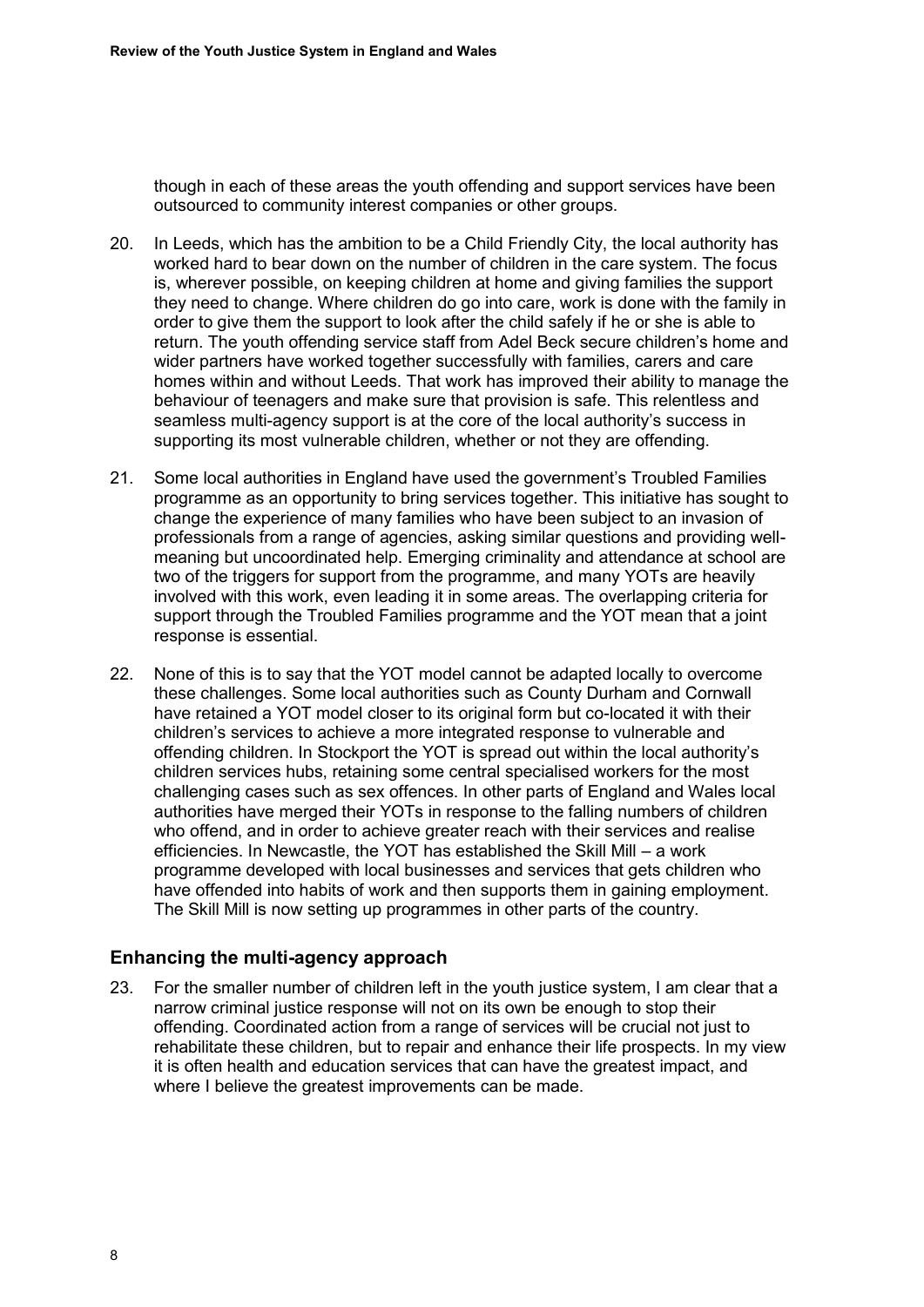## *Health*

<u>.</u>

- 24. Health services play a vital role in preventing youth offending. Many children who offend have mental health, behavioural or learning difficulties<sup>12</sup>, and often these conditions have gone undiagnosed. These problems can be at the root of a child's offending, and frequently are a barrier to engagement or progress in education. Tackling these problems as quickly as possible is therefore essential.
- 25. It is a considerable disappointment that time and again during the review the provision of mental health services for children has been criticised by YOTs and by schools. They consistently report difficulties in getting support to those children and families who need it most. The thresholds for involvement from Child and Adolescent Mental Health Services (CAMHS) appear to be impossibly high in some areas, and children who are showing signs of palpable distress, both in their presentation and their behaviour, are not meeting the criteria for specialist mental health support. As one YOT worker put it, "The message seems to be: 'You aren't sick enough yet – come back when you are really ill and then we will treat you'". A rigid model of treatment on diagnosis results in many children not getting the help they need, early enough. In the meantime, of course, the child becomes more distressed and further drawn into the cycle of offending, creating further victims of crime and triggering a justice response rather than the mental health treatment that he or she needs.
- 26. The children who do reach the threshold for support are often then unable to access it. They are given appointments to attend a clinic (which may be a long way from home), but frequently come from chaotic families unable to help them to attend at the right time. Children who miss three appointments are then often struck off and will need to go through the referral and assessment process again to get help in the future. This means that many children with acute difficulties, and who present a risk to themselves and their community, do not get help. The clinic-based model of mental health support simply does not work for many children who need the service the most. Lessons should be learned from successful outreach projects such as those delivered by MAC-UK, a charity based in London to help children with mental health difficulties who have not been successfully supported by CAMHS. Rather than being based in a clinic, workers go out to where the children are – on estates, in parks, at home – to give them support. It is this sort of innovation and determination with the most troubled children that mental health services need to display.
- <span id="page-12-0"></span>27. In 2015 the UK government announced a £1.4bn investment in improving mental health treatment for children in England. In Wales, the Welsh government has made a similar investment, with a proportion of the funding dedicated to improving better co-ordination between youth justice and children's mental health services. This is extremely welcome, and in England, Clinical Commissioning Groups have developed transformation plans setting out how the money will be used to support a new approach, rather than increasing investment in services as they are currently

<sup>&</sup>lt;sup>12</sup> See for example: Chitsabesan, P., Kroll L., Bailey S., Kenning C., MacDonald W. & Theodosiou L. (2006). Mental health needs of young offenders in custody and in the community. British Journal of Psychiatry, 188, 534-540. Ministry of Justice and Youth Justice Board (2012) Youth justice annual statistics: 2010 to 2011, see chapter 12: [https://www.gov.uk/government/uploads/system/uploads/attachment\\_data/file/279892/yjb-statistics-10-](https://www.gov.uk/government/uploads/system/uploads/attachment_data/file/279892/yjb-statistics-10-11.pdf)

[<sup>11.</sup>pdf](https://www.gov.uk/government/uploads/system/uploads/attachment_data/file/279892/yjb-statistics-10-11.pdf)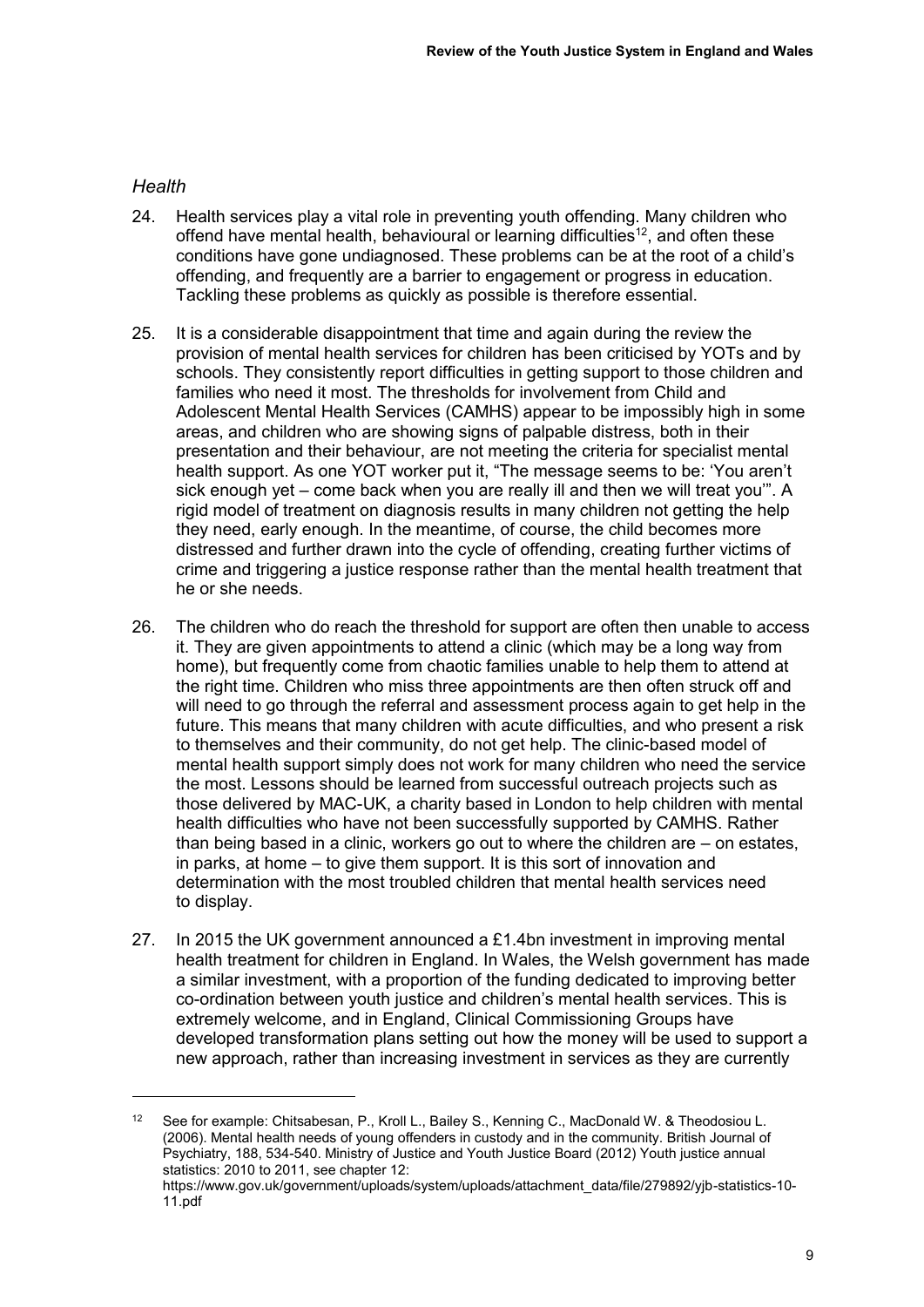constituted. It is essential that commissioners and health providers in England and Wales seize these opportunities to rethink the way that mental health support is provided for children who are at risk and who currently do not get the access they need or deserve. Mental health workers must be prepared to come out of their clinics and work with children in the community, whether that is in schools or in the child's home. This will require a big cultural shift and strong leadership. One YOT worker described how, when CAMHS staff could be persuaded to do home visits, they insisted on being accompanied by another member of staff – a far cry from social workers who will visit all but the most high-risk families on their own. Children and young people's mental health services must also be fully integrated into the work of local authorities with their most troubled families and children, and must make sure that when children leave custody there is real continuity of support at a time when they are particularly vulnerable.

28. Many YOTs, such as in Hackney and Blaenau Gwent and Caerphilly, have benefitted from having mental health workers embedded in the team who are able to assess and treat children, train staff to understand and look out for mental health difficulties, and make referrals for specialist treatment where necessary. Equally, YOTs have talked positively about the contribution speech and language therapists have made to their services given the prevalence of communication difficulties among children in the youth justice system. Sadly, though, many YOTs struggle to secure the health support they require, and invariably it is health services that practitioners identify as the most reluctant partner in a YOT. Given the importance of health in tackling offending, this is not acceptable. Health providers must work more collaboratively with local authorities to assess the level of need and make sure that they provide sufficient qualified and experienced staff to improve the health of children who are offending.

## *Education*

- 29. Many of the children in the youth justice system have had little or no engagement in education<sup>13</sup>. It is common for children in trouble with the law to have had poor school attendance from an early age, and to have begun to play truant as they got older. Many have learning difficulties and lack the basic skills in literacy and numeracy to succeed at school, while many have been permanently or temporarily excluded. I have often heard about children who are sent to low-quality alternative provision or are placed (illegally) on a reduced timetable for extended periods of time. There are also a number of children whose parents have been persuaded to take their child off the school roll and, nominally, to educate them at home.
- 30. The links between low educational engagement and attainment and the risk of childhood offending are well established<sup> $14$ </sup>. Primary and nursery schools have a critical role in making sure that families get in to good habits of school attendance and that any patterns of absence are quickly and robustly followed up, through direct work with the family or a referral to education welfare services or to social care. The gap between the attendance of the poorest children and their better off peers is still

 $\overline{a}$ 

<sup>&</sup>lt;sup>13</sup> See for example, Youth Justice Board (2006) Barriers to engagement in education, training and employment. HM Inspectorate of Prisons (2015) Children in Custody 2014-2015. <https://www.justiceinspectorates.gov.uk/hmiprisons/inspections/children-in-custody-2014-15/>

<sup>14</sup> See for example, Youth Justice Board (2005) Risk and protective factors. Farrington, D. P. (2007) Saving Children from a Life of Crime. Early risk factors and Effective Interventions. Oxford University Press.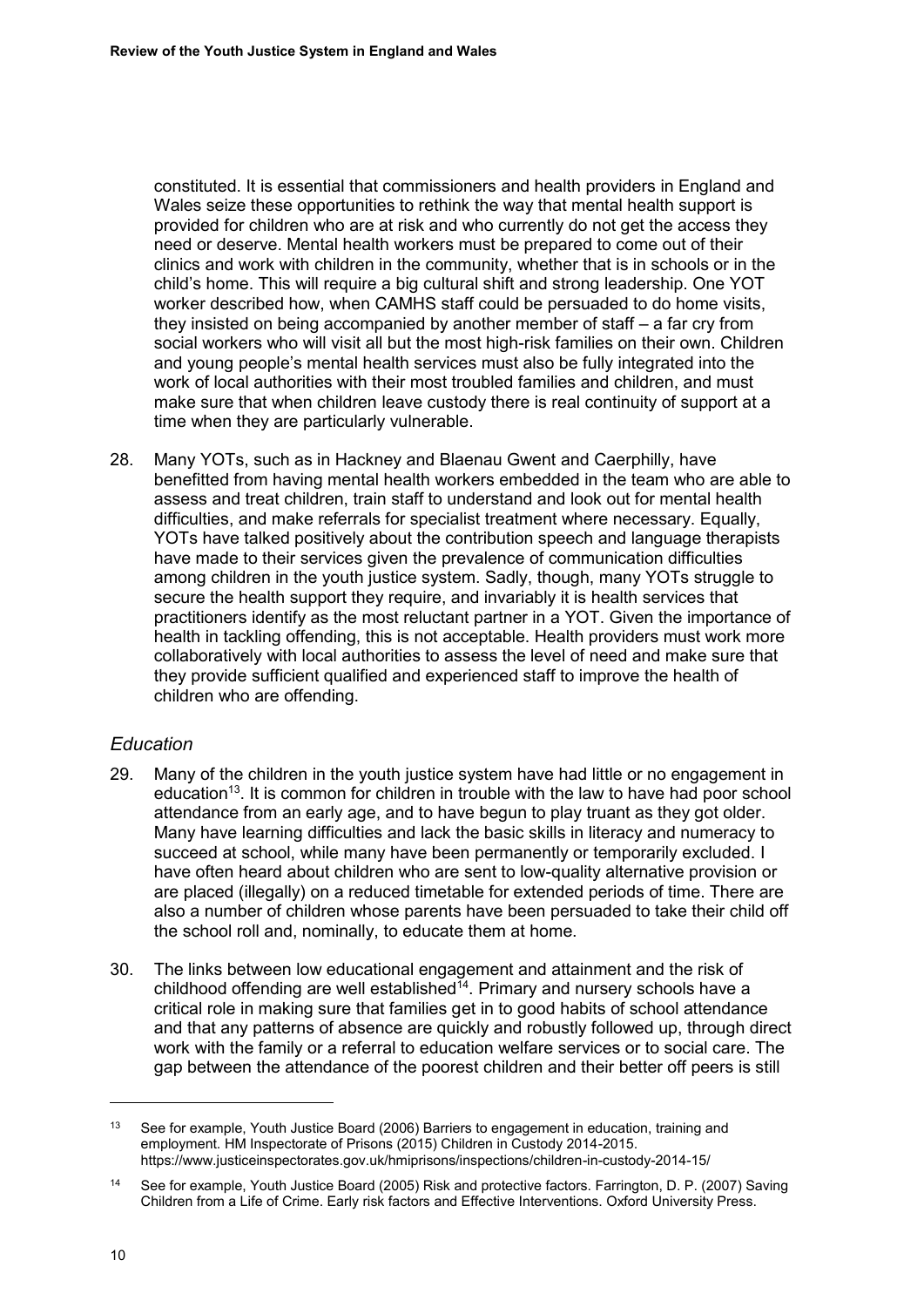too large, and inspectorates should continue to make attendance in the early years and key stage one a priority.

- 31. It is also essential that children at risk of or involved in offending must be involved in education, training or work. In some YOTs, such as Gateshead and Cheshire West, Halton and Warrington, this has been a particular focus, and workers have been employed with the specific task of liaising with education providers to make sure that a placement is found for each of their children. This dedicated focus enables these YOTs to challenge school and college leaders where this is not happening. In other areas, however, work with education services features much less prominently and there has not been a sufficient effort to engage with schools, colleges and training providers. In many community sentences education does not feature as a requirement of the order, and there is sometimes a lack of confidence among YOT staff in working with providers. Too often there is an assumption made that children who offend are not capable of succeeding in education, even where there is real enthusiasm from the child.
- 32. This is a culture that must change. Education services are a statutory member of YOTs, but often they seem to play a peripheral role in efforts to rehabilitate children. Effective youth offending services must have strong links with a wide range of schools, colleges, and employers in the community, and securing access to and continued engagement in education, training or work must be seen as a vital part of the response to children who offend. It is not difficult to understand why children who are not doing anything enjoyable, motivating, productive or tiring during the day, are more likely to become involved in crime as a result of boredom, low self-esteem and peer pressure. As well as local authority youth offending services doing more to embed education and training as part of their routine offer to children, schools and colleges must show greater leadership and responsibility in offering places to children who have offended.
- 33. In the Department for Education's recent white paper *Educational Excellence Everywhere* it was announced that schools in England will be responsible for commissioning the education of children whom they have permanently excluded, and that they will also be accountable for their results. This will replace the current system in which the local authority commissions places for these children and they do not appear in the excluding school's performance tables, creating a potential incentive for schools to get rid of their most troublesome pupils. As a result of this change, I would expect the education of the most challenging children to become a greater priority for head teachers and more groups of schools will come together to create high-quality alternative provision for children who are not currently able to be in mainstream education. I would urge the Welsh government to consider a similar approach to funding following the child and schools remaining accountable for excluded children. There have already been some examples of this happening such as the East Birmingham Network Alternative Provision Free School set up by a group of head teachers who wanted to provide effective education for their most challenging children. I have also been very pleased to hear that Ofsted, as part of its school inspections, now often visits children who have been placed in alternative provision to make sure that their needs are addressed and that the quality of education is good.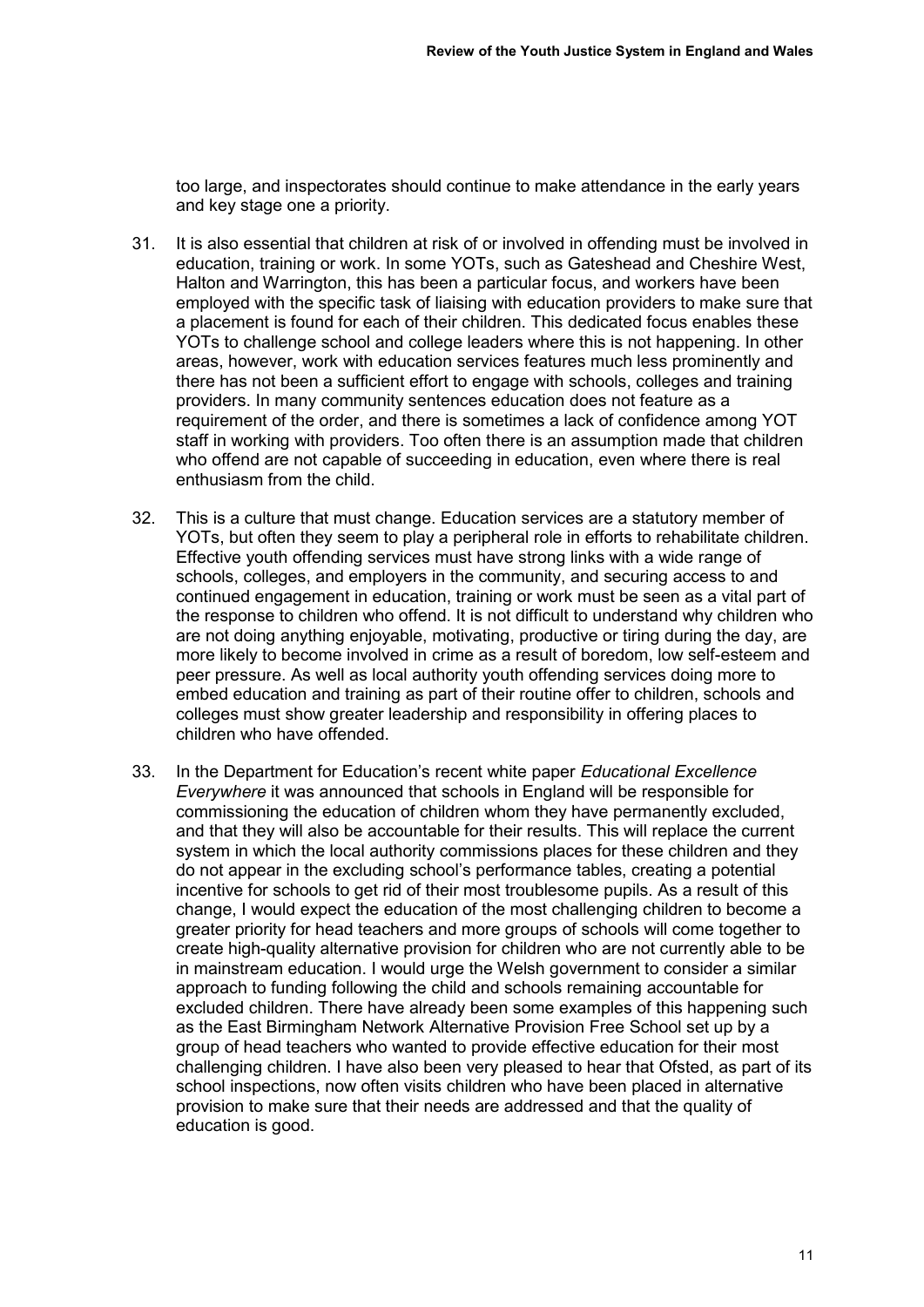34. The changes in England to the arrangements for children who have been excluded from school should provide the opportunity for a new dialogue between youth justice workers and schools to make sure that the right high-quality, bespoke and, where necessary, therapeutic education is provided for children at risk of offending.

#### **Greater flexibility in the delivery of youth offending services**

- 35. Throughout this review, I have described the way in which a criminal justice response alone is not sufficient to deal with children who offend. Those who remain in the system have a wide range of needs that must be addressed if their behaviour is to change and they are to go on to be successful adults. In order that youth offending and other services can provide a more coordinated and tailored response to this smaller but high-need group of children, and to do so in a time of severe financial challenges, I believe that local authorities must be given greater freedom to innovate and develop their models of delivery. As one Assistant Director of Children's Services put it to me: "You (the government) have been 'creative' with our money; you must now allow us to be creative in how we spend it." This is particularly important when an increasing proportion of children in the youth justice system are looked after by the state and are otherwise interacting with many local authority services.
- 36. Although some local authority officers have stressed the importance of the 1998 Act in requiring partners to come together in multi-agency teams, there is enthusiasm for reform of the current arrangements from many local authorities that feel constrained from acting creatively and ambitiously with their most challenging children and families by the existing statutory requirement to have a YOT. I have spoken to many local authority leaders who want the freedom to integrate their youth offending services with their children, family, youth and mental health provision, and to work differently with education, health, social care and housing services. Where local authorities are setting up trusts to run children's services, in some cases these have expanded to work with neighbouring authorities and have also taken over the running of underperforming services. These have led to more flexible and creative ways of delivering support to the most vulnerable families and children. When local authorities are considering creating trusts, they should certainly include youth offending in these arrangements.
- <span id="page-15-0"></span>37. I believe the government should be clear about *what* it wants local authorities to achieve, but not *how* they are to achieve it. I propose, therefore, that the government should legislate to remove the requirement for local authorities to establish a YOT, and the statutory duties which apply to YOTs should be transferred to local authorities, where appropriate. Crucially, and in order that a multi-agency approach is maintained, duties must remain for the police, probation, health and education services to cooperate with local authorities to develop, deliver and oversee integrated services for children who offend. Some areas may choose to keep elements of their current model, but I do not want the laudable intentions of the 1998 Act – a partnership response to youth offending, and clearly defined responsibilities – to become a barrier to innovation and the development of more effective ways of operating where this is the ambition of local partners. The government should monitor the continued commitment of services to youth offending and, if necessary, should consider strengthening the requirements.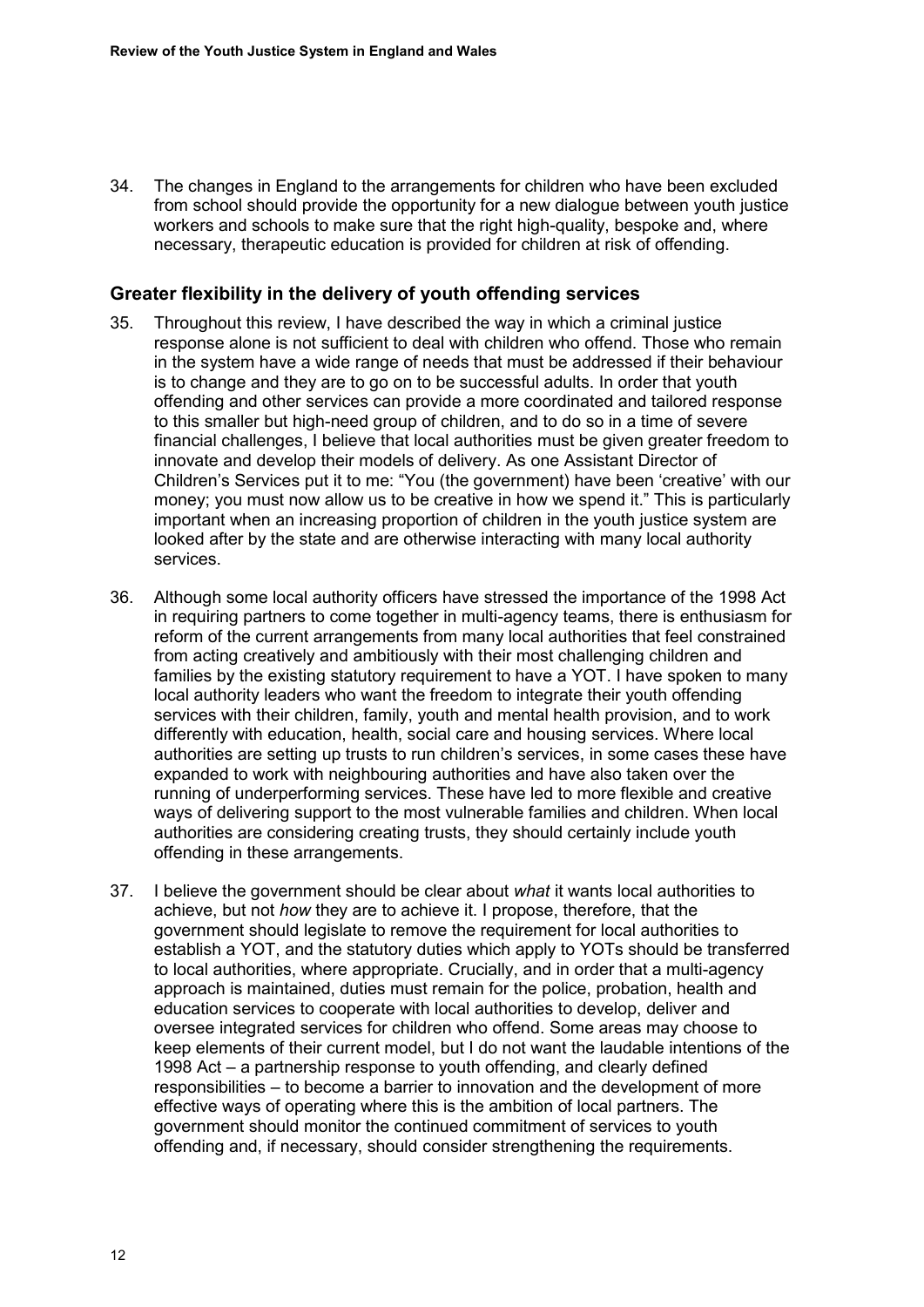- 38. In keeping with this relaxation of central prescription, I also believe that local authorities must have greater clarity of their funding arrangements and increased freedom in how this money is used. Of the overall funding provided to YOTs across England and Wales, at present approximately 70% of this comes from local authorities and statutory partners, while around 30% comes from the Ministry of Justice via a grant made by the Youth Justice Board for England and Wales (YJB)<sup>15</sup>. The effect of this split is that local authorities and the Ministry of Justice decide their contributions in isolation, and YOTs are unable to make long-term plans with any certainty about future funding. It also means that YOTs have two systems of accountability for financial management.
- <span id="page-16-0"></span>39. In addition, the grant made to YOTs by the YJB is ring-fenced and can be spent only on 'the delivery of youth justice services'. This does not fit well with a reformed youth justice system which provides greater freedom to local authorities to adopt more flexible and integrated ways of working. I recommend that this money is rolled into the English local government finance system as it undergoes reform, and into the funding that local authorities in Wales receive from the Welsh government, and that the ring-fence requiring that it is spent narrowly on youth justice services is removed.
- 40. Similar changes were made in Scotland in 2008, and at the time there were concerns that the expertise of youth offending teams would be lost or diluted. This has, however, not been the case. In some parts of the country where offending rates were very low, such as Orkney and Shetland, the local authority stopped running a discrete youth offending team. In Edinburgh, the youth offending team was merged with a wider young people's service, and in addition to fulfilling its statutory functions in relation to the courts and children's panels it has a broader remit to work with children and families that are in need of help. Crucially, interventions are not aimed simply at the child, but address the needs of the family too, and can continue beyond the conclusion of a court order. Instead of losing the expertise of YOT workers, Edinburgh has built on their strengths and experience to create a joined up service more aligned with the Troubled Families approach in England than it is with a traditional YOT.
- 41. The removal of both the requirement to have a YOT and the ring-fence for the funding creates opportunities for local authorities to think creatively about how they fulfil their statutory functions to deliver youth justice services and to prevent offending. Some in England are already beginning to think about incorporating these changes through new combined authority models of governance (sometimes with mayors) which are being established, often with associated devolution deals. Combined authorities provide local authorities with a vehicle through which they can pool their resources and think more imaginatively about how they help children and families at risk – for example, through a shared approach to delivering children's services through a trust. Greater Manchester is in the process of designing ambitious new ways of cooperating between the 10 metropolitan boroughs through the office of the mayor.

-

<sup>&</sup>lt;sup>15</sup> Ministry of Justice and Youth Justice Board (2016) Youth justice annual statistics: 2014 to 2015. Annex B.2.<https://www.gov.uk/government/statistics/youth-justice-annual-statistics-2014-to-2015>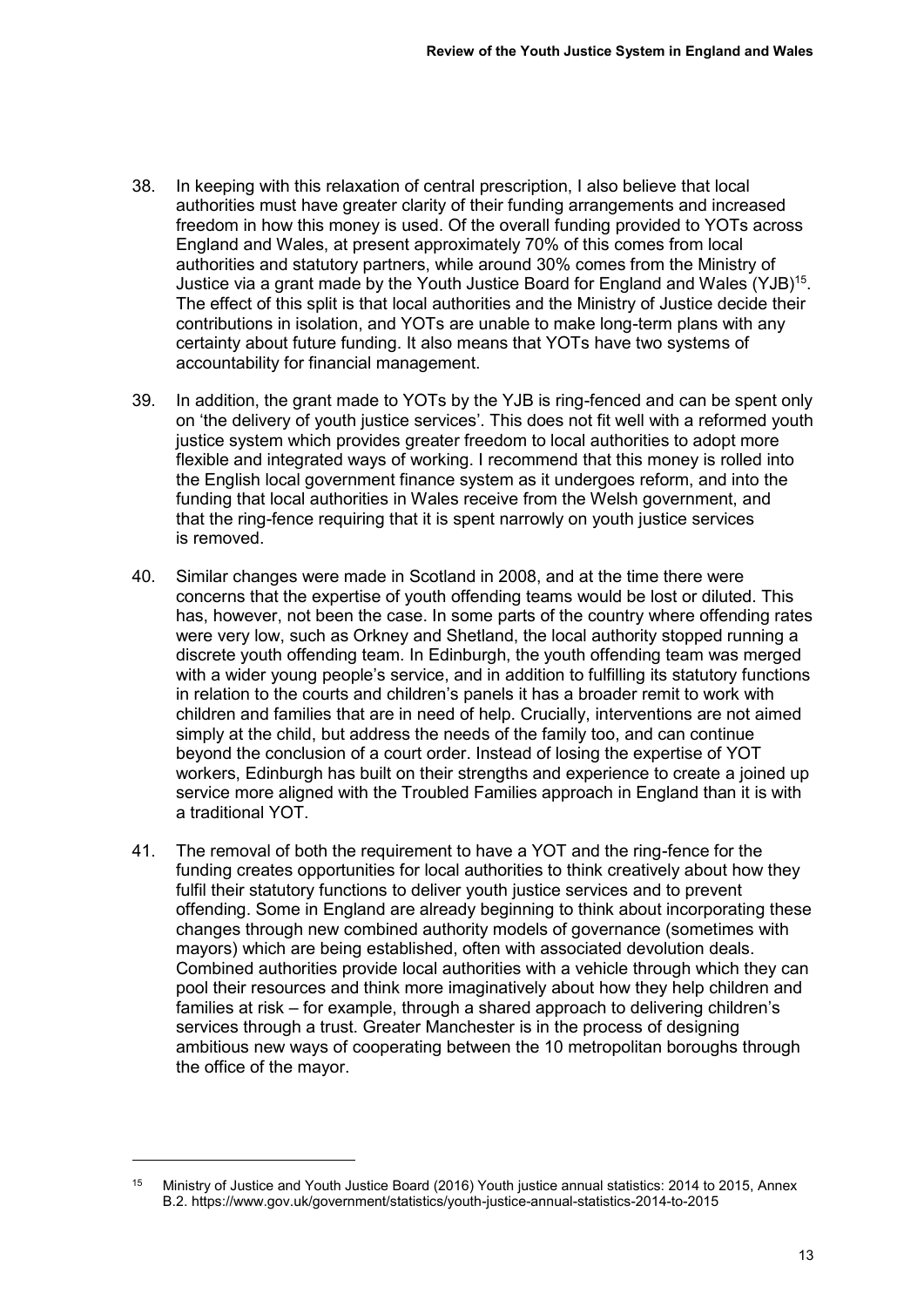42. Police and Crime Commissioners (PCCs) also play an important role in the delivery of youth justice services, and many of them fund YOTs to undertake preventative work. This gives them a crucial lever in driving improvement and holding local authorities to account. I believe PCCs should be proactive in using their influence to bring together the police and local authorities to make sure that priorities are agreed and there are clear, accountable protocols for collaborative working between services, particularly in relation to diversion schemes, information sharing and staff training. In Wales, the Welsh government provides additional funding to YOTs and, as responsibility for education, health and wider services for children are devolved, can play a significant role in promoting enhanced partnership working between these different agencies.

# **Accountability in a more devolved system**

- <span id="page-17-0"></span>43. YOTs are accountable both to local authorities and to the YJB for the way they spend their money. As the biggest investor in YOTs, it is to local authorities that YOTs feel principally accountable, but it is the YJB which prescribes the national standards which YOTs must meet, requires them to submit an annual plan and monitors their performance. Inevitably there is some duplication in the oversight of YOTs between local authorities and the YJB. This level of central prescription and control was right when YOTs were originally established, but I do not believe that it is necessary any longer, and I am concerned that it risks constraining innovation. I propose to halt the centre's role in routine performance management of youth offending services, including removing the requirement for local authorities to produce an annual plan, while establishing a clearer role for the government in promoting a culture of peer improvement and intervention in failing services (see [Chapter 6 below\)](#page-48-0).
- <span id="page-17-1"></span>44. Children in the youth justice system will often have been assessed by a range of other services. My ambition is to simplify these processes for children and practitioners, and to reduce the incidence of parallel systems which contain the same information and do not interact with each other. The Ministry of Justice should give further consideration to whether local authorities should be able to use their own assessment systems, rather than use systems prescribed by the centre, while making sure that central government continues to have access to the data it needs. This would allow a single local form of assessment for any vulnerable child, whether the child is an offender or not. Parallel assessments and plans from different agencies applying to the same child gives rise to the risk of miscommunication, duplication and the development of silos for the very children and families who need a seamless, joined up response. Ultimately, local authorities should aim to create a one-child, one-plan system owned and contributed to by all relevant partners.
- 45. Local accountability of youth offending and related services will be sharpened by my proposals for Children's Panels which will develop Plans for convicted children and challenge agencies to meet their commitments in supporting the child's rehabilitation. This form of direct, local accountability will have the potential to effect real change in a manner that oversight by the centre could never achieve.
- <span id="page-17-2"></span>46. The inspection arrangements for YOTs and local authority services for children are also split. Ofsted inspects education and children's services in England, and in Wales education is inspected by Estyn and children's services by the Care and Social Services Inspectorate Wales (CSSIW), but it is Her Majesty's Inspectorate of Probation (HMI Probation) which is required to inspect YOTs across England and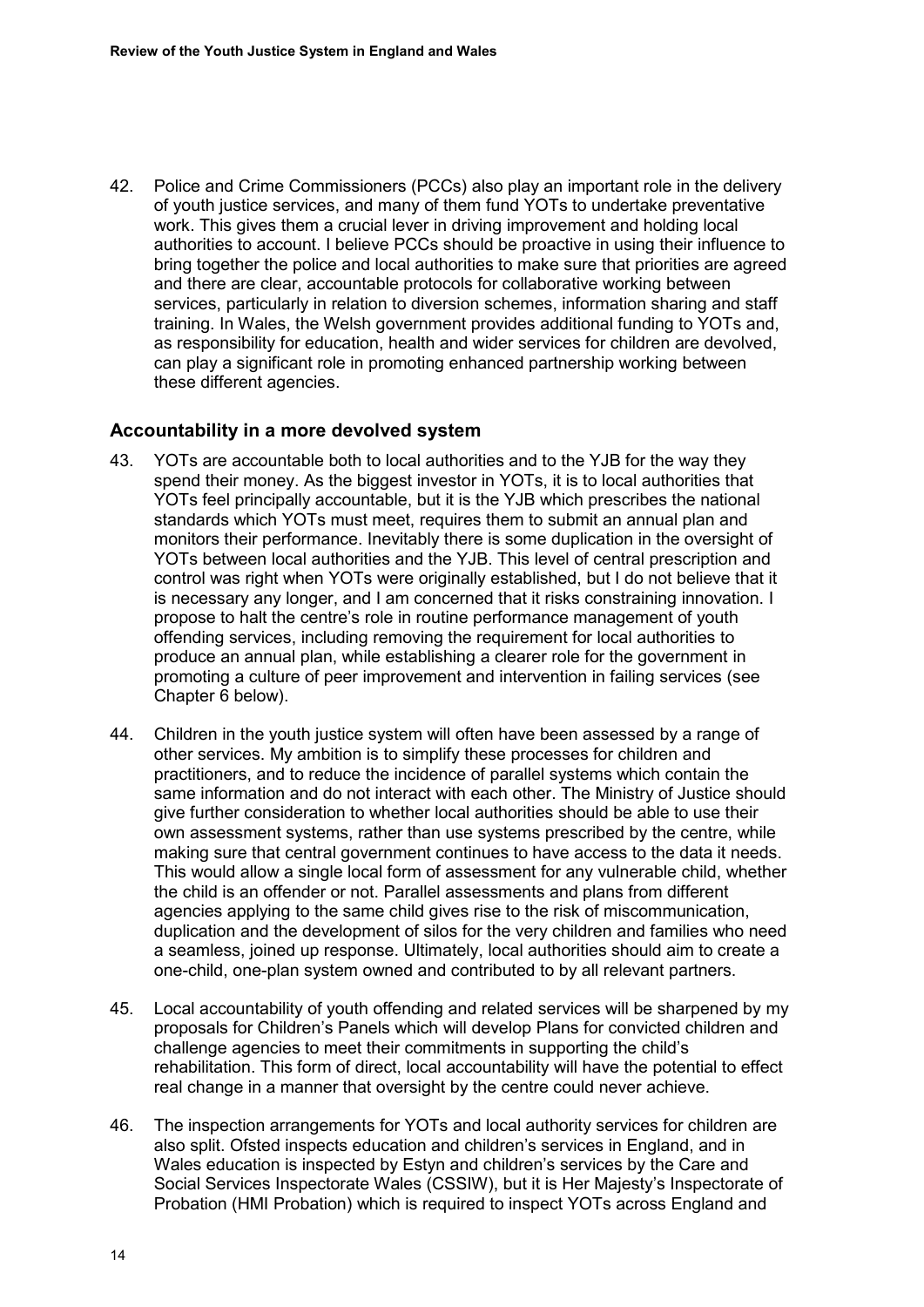Wales. Given the high numbers of looked after children in the youth justice system, and that many more will be engaging with other local authority services, this means that the same child's case file will often be looked at by two different inspectorates with different expectations and priorities. This is not helpful for youth offending services, nor efficient for the inspectorates. I propose that local authority youth offending services in England should be inspected by Ofsted as part of the inspection of children's services, while youth offending services in Wales should be held to account by Estyn and CSSIW. These inspections should involve support from HMI Probation to examine the management of children who are at risk of committing serious offences, and to assess how well cases are transferred to adult probation services. These bodies should work with health inspectorates – the Care Quality Commission in England and the Healthcare Inspectorate Wales – to consider how the interaction between health and local authority services for children can best be examined and promoted through the work of the inspectorates. As I describe below (see [Chapter 5\)](#page-39-0), Ofsted should lead the inspection of Secure Schools in England in order that greater scrutiny can be achieved of the links between community and custodial provision for children, and the effectiveness of work to resettle children after release. In Wales this role should be performed by Estyn with support from the CSSIW.

- 47. Local authorities should be judged on the number of children entering the youth justice system, the number in custody and the reoffending rates of their children. To make sure that the integrated inspection of local authorities' children and youth offending services drives the right focus, there should also be a distinct focus within the framework on:
	- the number of looked after children in the youth justice system, the quality of the services provided to this group and the outcomes they achieve;
	- the number of children who offend in need of and accessing health treatment, and the quality, timeliness and outcomes of this treatment;
	- the number of black and minority ethnic children in the youth justice system relative to the local population and crime trends; and
	- the number of children who offend who are not in education, employment or training (NEET), and the steps being taken to reduce this.
- 48. Where inspectorates have identified particular failures with the delivery of youth justice services, the Ministry of Justice and the Department for Education should explore options for addressing concerns in line with existing powers to tackle underperformance in children's services departments by facilitating access to support from high-performing peers or requiring the local authority to pass responsibility on to a trust.

## **Devolution of the budget and commissioning responsibility for youth custody**

49. Many of the problems of the current system are, in my view, symptomatic of an uneasy division between central and local responsibilities. The most striking example of this is that the cost of keeping children in custody is borne by the centre, meaning that local authorities actually save money when one of their children is incarcerated, particularly when they would have been funding an expensive care placement. This creates a moral hazard where local authorities have no incentive to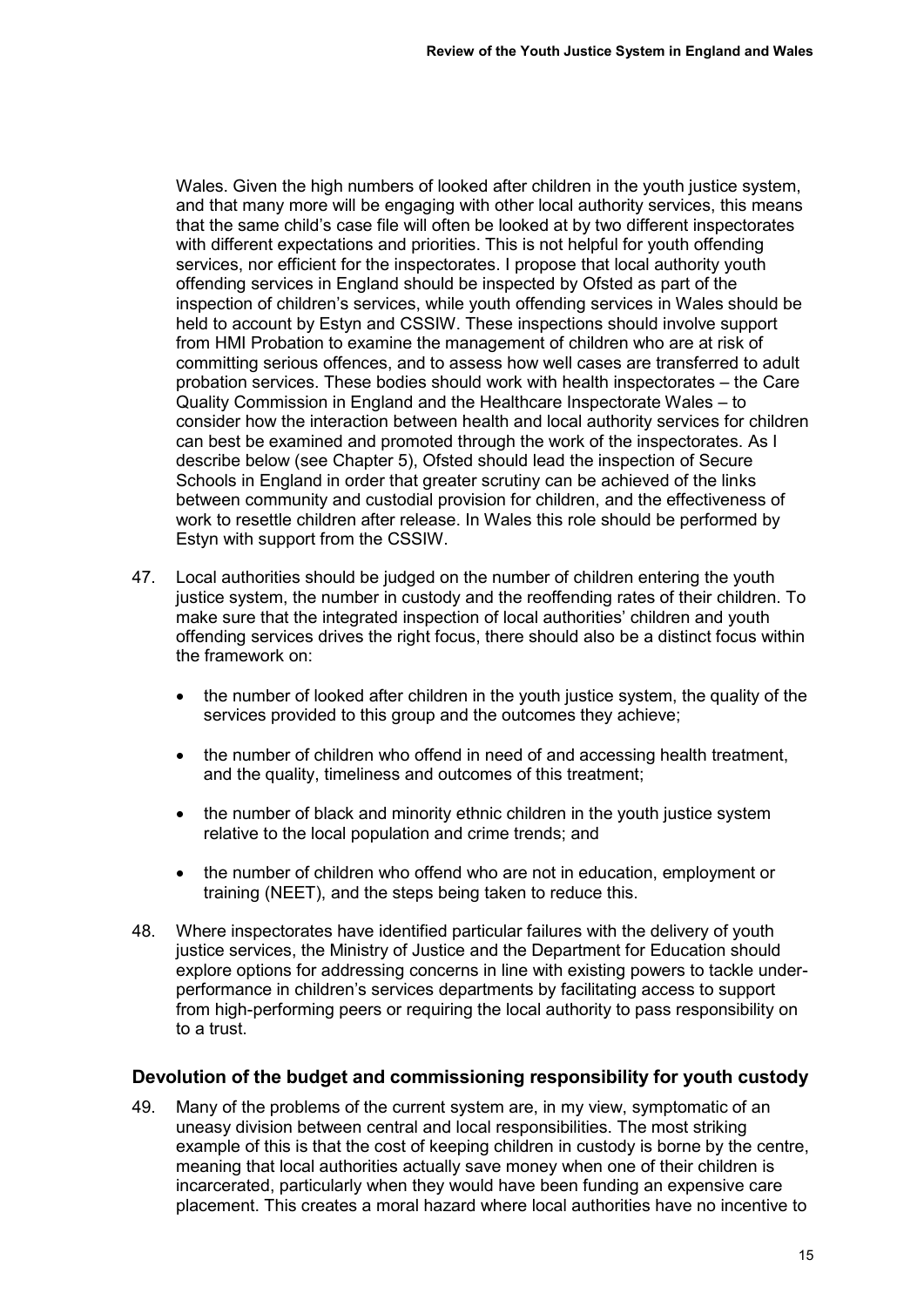keep children out of custody, or indeed to resettle them effectively. It also means that local authorities have little say over what happens to their children when they are in custody, and no way of influencing the quality of the provision.

- 50. In 2013 the responsibility for funding custody places for children on secure remand was passed to local authorities. The intention was to provide a stronger incentive for local authorities to reduce the use of secure remand and to find suitable alternative accommodation for children, where appropriate. Since 2013 the use of secure remand has reduced by 34%<sup>16</sup>, but local authorities have complained that they have no power to commission remand places for their children and are obliged to pay no matter where the child is held. As a result some local authorities have been left with a hefty bill, particularly where a child has been held in an expensive secure children's home over a considerable period of time.
- 51. I believe that devolving the budget and commissioning responsibility for youth custody, whether for remanded or sentenced children, provides the greatest opportunity to tailor these services to the particular demands and challenges in an area, and to achieve seamless integration with schools and other services in the community, as well as with families. A custodial sentence is a single sentence, but its two parts (detention and community supervision) are currently delivered by different providers with very different objectives and professional backgrounds, and for the child there is no continuity of relationships or provision of services. Indeed it is this very disjuncture between custody and community services which makes effective resettlement so rare, and reoffending often inevitable. Devolving the responsibility for youth custody has the potential to transform the resettlement of children released from custody and improve reoffending outcomes. In time, it could also enable local authorities and health commissioners to take a more imaginative approach to the services that are available for a broader cohort of vulnerable children – for example, those who offend, those who are in care and those who require mental health provision.
- <span id="page-19-0"></span>52. The Ministry of Justice should work with the Department for Education and the Welsh government to create Secure Schools, a new form of custodial establishment for children (see [Chapter 5 below\)](#page-39-0). In the future, when local partners have developed the required capability, the Ministry of Justice should devolve the money it currently spends on custodial places to local areas, regions or the Welsh government in order that they can assume responsibility for commissioning places in Secure Schools. Given the small number of children in custody, I would envisage consortia of local authorities in England coming together, such as through combined authorities, in order to achieve economies of scale. In Wales, this would most likely be best achieved by the Welsh government assuming these responsibilities. Areas will need strong partnership arrangements to take on this role. I propose that as the Ministry of Justice works with the Department for Education and the Welsh government to develop plans for establishing Secure Schools, consideration is given to the process by which the capability of partners to assume responsibility for commissioning places in Secure Schools can be assessed.

 $\ddot{\phantom{a}}$ 

<sup>16</sup> Ministry of Justice (2016) Criminal justice system statistics quarterly: December 2015. <https://www.gov.uk/government/statistics/criminal-justice-system-statistics-quarterly-december-2015>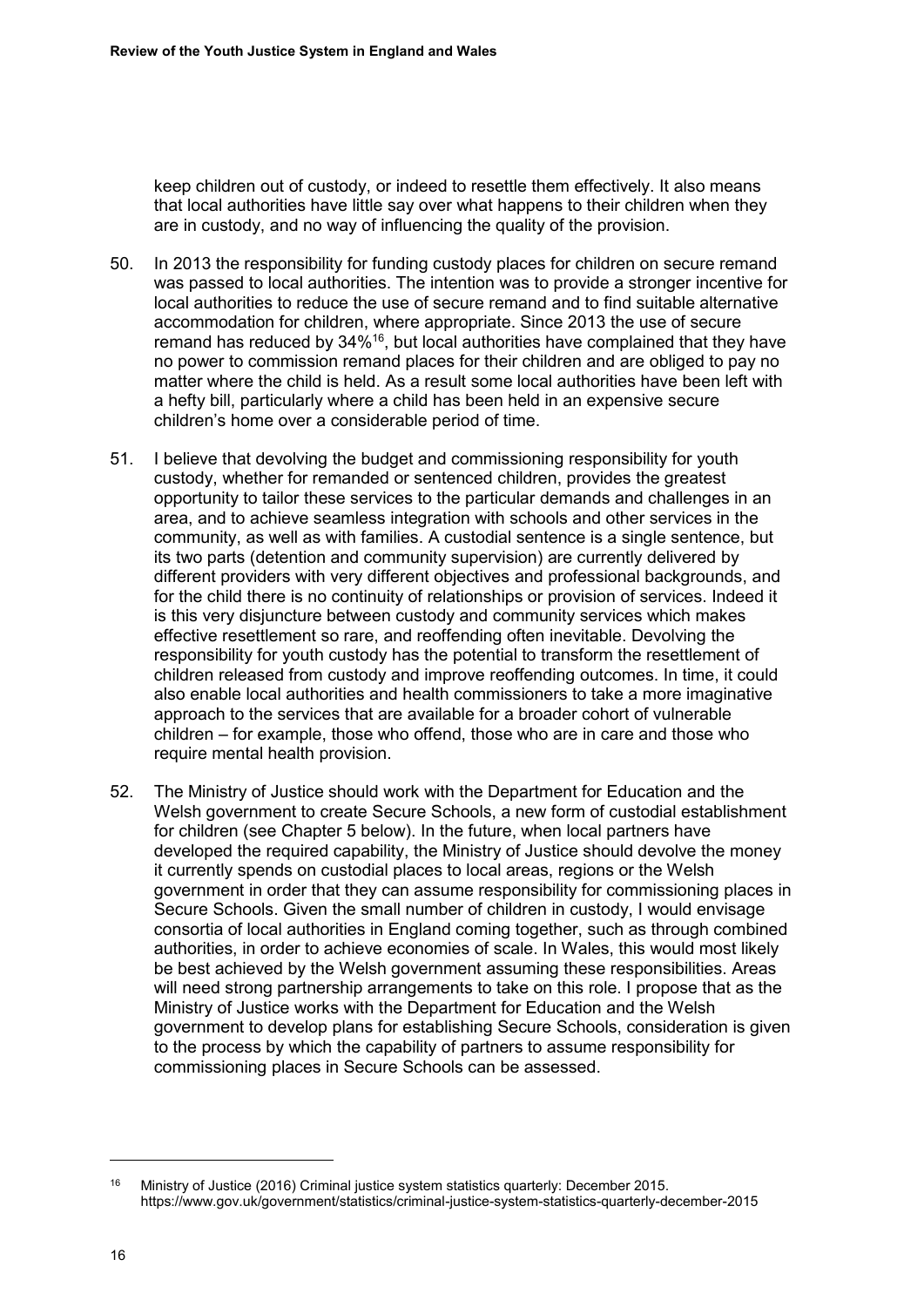# **Chapter 3 – Coming into contact with the youth justice system**

## **Trends in first-time entrants to the youth justice system**

- 53. The creation of YOTs coincided with a target-driven approach to policing, including a government aim to increase the number of offences brought to justice. The combination of this target and increased confidence in the ability of the youth justice system to take effective action with children who offend, led to the number of children being cautioned or convicted rising by 25% between 2000/01 and 2006/07<sup>17</sup> .
- 54. Where in the past police officers might have dealt with minor incidents on the street, or by taking children home to be told off in front of their parents, these targets encouraged them to deal formally with youth crime. One former police officer described how he had once been called to a school where a boy had duped over a hundred pupils and staff to sponsor him to take part in a non-existent charity event. Each incident of deception was then counted as a solved crime and registered more than a hundred offences brought to justice against police targets.
- 55. Children seem to have been disproportionately affected by these targets as their offending is often easy to detect – much of it is unsophisticated and takes place in public. The effects of children having increased contact with the youth justice system were compounded by a three-strikes policy which required that a third offence, no matter how trivial, would result in a child being prosecuted at court. By 2008 the number of children in youth custody stood at around 3,000<sup>18</sup>.
- 56. In 2008 the government removed police targets for bringing minor offences to justice and established a new target to reduce first-time entrants to the youth justice system by 20% by 2020. This target was met within one year. The ease with which a trend established over many years was suddenly reversed demonstrates how powerful the pursuit of targets can be in driving behaviour, which can easily lose sight of the public interest in individual cases. The substantial and continuing reductions in firsttime entrants to the youth justice system since then also highlight just how many children were unnecessarily dragged into the system during this period.

## **More effective use of diversion**

<u>.</u>

57. Evidence suggests that contact with the justice system can have a tainting effect on children – i.e. it makes them more, rather than less, likely to reoffend<sup>19</sup>. This means that rather than a criminal justice response nipping their behaviour in the bud, children who are formally dealt with seem to get pulled further into the system.

<sup>17</sup> Ministry of Justice and Youth Justice Board (2012) Youth justice annual statistics: 2010 to 2011, Table 2.1[. https://www.gov.uk/government/statistics/youth-justice-annual-statistics-2010-2011](https://www.gov.uk/government/statistics/youth-justice-annual-statistics-2010-2011) 

<sup>&</sup>lt;sup>18</sup> Ministry of Justice and Youth Justice Board (2016) Youth custody report: April 2016. <https://www.gov.uk/government/statistics/youth-custody-data>

<sup>19</sup> See for example: McAra, L., & McVie, S. (2007). Youth Justice? The Impact of System Contact on Patterns of Desistance from Offending. European Journal of Criminology, 4(3), 315-34. Petrosino, A., Turpin-Petrosino, C., & Guckenburg, S. (2010). Formal system processing of juveniles: Effects on delinquency. Campbell Systematic Reviews, 1, 3-80. doi:10.4073/csr.2010.1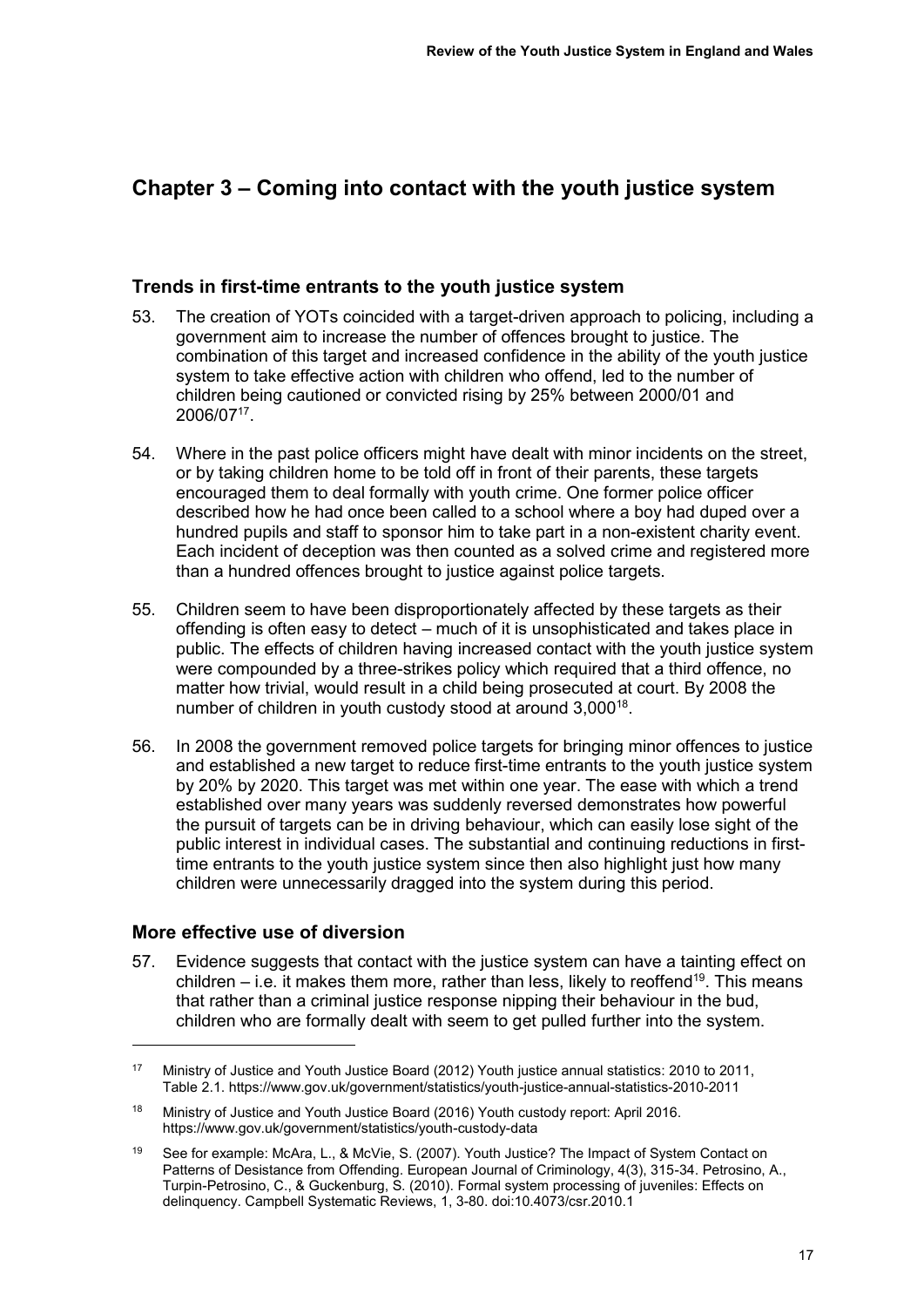There are likely to be many reasons for this: children can become labelled or begin to self-identify as offenders; contact with the system may demystify it for children and reduce the deterrent effect; and some will breach the conditions placed on them and receive further, more significant punishment.

- 58. Diversion schemes set up around the country between the police and YOTs have sought, where possible, to deal with children outside of the criminal justice system. This is undoubtedly the right approach and one which I am keen to see used more consistently and effectively. In Wales, every area operates a scheme such as the Youth Bureau, first developed in Swansea, to divert low-level offending away from the formal system as quickly as possible. Close cooperation between the police and youth offending services means that a joint decision can be made as to which offenders can be dealt with informally and which will need to go to court. Similarly, in Cardiff a triage system operates where workers from the Media Academy Cardiff (MAC), a local charity funded by the YOT, are present in the police station. When a child admits a low-level offence the supervising officer will decide whether to make a referral to the MAC worker who will then complete a simple assessment. In most cases the child will then be offered the chance to avoid formal proceedings and become involved in one of MAC's programmes. At the heart of all the interventions offered is consideration of the needs of the victim and the opportunity for the child to make some form of reparation, often through a restorative justice process. Very few children fail to take up this informal support, and those discovered by the assessment process to have additional concerns can be referred to other agencies such as mental health or social care.
- <span id="page-21-0"></span>59. Most areas already operate diversion schemes for children who offend, but there is a wide range of differing practice across England. All local authorities, police forces and health services should jointly operate diversion schemes which adopt the following principles:
	- **Proportionality** intervention with the child will not always be necessary, but where it is it should represent the minimum appropriate criminal justice response and the activity must be meaningful, productive and relevant to the child's needs. Interventions must not simply be punitive if they are to have any real effect. Diversion schemes should provide for on-street decisions for minor routine offences through to multi-agency decision making in complex cases;
	- **Sensitive to victims** the needs of the victim must be considered in any diversion scheme or intervention, and where appropriate a restorative approach should be used. The victim should be kept informed about diversion decisions;
	- **Devolved decision making** responsibility for taking decisions to divert, in individual cases, should be passed to the lowest possible level – individual officers on the street or the supervisor in the police station – meaning that there is the least contact necessary between the child and the youth justice system. Decisions to caution or charge, however, should not be rushed and they should be informed by relevant information provided by local authority and health services;
	- **Speed** the child must be diverted as quickly as possible, ideally at the time he or she is first stopped by police officers. The aim should be that all children are diverted on the day they are stopped, and where this is not possible it should happen within 48 hours of the child coming to the attention of the police;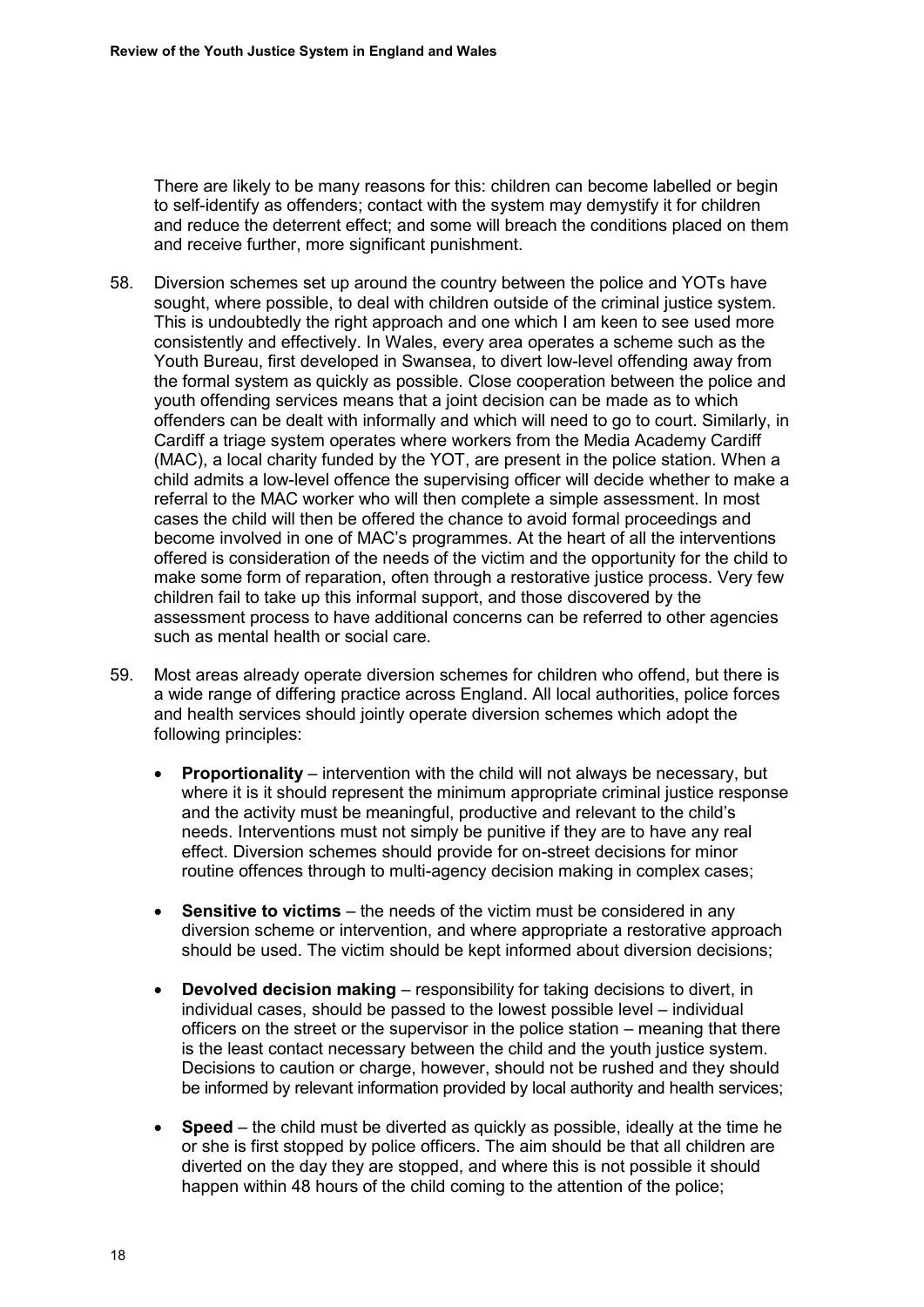- **Light-touch assessment** assessments of children must not be allowed to slow down the process. It is better for professionals to assess as they go and adapt any intervention, rather than permitting any delay;
- **Access to other services** diversion should provide children with easy access to services as part of an integrated response to their offending. Safeguarding issues may underpin offending and should always be considered when diverting children;
- **Leadership** successful diversion requires strong coordinated leadership between the local authority and the police so that protocols are agreed and followed. It must include training of every officer and caseworker; and
- **Independent scrutiny** local magistrates and district judges should have a role in the scrutiny and oversight of how youth diversion schemes are operating so that they have assurance the right types of cases are being diverted and the response is proportionate.
- 60. One of the reasons, which was mooted during the review, for the overrepresentation of children from BAME groups in the youth justice system is a tendency for children from these communities to answer "no comment" when interviewed by the police. This means that children are prosecuted and often criminalised for an offence that, had they admitted it earlier, would have likely resulted in them being diverted away from court. This may be the result of a mistrust by children from these communities of the police and the criminal justice system. The police and local authorities must pay particular attention to the needs and characteristics of BAME children in designing and operating diversion schemes, and should monitor the rates at which these groups are diverted from court and formal sanctions compared to other children. I welcome David Lammy MP's independent review of the criminal justice system to investigate possible bias against black defendants and other ethnic minorities, and the opportunity this presents to look at these problems in more detail.

## **Improving the treatment of children in police custody**

- 61. The police should at all times see under-18s as children first and offenders second. (It is encouraging that the treatment of 17 year olds has recently been brought into line with that of children aged 10-16.) This principle should be at the heart of all of their interactions with children and embedded in all their processes. In keeping with this principle, the police should avoid bringing children into police stations if at all possible, and children should not be interviewed or held in custody suites except in exceptional circumstances. Children should only be arrested and detained in police custody where absolutely necessary, and for the shortest possible period of time. Alternatives such as home or school visits, voluntary attendance interviews or bailing children to attend a pre-arranged interview should always be considered before a child is arrested.
- <span id="page-22-0"></span>62. There are important safeguards and requirements that apply when a child is arrested and brought into police custody. These include the use of appropriate adults to support children, the need to inform parents or carers of a child's detention, restrictions against placing a child in a cell with an adult, and the need to provide local authority accommodation for children who are refused police bail. I am concerned that these protections are not always in place, do not always meet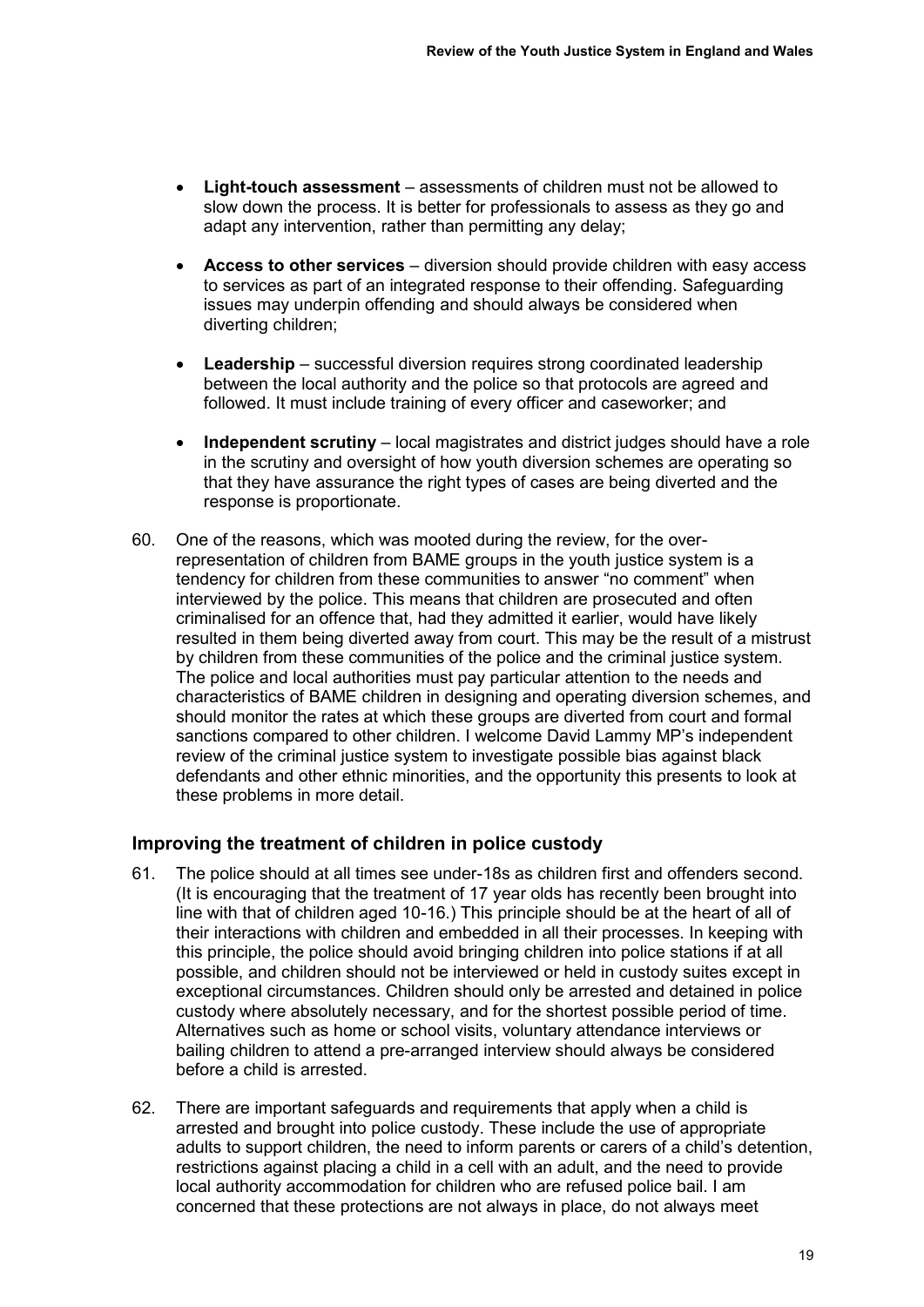acceptable standards, and that securing them can result in significant delay with children being held far longer than is necessary. In 2015 the average amount of time that a child was held in police detention was five and a half hours, but in some cases children were held for far longer, with some detained for more than 20 hours<sup>20</sup>. When a child has been held in custody for six hours an inspector has to review the detention. This review process must be robust and challenge any unnecessary delay. I propose that children should not be held for longer than six hours unless, owing to the seriousness and complexity of the case, an inspector authorises extending the period of detention and clear reasons are provided. In addition, the Home Office should re-examine the statutory review times for detained children with a view to reducing these to three hours.

63. I welcome the move by many police forces to reduce the number of children entering custody suites through increased use of voluntary attendance and home interviews. It is important that in conducting interviews with children outside custody suites, police forces and providers of liaison and diversion schemes consider how health screening and other welfare and safeguarding checks can still be completed and inform diversion and charging decisions.

#### *Appropriate adults*

- 64. The Police and Criminal Evidence Act 1984 requires that all procedures relating to children are carried out in the presence of an appropriate adult whose role it is to safeguard the child's interests during police detention. This includes making sure that the interview is conducted properly and fairly, and facilitating communication with the child. An appropriate adult is defined as a responsible person over the age of 18 who has no other involvement in the case. This can be a parent or guardian or a YOT or other local authority worker.
- 65. My discussions with practitioners suggest that the role of the appropriate adult is ill-understood and variably exercised, and I am concerned that a lack of clarity over commissioning and accountability arrangements exacerbates this problem. YOTs are responsible for providing an appropriate adult service for under-18s. Sometimes they deliver this service themselves, while in some areas a service commissioned by the YOT provides trained volunteers or paid employees to support children throughout their time in the police station. However, in some areas there is inadequate coverage and *ad hoc* arrangements have to be made out of necessity each time a child is arrested and no parent or carer is available. This can often cause delays in an appropriate adult attending, and the adult may lack the training, information or sufficient legal awareness to perform the role effectively, the result of which can be to legitimise an unfair interview. I am also concerned that in many cases parents do not fulfil this role well. In addition to not understanding the role and the legal process, some are not supportive of their child, some exert pressure on the child to make admissions, and some antagonise or even threaten the child and police officers.

 $\overline{a}$ 

<sup>&</sup>lt;sup>20</sup> HMIC (2015) The welfare of vulnerable people in police custody. [http://www.justiceinspectorates.gov.uk/hmic/wp-content/uploads/the-welfare-of-vulnerable-people-in](http://www.justiceinspectorates.gov.uk/hmic/wp-content/uploads/the-welfare-of-vulnerable-people-in-police-custody.pdf)[police-custody.pdf](http://www.justiceinspectorates.gov.uk/hmic/wp-content/uploads/the-welfare-of-vulnerable-people-in-police-custody.pdf)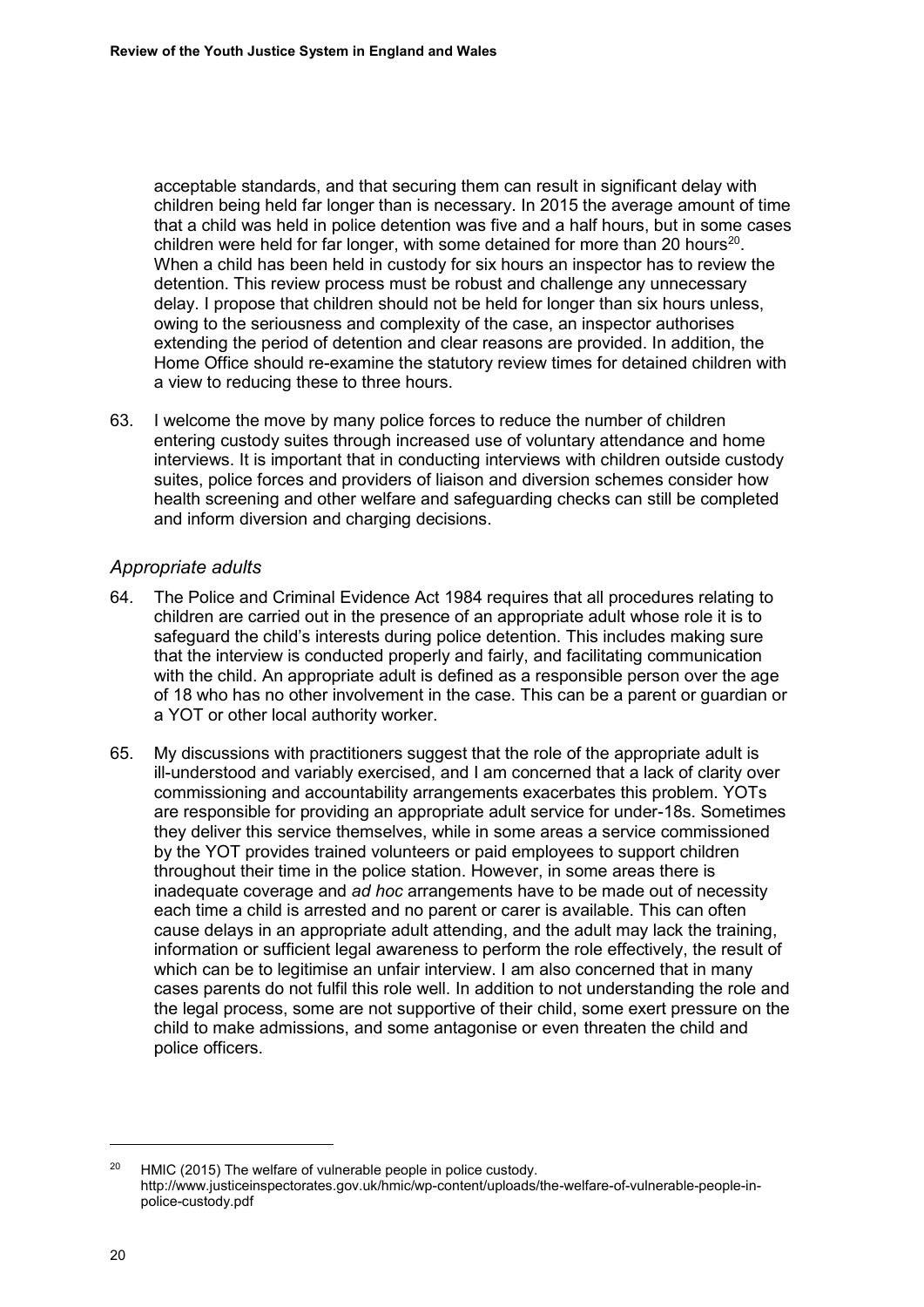- 66. I believe these concerns point to the need for greater clarity on the role of the appropriate adult, and consistency in how the service is delivered. The National Appropriate Adult Network issued a set of standards in 2013 to address many of these concerns, and while these were endorsed by the Home Office and Department of Health, compliance with these standards is neither monitored nor mandatory.
- <span id="page-24-0"></span>67. Further work should be undertaken by the Home Office, local authorities, the police, the Ministry of Justice, the Department for Education and the Welsh government to agree a complete set of mandatory national standards for appropriate adult schemes against which inspections should be conducted. These standards should cover:
	- the role of the appropriate adult, making clear that it should be for the duration of the custody process, not just the interview, and refocusing it on welfare and safeguarding of the child rather than adherence to legal process;
	- the information and support provided to parents or guardians to help them fulfil this role effectively, and the circumstances in which it would not be appropriate for them to act as appropriate adults;
	- the expectations on timeliness of attendance, including that no child should wait longer than two hours from the point of arrest to see their appropriate adult, and should this happen there should be a presumption of releasing the child and organising a voluntary attendance interview or bail with a pre-arranged interview time;
	- training, development and support for appropriate adults;
	- the responsibilities of commissioners of an appropriate adult service and the standards they should meet; and
	- the monitoring and quality assurance of appropriate adult services, including considering whether magistrates could play a role in this.
- <span id="page-24-1"></span>68. At present, Her Majesty's Inspectorate of Constabulary (HMIC) inspects appropriate adult services, but YOTs, as commissioners of the service for under-18s, are not held to account for effecting improvements. Ofsted, the CSSIW and HMIC should consider the most appropriate approach to inspection of appropriate adult services and develop a framework which takes account of the roles of the local authority in commissioning the service, and both the police and the local authority in operating the scheme.

## *Timely access to legal advice*

-

<span id="page-24-2"></span>69. Research suggests that 43% of children who go on to be charged do not ask to see a solicitor, and that 10-13 year olds are the least likely to request and receive legal advice<sup>21</sup>. Where children do ask to see a solicitor, I have heard that there is frequently a delay in them attending. Given the emphasis on admissions as a pre-

<sup>21</sup> Kemp, V., Pleasence, P., & Balmer, N. J. (2011). Children, young people and requests for police station legal advice: 25 years on from PACE. Youth Justice, 11(1), 28-46.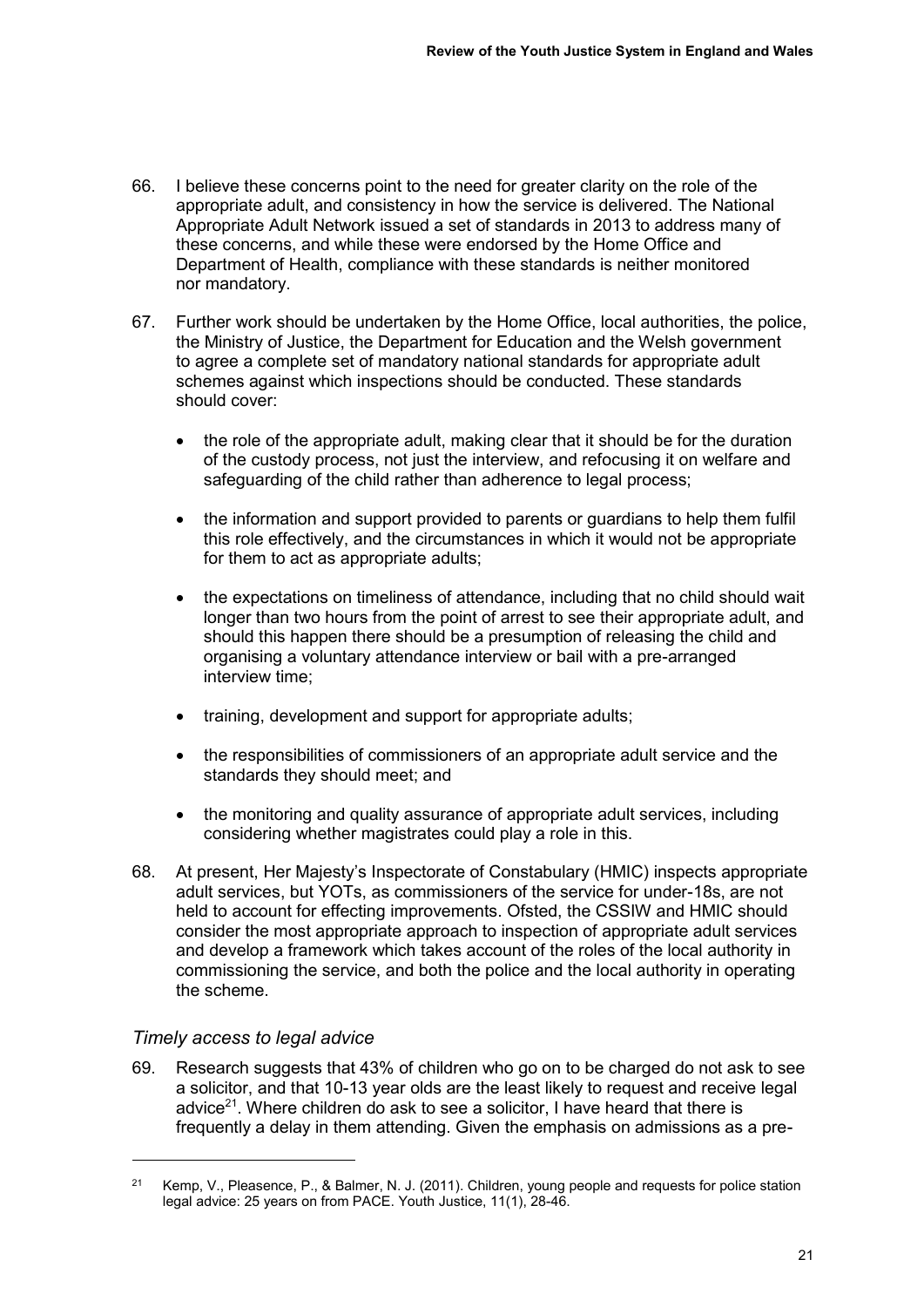condition for many diversionary schemes, it is vital that children receive access to timely and good quality legal advice. I propose that children should not be required to make a decision about seeing a solicitor. Rather there should be a presumption that a solicitor is called and legal advice is provided, unless the child expressly asks not to. The Solicitors Regulation Authority should consider introducing mandatory training and agreed service standards for solicitors advising children in police custody. As with appropriate adults, there should be a presumption of releasing a child and organising a voluntary attendance interview or bail with a pre-arranged interview time if a solicitor cannot attend within two hours of a child being arrested.

#### *Suitably trained police officers in custody suites*

- <span id="page-25-0"></span>70. The custody sergeant performs a critical role in safeguarding the welfare of children who are detained in police custody, providing access to legal advice, diversion schemes and other services, and taking charging and bail decisions. It is the custody sergeant who must make sure children receive the protections and support they are entitled to. Yet custody sergeants are not required to have undergone any particular training in understanding the needs and characteristics of children who offend. Many children who are frightened and vulnerable may act aggressively, leading police custody staff to conclude that they are difficult rather than in need. This can lead to vulnerable children not receiving the support they require, and can put them and justice at risk. I have also heard that police officers do not always check whether a child who has been arrested is looked after. It is vital that those responsible for the care of children in police custody receive appropriate training, and I propose that the College of Policing introduces mandatory training for all performing this role.
- <span id="page-25-1"></span>71. In order that the particular needs of girls are met while they are in police custody, any girl aged under 18 who is arrested should be allocated a named female officer who is responsible for her welfare.

#### *Liaison and diversion services*

- 72. Many children who offend or come to the notice of the police do so because they have learning difficulties, or mental health or speech and communication problems<sup>22</sup>. Having health professionals in police custody suites enables screening for these and other conditions to be undertaken at a crisis point in the child's life, and better informs decisions about whether to divert or charge a child, and any services to which they should be referred. These workers also play a role at courts, but ideally health needs should be identified much earlier in the process, and certainly before charging decisions are taken.
- 73. NHS England is currently rolling out liaison and diversion services in police stations and courts across England. This will mean that by 2020/21, subject to HM Treasury approval, all children can be screened at their point of contact with the system – usually, but not always, at arrest. This has the potential to make a significant impact

 $\overline{a}$ 

<sup>&</sup>lt;sup>22</sup> See for example: Chitsabesan, P., Kroll L., Bailey S., Kenning C., MacDonald W. & Theodosiou L. (2006). Mental health needs of young offenders in custody and in the community. British Journal of Psychiatry, 188, 534-540. Ministry of Justice and Youth Justice Board (2012) Youth justice annual statistics: 2010 to 2011, see chapter 12:

[https://www.gov.uk/government/uploads/system/uploads/attachment\\_data/file/279892/yjb-statistics-10-](https://www.gov.uk/government/uploads/system/uploads/attachment_data/file/279892/yjb-statistics-10-11.pdf) [11.pdf](https://www.gov.uk/government/uploads/system/uploads/attachment_data/file/279892/yjb-statistics-10-11.pdf)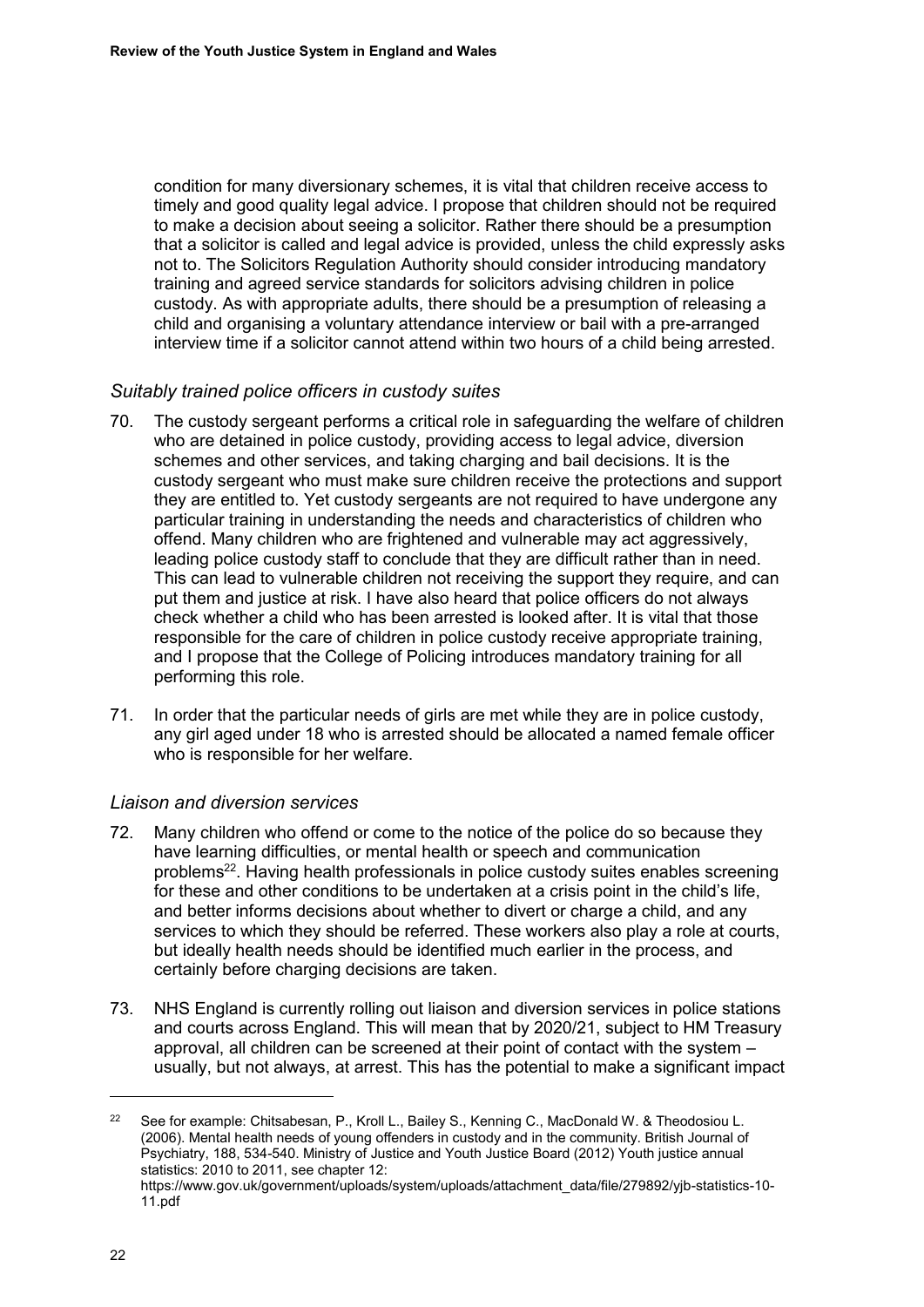on outcomes for children. In order that these assessments can draw on pre-existing information about the child and then be shared with partner organisations, local authorities must ensure that health professionals in liaison and diversion schemes have access to children's care plans and other local authority records. I have heard how some liaison and diversion schemes have overcome this difficulty by having a local authority worker seconded to their team.

<span id="page-26-0"></span>74. If children are to be diverted from formal criminal justice sanctions wherever possible and appropriate, the assessments undertaken by health staff as a result of arrest or other interaction with the police must be completed promptly and must inform disposal decisions. These assessments must be supplemented by any relevant information held by local authorities. I propose that the police, CPS, local authorities and health services establish local protocols in order that all charging decisions take account of health screening assessments conducted in police custody or as a result of the offence, and any relevant information on the child that the local authority holds. These assessments should also inform decisions to divert a child, but must not be allowed to create delay or extend a child's period of detention.

#### *Remand to local authority accommodation*

75. I have frequently heard about children who had to spend the night in a police cell because the local authority could not arrange appropriate accommodation for them to be remanded to, because the police did not request any accommodation (in the expectation none would be available), or because the test for secure and nonsecure remand was incorrectly applied by the police. This is entirely unacceptable. and police and local authorities must do more to ensure that no child has to remain in police detention overnight because this statutory duty has not been fulfilled. I welcome, therefore, the work that the Home Office, the Department for Education and others are doing to establish a concordat setting out the expectations on and responsibility of local authorities and the police in preventing the detention of children in police stations following charge. In Wales a similar protocol has been developed by the Welsh government, police, local authorities and YJB Cymru. Consideration should be given to the police being required to record information about the requests they make to local authorities for accommodation in order that evidence of local authorities failing to meet their statutory duties can be acted upon.

## **Reducing the criminalisation of looked after children**

<u>.</u>

76. Children who are looked after by the state are disproportionately represented in the youth justice system. Looked after children are five times more likely to be cautioned or convicted than children in the general population<sup>23</sup>. While many of the factors which result in children being taken into care are also linked to offending, it is likely that the way care homes and the police respond to minor offending by this group contributes to their over-representation $24$ .

<sup>&</sup>lt;sup>23</sup> Department for Education (2015) Children looked after in England (including adoption and care leavers), year ending 31 March 2015: additional tables. [https://www.gov.uk/government/uploads/system/uploads/attachment\\_data/file/483718/SFR34\\_2015\\_Text](https://www.gov.uk/government/uploads/system/uploads/attachment_data/file/483718/SFR34_2015_Text_AdditionalTables.pdf) [\\_AdditionalTables.pdf](https://www.gov.uk/government/uploads/system/uploads/attachment_data/file/483718/SFR34_2015_Text_AdditionalTables.pdf) 

<sup>&</sup>lt;sup>24</sup> House of Commons Justice Committee (2013) Youth Justice: Seventh Report of Session 2012-13. <http://www.publications.parliament.uk/pa/cm201213/cmselect/cmjust/339/339.pdf>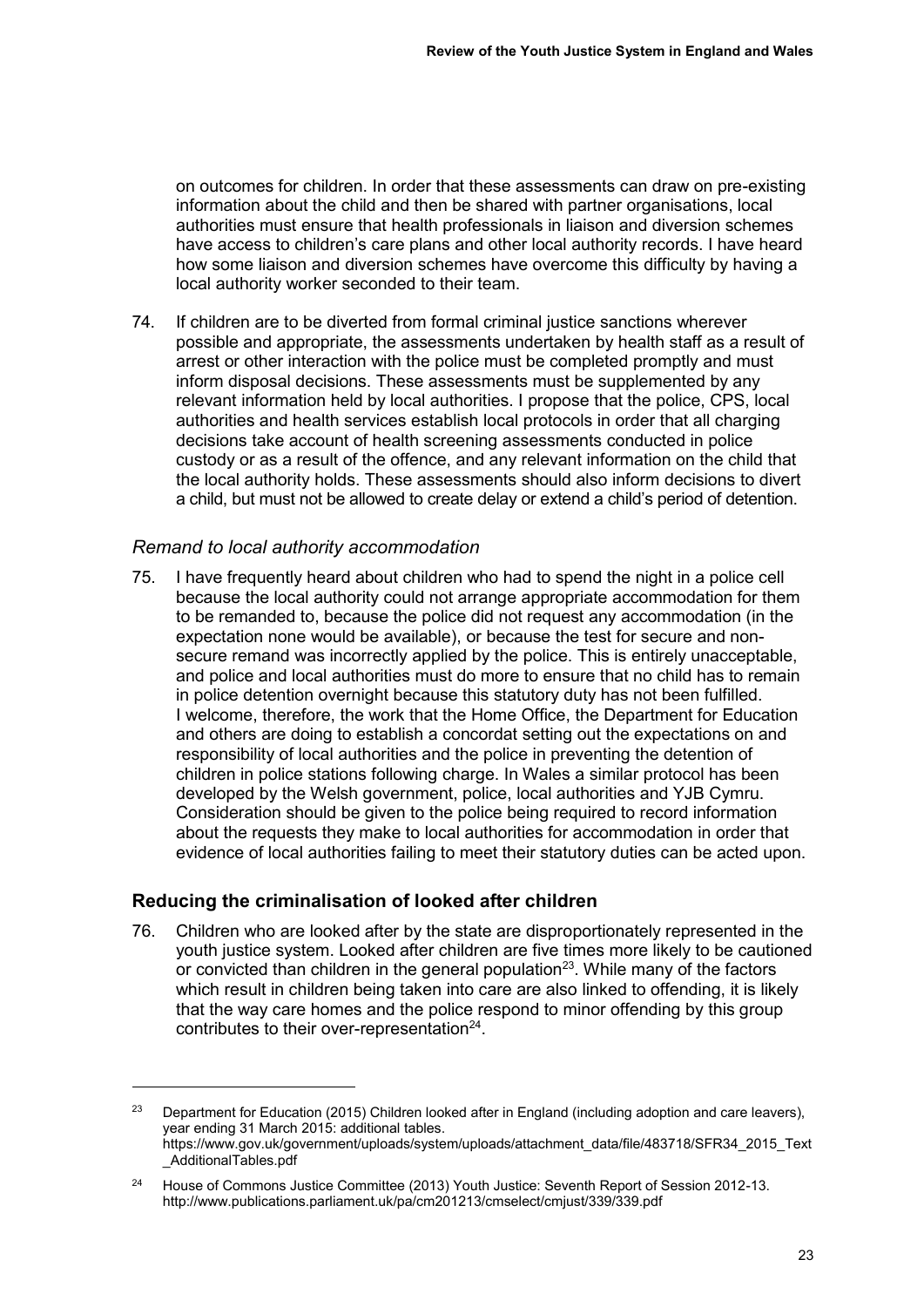- <span id="page-27-0"></span>77. Although data is not routinely collected or reported, it has been accepted for many years that children in care homes are more likely to come to the attention of the police for incidents that would otherwise be dealt with by parents in the family home. Too often care home staff call the police to resolve incidents which do not merit a formal criminal justice response. Some areas, such as Surrey, Sussex and Wrexham, have trained care home workers to manage behaviour more effectively, often using restorative approaches to resolve incidents informally, and have established protocols for when it is right to call the police. All local authorities should make sure that care home staff are properly trained to resolve minor incidents without recourse to the police, and protocols should be established with police forces to agree a proportionate approach to offending in care homes. In addition, inspections of children's homes by Ofsted and the CSSIW should examine the number of, and reasons for, calls to the police.
- 78. Where the police are called out to such incidents, I am concerned that the requirement to record a crime (where one has been committed) sets in train processes which too often result in formal action being taken. Although government targets no longer exist in relation to detections, the culture that this fostered still exists in some forces and among some staff. Even where an incident is recorded on police systems rather than a crime, this information can identify the child and could subsequently be disclosed to a future employer as part of an enhanced disclosure.
- 79. In 2008 a protocol was agreed between the Department for Education, the Home Office and the Association of Chief Police Officers (now the National Police Chiefs' Council) which permits the police to deal with minor incidents involving children, notwithstanding that they amount to a notifiable offence, without a crime having to be recorded. This discretion may be exercised so long as the victim (or their appropriate adult, in the case of a child) are content that the school deals with the matter internally. The protocol was developed at a time when it was expected that many schools would have police officers routinely attached to them, and in recognition that these officers would inevitably become aware of school children behaving in a way that amounts to an offence – for example, minor thefts, scuffles and fights – but that requiring an officer to make a formal crime record might lead to the child being criminalised. The schools protocol has recently been amended to limit the offences for which crime recording discretion can be applied to cases of more minor theft, criminal damage and assault. Despite the clear similarities between schools and children's homes, and the fact that children in care are more likely to have behavioural problems than those in mainstream education, no equivalent protocol exists for children's homes. As a result, when police are called to children's homes they are required to record the matter as a crime or an incident, with the consequences that this can entail.
- 80. To provide greater discretion to the police, in 2013 the Home Office replaced the previous regime of detections for recorded crimes with a framework of outcomes which can be applied to all cases, including those where no formal action is taken. More recently this has been expanded, in part to respond to the increasing risk that children in the general population might be criminalised as a result of making or sharing explicit images ("sexting"). This may allow the police to identify recorded crimes where they consider it is not in the best interests of those involved to take any action other than any necessary safeguarding steps, and where any subsequent disclosure should be only be made in the most exceptional circumstances. Such an approach should be applied to minor offending in children's homes.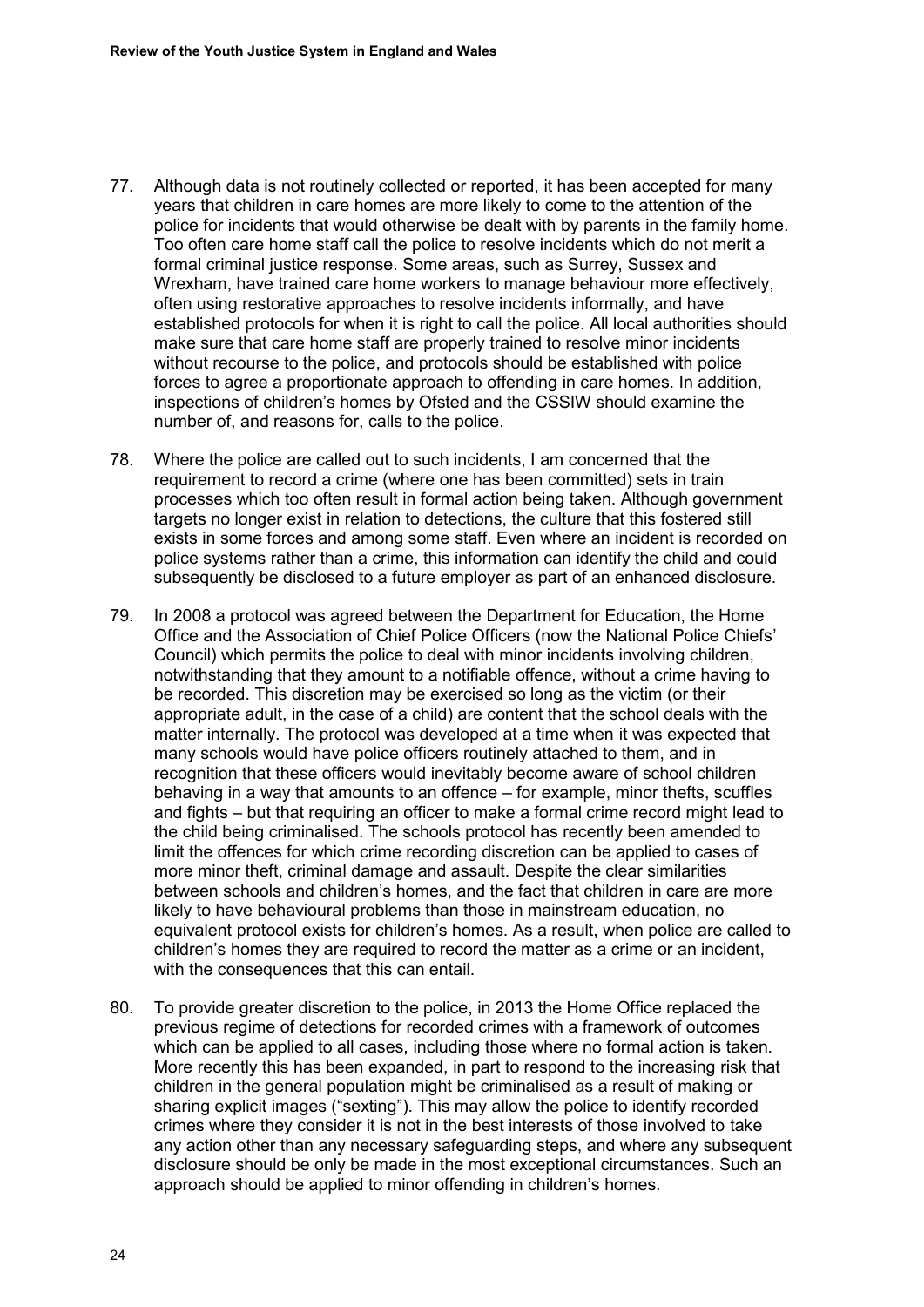<span id="page-28-0"></span>81. The Home Office, the Department for Education, the Welsh government and the National Police Chiefs' Council should work together to make sure that police officers are able to apply their full discretion in responding to incidents and offences in children's homes, and that there is a presumption of no formal criminal justice action being taken unless it is so serious that this is absolutely necessary. This should include consideration of adopting the schools protocol in relation to minor offences committed in children's homes. The need to record and monitor police activity, such as call outs to children's homes, should not result in personalised information about a child being subsequently disclosed.

## **A reformed criminal records system for children**

- 82. The vast majority of children grow out of crime<sup>25</sup>, so it is important that the way information on childhood criminality is retained and disclosed strikes the right balance between promoting their reintegration and rehabilitation, and protecting the public and employers from risk. I believe that the criminal records system in England and Wales should be more sensitive to the transitory nature of much childhood offending, and to the limited future risk of offending that most crimes committed in childhood actually present.
- 83. Many jurisdictions have developed or reformed their criminal records systems in recognition that a highly risk-averse response to childhood offending, coupled with the ability for records to be disclosed for many years afterwards, makes it more difficult for adolescents and adults to find a job. This in turn makes it more likely that they will continue to offend. In the United States there has been a move to reduce the negative effects of having a criminal record, particularly because of the disproportionate impact this has had on the life prospects of young black men. Recently both Texas and Kentucky have adopted systems that aim to address this challenge.
- 84. Some positive changes have been made to the criminal records regime in England and Wales in recent years. Many of the time periods before convictions become spent have been reduced, the circumstances in which police intelligence can be disclosed have been tightened up, and criminal records certificates are now issued to job applicants before employers, enabling individuals to dispute any information that they believe should not be disclosed. In addition, a system of 'filtering' was introduced in 2013 to prevent certain old and minor spent cautions and convictions being disclosed to employers who could previously have accessed this information. Nevertheless, it remains the case that a criminal record acquired in childhood can have far-reaching effects that go well beyond the original sentence or disposal. Certain sentences will never become spent, and certain convictions or cautions will always be disclosed when an individual seeks employment in a particular field.
- <span id="page-28-1"></span>85. A key principle underpinning my approach to the review is that children who break the law should be dealt with differently from adults. In my view the current system for criminal records lacks a distinct and considered approach to childhood offending. Although convictions received as a child become spent and can be filtered sooner

<u>.</u>

<sup>&</sup>lt;sup>25</sup> See for example, Farrington D 1986. Age and crime, in Tonry M & Morris N (eds), Crime and justice: An annual review of research. Chicago: University of Chicago Press: 189–250. Farrington, D.P., Coid, J.W, Harnett, L., Jolliffe, D., Soteriou, N., Turner R.E. and WestHome, D.J (2006) Criminal careers up to age 50 and life success up to age 48: new findings from the Cambridge Study in Delinquent Development. Home Office.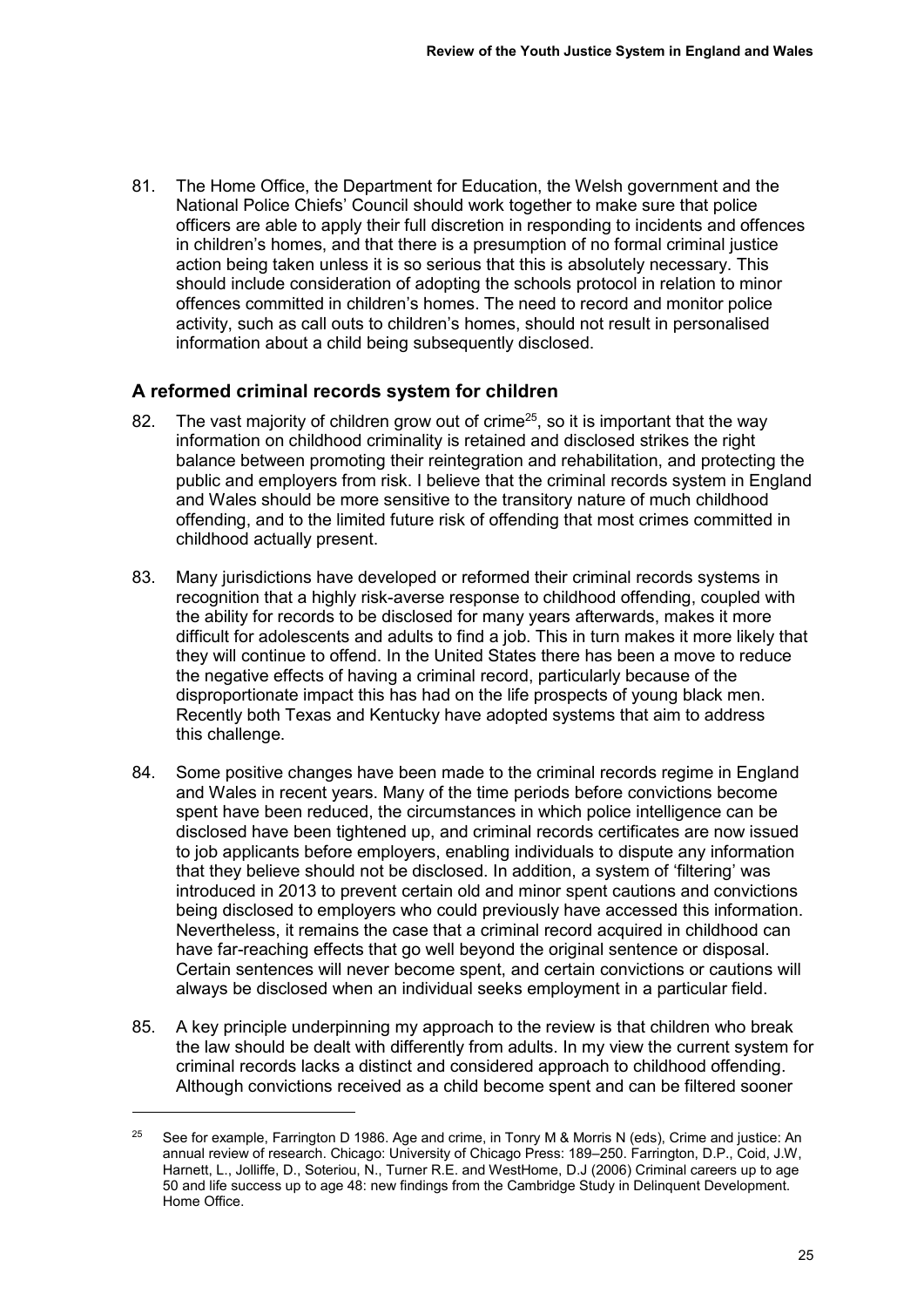than for adults, this does not truly represent a different approach to children. I propose that the Ministry of Justice and the Home Office develop a distinct approach to how childhood offending is treated by the criminal records system.

- <span id="page-29-0"></span>86. Attempting to judge a teenager's future risk of offending on the basis of even fairly recent criminality will often be impracticable, especially where offending is symptomatic of a crisis in the child's life. The potential benefits of disclosing such criminality appear to me to be substantially outweighed by the probable negative effects of disclosure. Equally, it must be recognised that the maturity of a 12-yearold child is very different from that of a 17-year-old, and therefore the implications for each of committing the same offence ought to be different. I believe that consideration should be given to distinguishing between under-15s and 15-17 year olds in terms of the retention and disclosure implications of offending.
- <span id="page-29-1"></span>87. As a point of principle, I believe that rehabilitation periods for childhood offending should be far shorter than for adult offenders. My proposals to replace existing court sentences with tailored Plans developed by Children's Panels (see [Chapter 4\)](#page-30-0) will necessitate changes to the relevant legislation. I believe the government should take this opportunity to reduce further the periods before which childhood convictions become spent.
- <span id="page-29-2"></span>88. I also believe that once childhood cautions and convictions have become spent, they should very quickly become non-disclosable, even on standard and enhanced Disclosure and Barring Service checks. In my view the system should provide for all childhood offending (with the exception of the most serious offences) to become non-disclosable after a period of time. This would not prevent the police and courts having access to the information in future, but would protect irrelevant childhood criminality from disclosure, even if a further offence is committed after the qualifying period has elapsed.
- <span id="page-29-3"></span>89. Finally, I believe that the circumstances in which police intelligence on childhood conduct can be disclosed should be further restricted. There is, in my view, a significant risk that operational intelligence gathered by the police for one purpose (to assist them in the prevention and detection of crime) is disclosed to a prospective employer and used for an entirely different purpose (to assess suitability for a role and any risk to the employer). I recommend that the Home Office explores the introduction of a presumption that police intelligence dating from childhood should not be disclosed except in exceptional circumstances.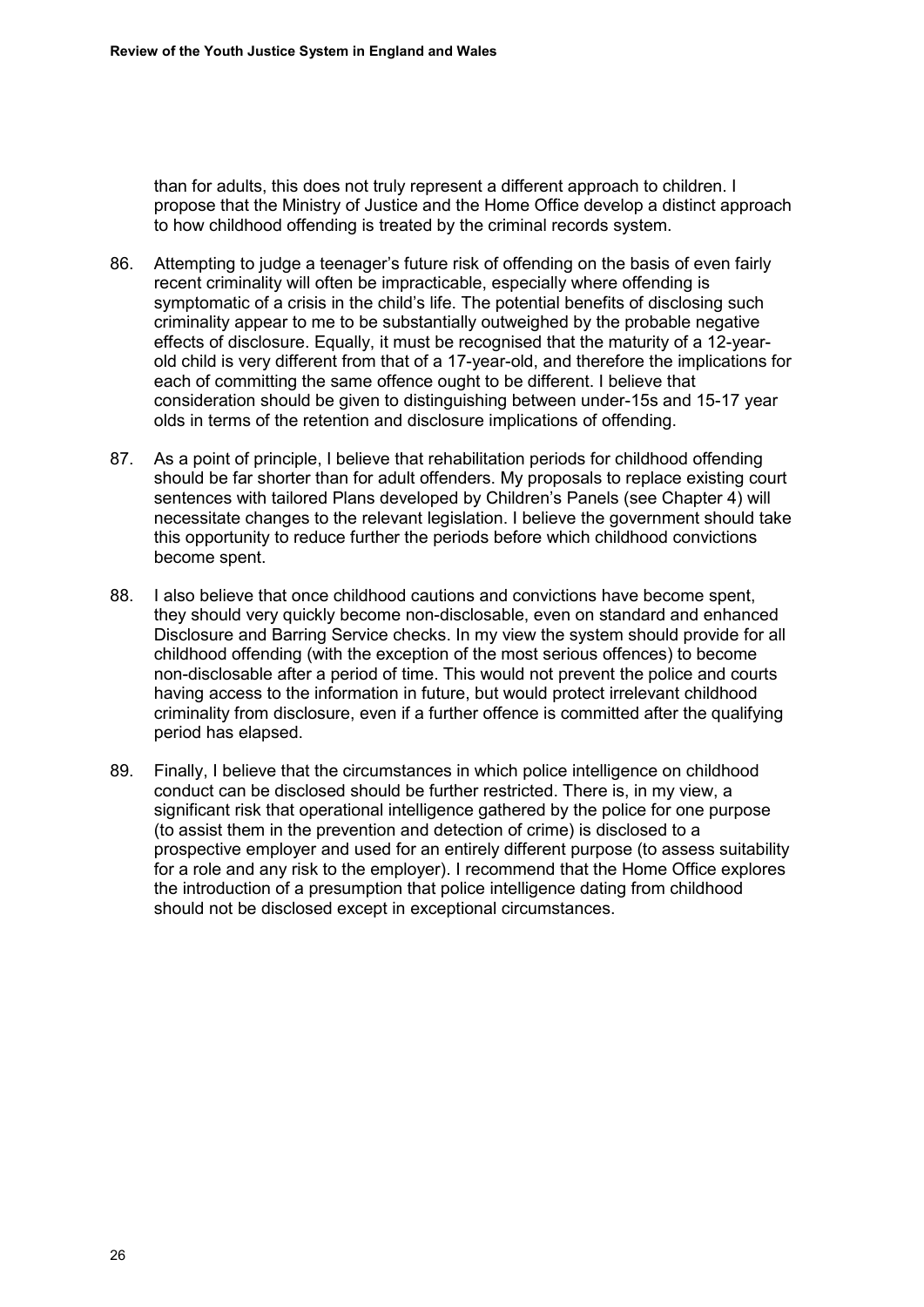# <span id="page-30-0"></span>**Chapter 4 – Children in court**

## **The challenges of dealing with children in the criminal courts**

- 90. The vast majority of criminal prosecutions of children are heard in the Youth Court. This is a magistrates' court that has been adapted so that it is a less formal setting: all parties can sit at the same level; the child can have a parent or carer seated alongside them; the magistrates and judges have been specially trained and are expected to use simplified language; the court is closed to the public and automatic reporting restrictions apply. In order that more youth cases can be heard in this environment, the Youth Court has greater sentencing powers than the adult magistrates' court – it can impose up to a 24-month Detention and Training Order (DTO) compared to the adult magistrates' court limit of six months imprisonment – and so hears more serious and complex cases. Only a small proportion of youth cases are heard in the adult magistrates' court or the Crown Court<sup>26</sup>. There is also a separate sentencing framework for under-18s.
- 91. Despite these adaptations and the best efforts of magistrates and judges, it is clear that the courts are simply not set up to ensure the full participation of children in criminal proceedings. Children are subject to what are essentially modified versions of the same processes and procedures that apply to adult defendants. Too often children are alienated by the frequent use of opaque legal argument and arcane terminology, and not all magistrates do enough to explain what is happening in language that children can understand. The courts are often large spaces and the considerable distances between the different parties do not make for effective communication, not least because in order to be heard people have to raise their voices. Children are encouraged to address the Youth Court, but are asked to do so in an environment that is completely alien to any other situation in which they might find themselves asked to speak. On many occasions children leave the court confused by the outcome and need to have their sentence explained to them by a YOT worker. All these problems are exacerbated when cases are heard in the Crown Court or the adult magistrates' courts where fewer adjustments can be made for children.
- 92. There were around 40,000 children dealt with in the criminal courts in 2015 down 69% from 2007. As the number of children appearing in court has fallen, youthtrained magistrates and district judges are hearing fewer of these cases and, as a result, are finding it harder to retain and develop their expertise. The small volumes also create challenges in providing access to good quality legal representation. During the review I have been frequently told by magistrates, district judges and lawyers that the quality of legal representation in the Youth Court is often very poor. The Youth Court tries more serious cases than the adult magistrates' court because it has greater sentencing powers, yet the appearance fees for lawyers in the Youth Court are similar to those in the adult magistrates' court (which can only sentence to up to six months in custody). This is not fair because it means that children often receive poorer legal representation, in the hands of inexperienced junior barristers

-

<sup>&</sup>lt;sup>26</sup> Ministry of Justice (2016) Criminal justice system statistics quarterly: December 2015. <https://www.gov.uk/government/statistics/criminal-justice-system-statistics-quarterly-december-2015>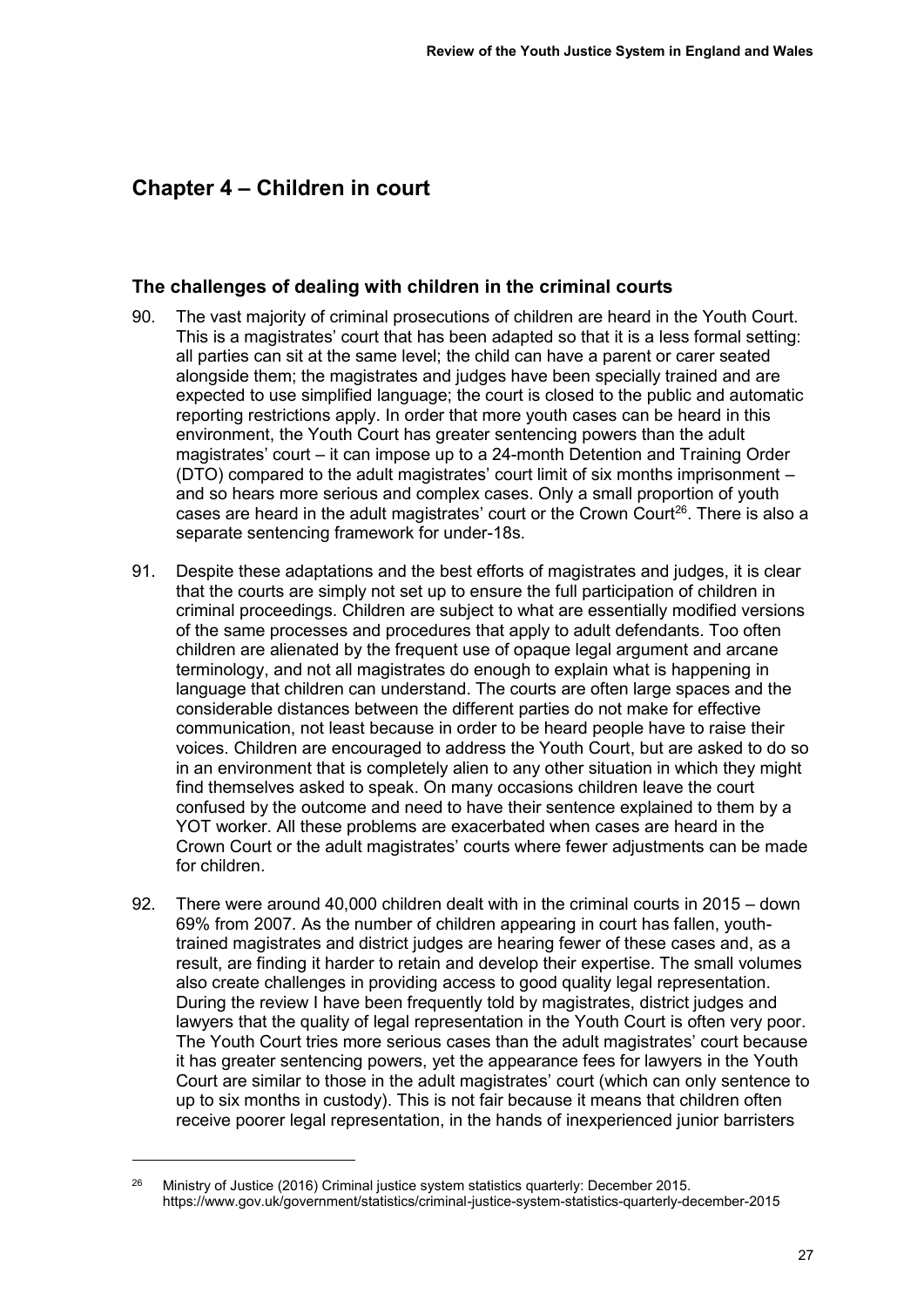or solicitors, than equivalent cases heard in the Crown Court. For example, advocates would be paid approximately £500 for a two-day robbery trial in the Youth Court compared with £1,600 were the offender an adult and tried in the Crown Court.

- 93. The complex circumstances surrounding many criminal cases involving children, and the profound challenges for the court in engaging the child in the process and imposing an effective sentence, was brought home to me by a case I witnessed in the Youth Court where a 14-year-old girl had spent the night in police custody because she had breached the curfew on her electronic tag by 17 minutes. She was well known to the police and the YOT, and was currently living in a care home following a string of failed placements. She was brought before the court for the breach and for two other offences. One of these involved two other defendants (themselves both in the care system and with other trials pending). The court was able to establish guilt or innocence in relation to each of the offences, but it was not capable of imposing a sentence that would begin to address the enormous and complex challenge of helping this girl to get her life back on track and to stop offending.
- 94. The youth justice system has a statutory aim to prevent offending, but the criminal courts are not equipped to identify and tackle the issues that contribute to and prolong youth offending. A large proportion of the young people who appear in court are prolific offenders, and most have significant welfare issues. Many are themselves victims or at risk of harm; many have been or are in care, or come from chaotic families; and many have learning difficulties or health needs. Yet courts do not have the time or the means to direct and supervise the essential work that is needed to help these children to break the cycle of offending. Equally, the available sentencing options lack the flexibility and rigour to respond to the complex and changing needs of children who offend.
- 95. Magistrates frequently report that they impose a sentence without having a real understanding of the needs of the child, and they rarely know whether it has been effective. It is possible for the bench to hear about breaches or further offences, but only if one of their number happens to be sitting on the day when that child is brought back to court. There is little scope for the courts actively to manage a child's sentence and rehabilitation, to reward success or to amend the terms of the sentence where the child is not responding, or to hold agencies to account for providing the necessary support.
- 96. This very limited role for the court is in contrast to other jurisdictions where judicial oversight is considered an essential part of making sure that sentences are responsive and effective. In Spain, youth court judges monitor the progress of the children they have sentenced, including visiting them and checking on their progress in custody. They also have the ability to vary the terms of the sentence depending on the child's progress and specific needs. Similarly, when a child in Scotland aged under 16 admits an offence or is found guilty in the Sheriff's court he or she is referred to the Children's Hearings System. Hearings are made up of a panel of three lay people who are trained to investigate the causes of the child's offending and any other difficulties. This is done in conjunction with other services such as social care, and with the child's parents or carers. At the end of the hearing decisions are made on the measures that should be taken, such as compulsory supervision or time in custody. The panel will clearly set out what each party will do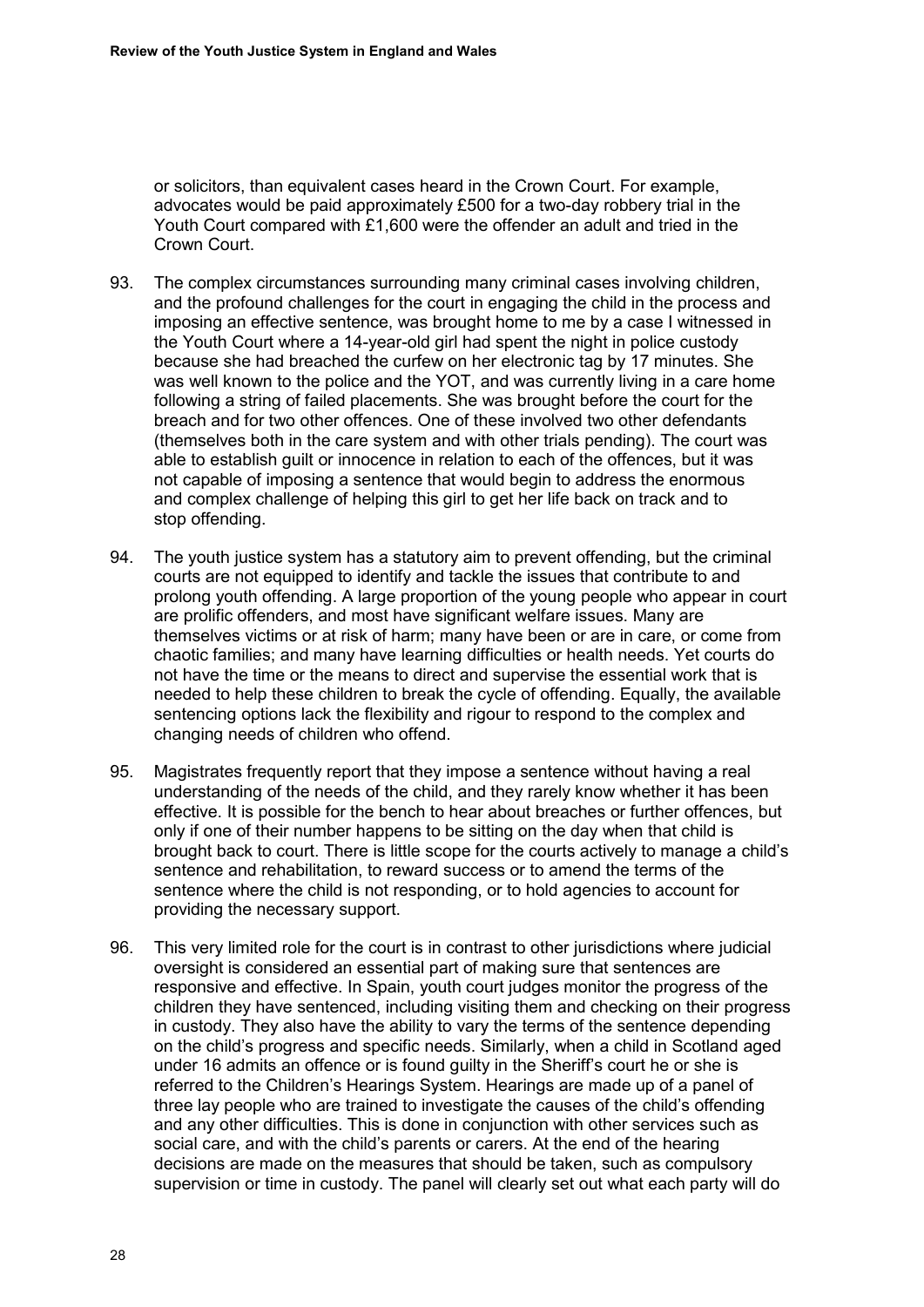to help things to change. These measures are reviewed by the panel which can vary their length and terms if necessary.

97. One consequence of the courts' inability to play a continuing role in a child's rehabilitation is magistrates and judges resorting to the use of short custodial sentences. Custody should always be a last resort for children, but frequently it is used because all other sentencing options have been exhausted rather than because the seriousness of the offence merits immediate detention. In 2015 there were around 1,000 children sentenced to spend between two and five months in custody as part of a  $DTO^{27}$ . (Half the sentence is spent in custody and half under supervision by a YOT in the community.) These short custodial sentences often break vital links with family, education and support services, and provide little opportunity for secure establishments to tackle the child's problems. Children fail to settle in secure provision and do not feel it is worth investing in the regime or building the relationships with staff members that would help them to make progress. For looked after children, these short custodial terms simply replicate their experience of temporary placements in foster care or children's homes. It is little wonder, then, that the reoffending rates of children released from short custodial sentences are the highest of any cohort: 80% for those serving under six-month sentences, and 73% for those on six to 12-month sentences<sup>28</sup>. It is my view that short custodial sentences for children are ineffective, costly and detrimental to their rehabilitation. If children must be sentenced to custody, it ought to be for a period of time in which there is a realistic chance of changing their behaviour, improving their mental and physical health, and raising their educational attainment.

## **A stronger role for the courts in rehabilitating children**

-

- <span id="page-32-0"></span>98. The criminal courts in England and Wales need to do more to tailor the way they operate to the needs of children. Too often children are the passive recipients of justice and do not understand the process to which they have been subjected. In addition, the way children are currently dealt with in the criminal courts does not provide sufficient opportunity to understand the causes of their offending. Courts lack flexibility in the use of sentences, and magistrates can play little or no role in overseeing a child's progress against the sentence they have passed. Some children have said that they would welcome some form of follow up with magistrates and felt that it might contribute to their rehabilitation. In order that children are given the support they need to stop offending I propose a new system of Children's Panels which can take an individualised approach to rehabilitating children, and can make better use of the skills of magistrates and others with experience of working with children
- 99. Children's Panels will create a clear distinction between the process of establishing guilt in contested cases and the process of deciding and monitoring the action that should be taken to repair harm and rehabilitate the child. Courts will continue to perform the first of these functions; Children's Panels will take responsibility for the second in the development and oversight of a Plan for the child.

<sup>&</sup>lt;sup>27</sup> Ministry of Justice (2016) Criminal justice system statistics quarterly: December 2015. <https://www.gov.uk/government/statistics/criminal-justice-system-statistics-quarterly-december-2015>

<sup>&</sup>lt;sup>28</sup> Ministry of Justice (2016) Proven reoffending statistics quarterly: July 2013 to June 2014, Table C2b. <https://www.gov.uk/government/collections/proven-reoffending-statistics>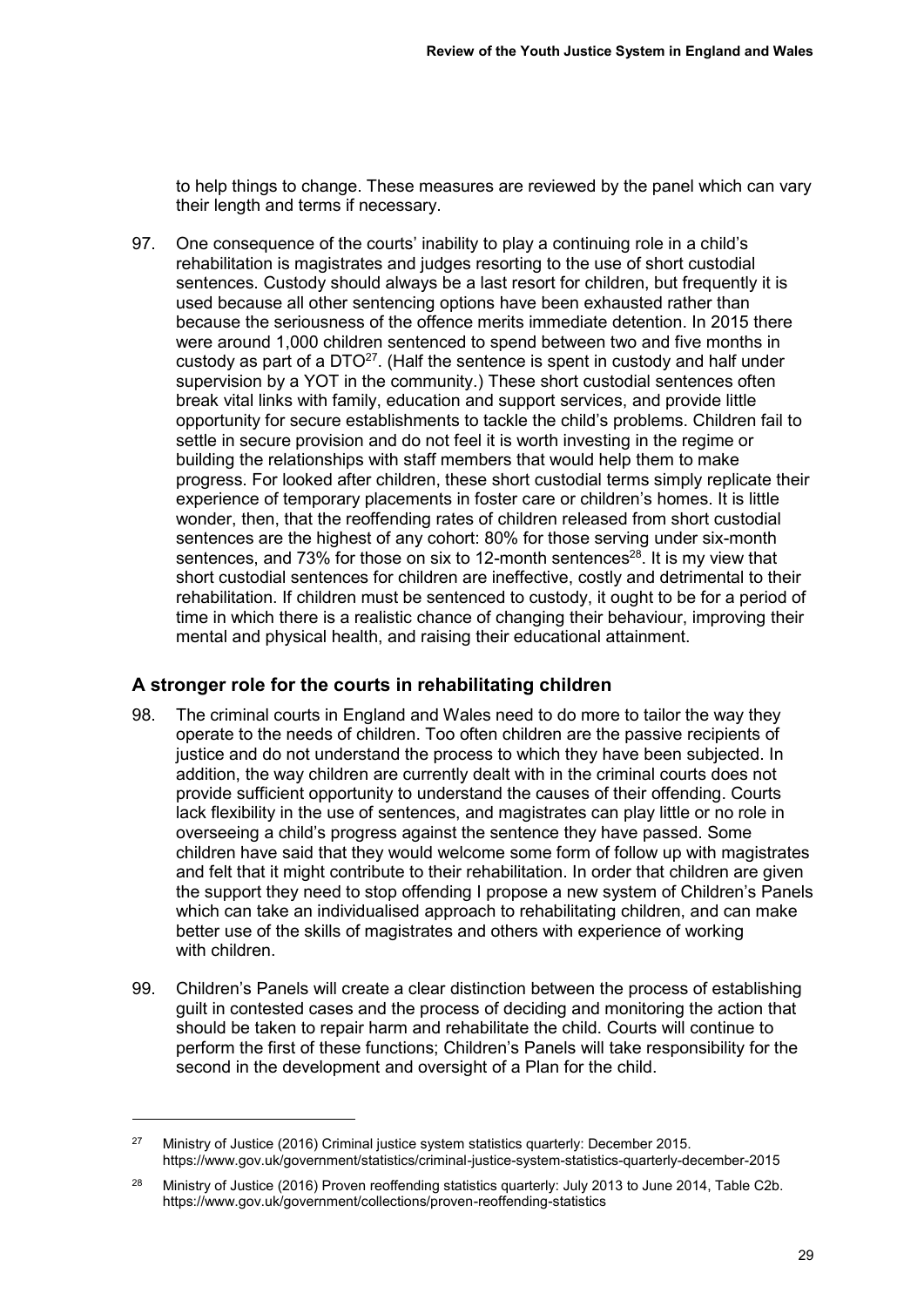## **Improving justice for children in court**

- 100. Wherever possible youth offending should be dealt with informally outside court; but where a prosecution is required there may be circumstances where a court hearing is not necessary. A great number of children currently appear in court having pleaded guilty to minor or first-time offences and where the only sentencing option realistically available to the court is a Referral Order the terms of which are not even set in court. Under a new system of Children's Panels, consideration should be given to whether court hearings should only be required where a child pleads not guilty, or where the case is so serious that it must be tried and sentenced in the Crown Court.
- <span id="page-33-0"></span>101. It is also important that where a child is prosecuted, the process is prompt and swiftly completed. For a child to learn from their mistakes, the consequences of an offence must follow quickly. Children have reported being frustrated by lengthy court processes and feeling that their life is on hold until proceedings have concluded. A significant delay before a trial begins not only harms victims, it also undermines the impact on the child of the court process and the sentence they receive. A matter of weeks can be a long time in the life of a child, and sometimes their circumstances have spiralled out of control before the courts have been able to deal with the initial offence. Equally, it is not desirable that children turn up in the Youth Court at the beginning of the day's sitting and must wait for their trial or sentencing hearing to commence. This is time children should be spending in school, college or training. Charging decisions, court appearances (where they are required) and the convening of a Panel should all be expedited for children if they are to appreciate the consequences of their actions and respect the system that deals with them. I urge the judiciary to consider further what can be done to prioritise cases involving children and to make sure that they are not kept waiting at court unnecessarily.
- <span id="page-33-1"></span>102. When parents and carers attend court with their child, they are often only on the periphery of proceedings. They have a vital contribution to make to their child's welfare and rehabilitation and should be a much more integral part of the court process. There will, of course, be cases in which it would not be helpful for the parents to be involved, but the expectations of parents and carers must be higher. Court summons should make clear that both parents are expected to attend court hearings unless there are specific reasons in relation to the child's welfare why they should not, and looked after children should always be accompanied by their carer or social worker. I have been particularly concerned to hear that, when looked after children appear in court there is often no carer or any representative from the local authority. This is not acceptable and when this happens, the court should be able to make representations to the local authority's Director of Children's Services and, if necessary, require an explanation to the court. Children's Panels will require the child's parents or carers to attend and will often place requirements on them as part of a Plan (including on a parent who the child does not live with). The Panel will also be able to direct the parent or carer as appropriate, where they feel it is required.
- 103. Engaging children in the court process, ensuring it is intelligible to them, and supporting them to give their best evidence is a skill. Those participating in youth cases must also understand the different legal framework in which they are operating, and the duty on the court to promote the welfare of the child as well as to prevent offending. The Youth Court is, and must be recognised as, a very different environment to the adult magistrates' court or the Crown Court.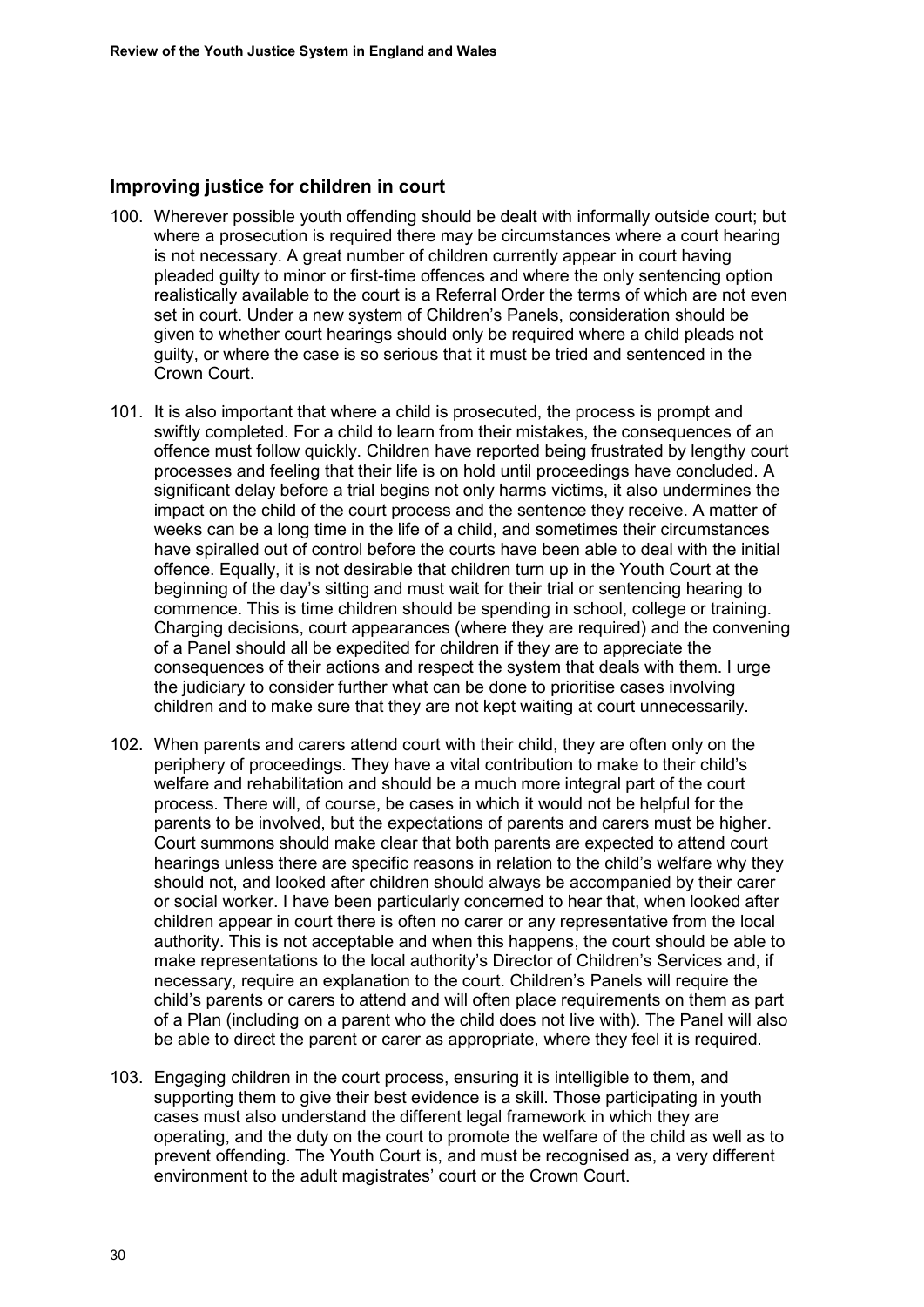- <span id="page-34-0"></span>104. Magistrates and members of the Crown Prosecution Service appearing in the Youth Court are specially trained to undertake these roles, but defence lawyers are not required to have specialist training before they appear in the Youth Court. This problem is compounded by the lower fees paid to lawyers in the Youth Court than they would receive for the same or less serious case involving an adult in the Crown Court. Both the Bar Council and the Solicitor's Regulatory Authority recognise the need for defence lawyers to be appropriately skilled for working in the Youth Court. Some chambers and law firms lay on additional training for lawyers working in the Youth Court, and Just for Kids Law provides training to solicitors and barristers. I believe there is a strong case for insisting that all lawyers appearing in the Youth Court are specifically trained. I am also extremely concerned that children, in what are often complex and challenging cases, should be any less well represented in the Youth Court than an adult would be in the Crown Court in a case of equivalent seriousness. I therefore recommend that the Ministry of Justice reviews the fee structure of cases heard in the Youth Court in order to raise their status and improve the quality of legal representation for children, and when this is complete, that the Bar Standards Board and the Solicitors Regulation Authority should introduce mandatory training for all lawyers appearing in the Youth Court.
- <span id="page-34-1"></span>105. Having witnessed in the Crown Court several trials involving children, it is my view that cases should, if possible, be heard in the Youth Court. The Crown Court is an intimidating atmosphere for children and its processes and physical layout are not easily adapted for children. I spoke recently to a barrister involved in the trial of two girls accused of murder who described the atmosphere in the court – which is open to the public and reporters – as 'like a circus'. It is difficult to see how, in such circumstances, the court can fulfil its statutory duty to promote the welfare of the child. In addition, Crown Court judges seldom hear cases involving children, and expecting them to develop or retain the skills for dealing with children and their parents is unrealistic. The Ministry of Justice should consider introducing a presumption that all cases involving children should be heard in the Youth Court, with suitably qualified judges being brought in to oversee the most complex or serious cases in suitably modified proceedings. The Crown Court should be reserved for exceptional circumstances, including cases featuring adult codefendants where it would not be in the interests of justice to try the child separately, and for the sentencing of the most serious offences. Ultimately, when the Youth Court has acquired a higher standard of representation and the fees paid to lawyers better reflect the seriousness of the cases it deals with, consideration could be given to trials involving children no longer taking place in the Crown Court.
- 106. Where cases must be heard in the Crown Court, judges should do more to make the trial process less intimidating and easier to understand. The presumption should be that children should sit in the well of the court with their parents and lawyer. Children should only be placed in the secure dock where they are at risk of absconding or committing acts of violence, and the fact that a child has been securely remanded should not mean that he or she is automatically placed in the secure dock. The court should avoid making the same assumptions about children that it does about adults. Whether a reporting restriction is imposed or not, the number of journalists and members of the public in the court room should be limited to a handful every day, with any additional reporters watching the trial relayed on a display screen in a separate room in the court.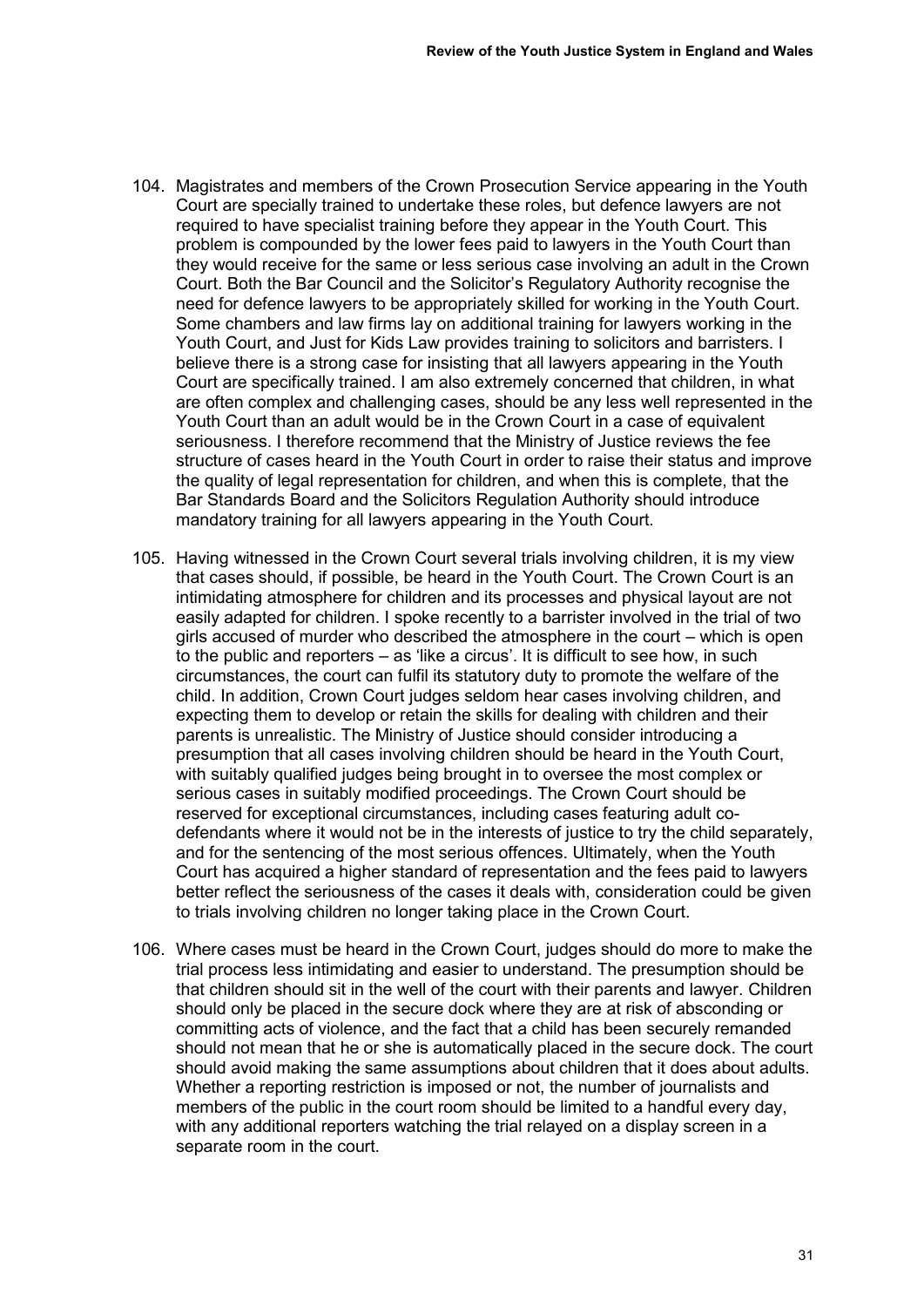<span id="page-35-0"></span>107. Further consideration should be given by the Ministry of Justice to whether the law on youth reporting restrictions should be amended to provide for them to apply automatically in the Crown Court (as they currently do in the Youth Court), to children involved in criminal investigations and for the lifetime of young defendants. The current position seems unsatisfactory as the identity of a child suspect may be reported during a police investigation before criminal court proceedings have even commenced. This can then undermine any youth reporting restriction that later applies in court. Equally, once the child turns 18 years of age their name may once again be reported, which risks undermining their rehabilitation as their identity could be established on the internet even though a conviction may have become spent for criminal records purposes.

# **A new system of Children's Panels**

- 108. The introduction of Children's Panels will transform the way that the justice system deals with children who are convicted of an offence by replacing most sentencing currently undertaken in the court. The Panel will investigate the causes of the child's behaviour, including any health, welfare and education issues, and put in place a rigorous Plan that will tackle the factors associated with the offending and give victims and communities assurance that the behaviour is being addressed. The Panel will then monitor progress in delivering the Plan as appropriate. The same Panel members will oversee the Plan until its completion. This monitoring and follow up by a single person is viewed as an essential component in the success of problem-solving courts in the United States<sup>29</sup>, and there is evidence that a key factor in children stopping offending is feeling that they are held in mind by somebody of substance who has their best interests at heart and believes they can change<sup>30</sup>. Many children in the youth justice system, particularly those in care, have never had that experience.
- <span id="page-35-1"></span>109. Children would be referred to a Panel when they plead guilty to a charge or have been found guilty in the Youth Court. Children who have been given a sentence of less than two years in custody by the Crown Court will also be referred to a Panel. It is essential that there is the shortest possible gap between the offence and the Panel meeting for the first time. It is counter-productive for agencies to complete protracted assessments of the child if it means that by the time the Panel meets the child has got into a deeper spiral of offending without the help he or she needs.
- <span id="page-35-2"></span>110. The Panel will be made up of three lay magistrates – potentially from a new cadre of magistrates trained to work differently with children - and will be able to convene in any suitable building, such as a town hall, a school or the youth offending service's offices. One of these members will chair the Panel. At the Panel's first meeting it will develop a Plan for the child's rehabilitation. The child will attend with their parents or carers and their keyworker from the local authority, and may have legal representation. In addition the Panel may ask for other professionals such as

 $\overline{a}$ 

Porter, R., Rempel, M., & Mansky, A. (2010). What makes a court problem solving?: Universal performance indicators for problem-solving justice. Center for the Court Innovation. [http://www.courtinnovation.org/sites/default/files/What\\_Makes\\_A\\_Court\\_P\\_S.pdf](http://www.courtinnovation.org/sites/default/files/What_Makes_A_Court_P_S.pdf) 

<sup>30</sup> See for example: Adler, J. R., Edwards, S., Scally, M., Gill, D., Puniskis, M. J., Gekoski, A., & Horvath, M. A. (2016). What works in managing young people who offend? A summary of the international evidence. Ministry of Justice. [http://eprints.mdx.ac.uk/18848/1/youth-justice-review.pdf.](http://eprints.mdx.ac.uk/18848/1/youth-justice-review.pdf) HM Inspectorate of Probation (2016) Desistance and Young People <http://www.justiceinspectorates.gov.uk/hmiprobation/inspections/desistance-and-young-people/>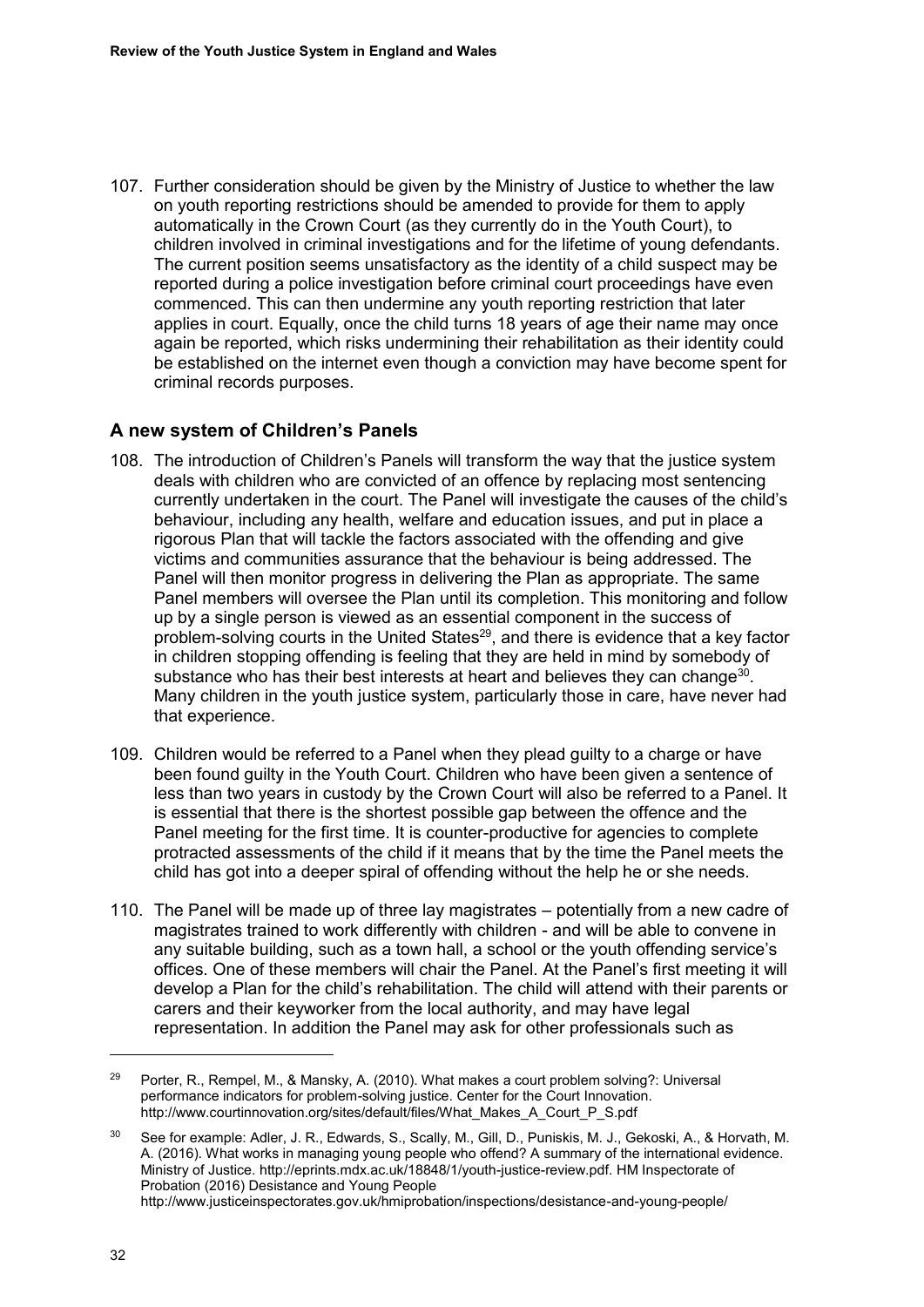teachers or health workers to attend, or they may ask for additional information to help them to make decisions.

- <span id="page-36-0"></span>111. The Plan which the Panel develops must meet the aims of rehabilitating the child, promoting his or her welfare, and protecting victims and the public from harm. Rather than being simply a series of requirements or prohibitions which a child must not breach, the Plan will contain specific and positive goals against which success can be measured and recognised by the Panel. The child and his or her parents or carers will be an active participant in the design of the Plan and the monitoring of its delivery, with all parties – the child included – held robustly to account for their contribution to its success. Plans will be published – with names and any other means of identifying the child removed – so that the process is open and transparent.
- <span id="page-36-1"></span>112. The Panel must take a comprehensive view of the difficulties a child is facing and the risk that they present, and develop a Plan which sets out clear steps to be taken in overcoming these. The Plan could include a range of options, such as a restorative justice process, a behaviour modification programme, reparation to the victim or to the community (though this should always be linked to a skill or qualification that will help the child to find work or training), attendance in school, work or college, or support or engagement from health, welfare, housing or other services. The Plan may place expectations on parents or carers, social care, housing, health and education services, and could include the provision of parenting classes or multi-systemic family therapy. Depending on the seriousness of the offending the Plan will also be able to impose restrictions on the child's liberty, including curfews, travel restrictions, electronic monitoring, intensive supervision or, as a last resort, placement in a Secure School or other custodial establishment. These elements of the Plan must respond to a demonstrable risk that the child presents. The Plan must be developed within overarching sentencing guidelines set by the senior judiciary to make sure that it is fair and proportionate, and the Panel must have access to legal advisers.
- <span id="page-36-2"></span>113. The Plan will also include a process for regular reviews of the case by the Panel. The terms and regularity of this review will vary depending on the needs of the child and the seriousness of the offending. Where the offending is less serious or the child does not have complex needs, the content of the Plan would be straightforward, and monitoring by the Panel would be done with a light touch. For persistent offenders and those with entrenched welfare problems, a more comprehensive Plan is likely to be developed, with the Panel taking a more active, problem-solving approach to overseeing its delivery. A child should not, however, have multiple Plans. Given the complex nature of some children's offending behaviour and history, new convictions should be referred to the child's existing Panel so that it can decide whether to amend the existing Plan or draw up a new one. Panel members will need to make sure that the review process is positive and supportive and does not become a mechanism whereby a child is unnecessarily pulled further into the criminal justice system. These reviews will provide a level of local scrutiny of services for children who offend that can never be achieved centrally, and will mean that local authorities are held to account for making sure that the child and his or her family get the support that they need.
- 114. Reviews will always be attended by a Panel member, the child, the parents or carers, and the child's local authority keyworker. Others may be invited as necessary, but legal representation would not be required unless a material change to the Plan was being proposed. The review will be an opportunity for the Panel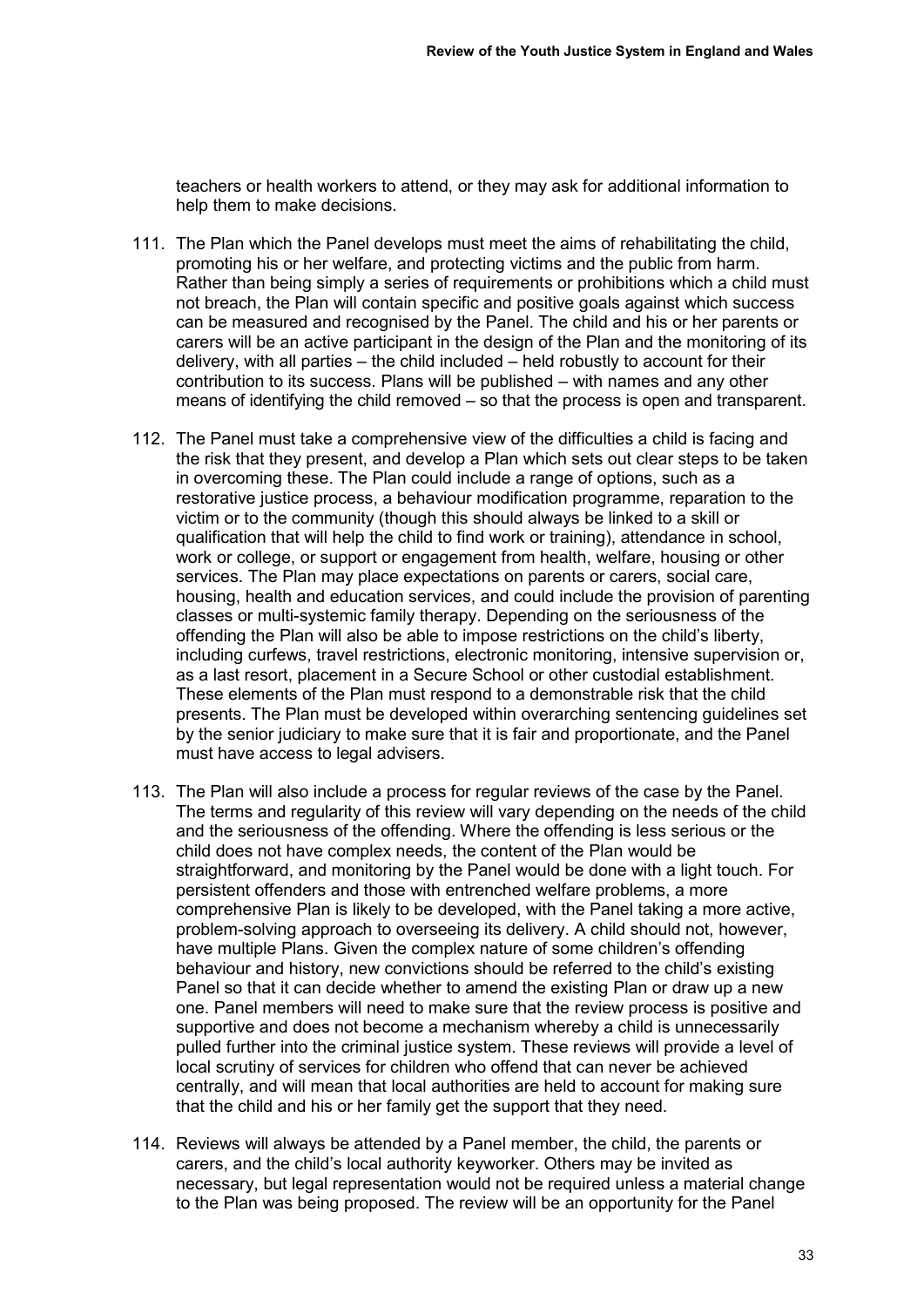member to see how the child is progressing, and will enable him or her to respond quickly to successes and failures, having the ability to relax and strengthen requirements as necessary. The Panel member will also make sure that the other parties are fulfilling their part in delivering the Plan, with a power to investigate if, for example, the local authority or health services have failed to complete the actions they agreed to in the Plan. If necessary, the Panel chair would be able to ask a senior representative from the relevant agency to attend and to provide additional information or respond to concerns. If the Panel member feels that a material change should be made to the Plan, the full Panel will be reconvened and the child would be entitled to legal representation. The Panel will be able to strengthen or relax the terms of the Plan, remove or add terms, or reduce the length of the Plan or terminate it if the child is doing well. The Plan will otherwise continue up to its pre-defined limit.

- 115. The make-up of the Panels will be critical to their success. They must comprise members who are able to engage and motivate children, and who have the clout and the independence to hold agencies to account. Many current youth-trained magistrates will be attracted and well suited to this role, but I would also like to see a wider range of people coming forward, in particular those who are experienced in working with children. It is essential that Panels are not seen as mini-courts, but as a completely different way of dealing with children who break the law. Existing magistrates and new recruits will need additional training to enable them to perform this role. With the right members and the right ethos, I believe Panels have the potential to drive individualised and local solutions to offending, and to work collaboratively and innovatively with education, children's and health services.
- 116. It is, however, important that the Children's Panel system does not lead to an increase in the number of children who are prosecuted. Children should always be dealt with at the lowest tier of the youth justice system, and so it is therefore essential that the police, local authorities and health services operate effective diversion schemes which seek to address a child's problems outside court.

## **Plans with a custodial element**

- <span id="page-37-0"></span>117. In cases where a child has committed a serious offence, Panels may decide that the Plan should include a period spent in custody. While I would wish to give Panels considerable freedom to determine the right response to individual children, for the reasons outlined above I believe the government should remove or substantially restrict the availability of short custodial sentences. If a child is to be sentenced to custody, it is my view that the minimum amount of time they should spend in detention is six months (equivalent to the current 12-month DTO). The only exceptions to this should be those few offences for which Parliament has established mandatory minimum terms. I also believe that there should be a presumption that Children's Panels will only give children aged under 16 a Plan with a custodial element in exceptional circumstances, and usually where they pose a significant risk to the public.
- 118. Short custodial sentences are often given once a court has exhausted non-custodial options and run out of patience with an offender, but children should not be sent to custody because services in the community have failed them. I believe the ability of Panels to develop bespoke, flexible and robust Plans for persistent offenders can remedy this problem and provide a much more effective alternative to custody than current community sentences. I also believe that if Secure Schools are to provide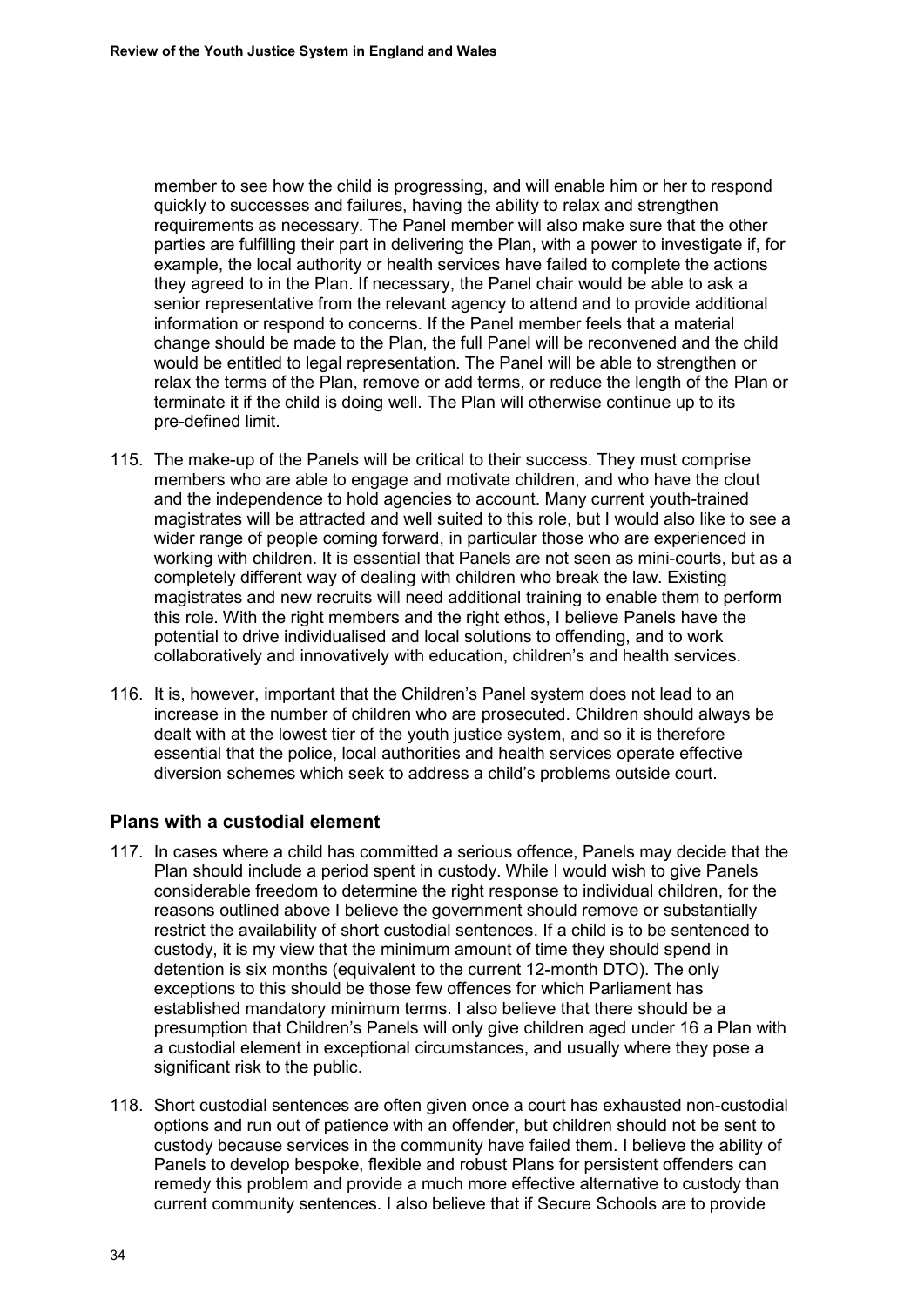much enhanced education and rehabilitation services in a therapeutic environment, they need to have children for a meaningful period of time – at least six months, more akin to an academic school year.

- <span id="page-38-0"></span>119. It is essential that there is, however, close monitoring by the government of such a change to make sure that children who would have received a short custodial sentence are not instead sent to custody for longer periods of time. Any community or custodial Plan should place the child's welfare at its heart whilst giving assurance to the victim and to the public that they will be kept safe and that the child will be helped to change. The government should review the effects of this new custody threshold, particularly on reoffending rates, and in the future should consider raising it to 12 months.
- 120. Where Plans include a period in custody, they will also contain targets for the child and the establishment to achieve during the period of detention. These should be informed by Secure School staff who should take part in reviews by the Panel during the child's time in detention. These review meetings should be held in the custodial establishment, and the Panel will be able to recommend greater freedoms such as temporary release to enable the child to go out to school, work or college during the day, or to reward progress towards the end of the child's term by allowing them to spend nights at home. Where the child has failed to fulfil the terms of the Plan the Panel will also have the power to allow the period in detention to continue up to its maximum pre-defined limit so that it may be completed successfully. Most importantly, the Plan will also provide for the child's release from custody to make sure that his or her reintegration is managed seamlessly. Panels will also be able to take account of school or college term times when they impose periods of detention, so that children can leave ready to start courses on time.
- 121. Where a child is sentenced in the Crown Court for the most serious offences (under s.90 or s.91 of the Powers of Criminal Courts Act 2000, or section 226B of the Criminal Justice Act 2003), the case will be referred to the Panel to develop a Plan for this child's time in custody and, if they are not to transfer to an adult prison, their release into the community.

#### **Reducing the use of secure remand**

- <span id="page-38-1"></span>122. By removing the option of short custodial sentences, I would hope to see fewer children securely remanded by the courts as not so many would have a realistic prospect of receiving a custodial sentence – the criteria for use of secure remand. Nevertheless, it remains the case that too many children are securely remanded by the courts when alternative arrangements could be made. I would like to see whether further changes could be made to the conditions for a remand to youth detention accommodation to make sure that custody is always used as a last resort.
- 123. Local authorities are now financially accountable for their children who are securely remanded, but they have limited opportunity to invest this money in alternative accommodation or, at an earlier stage, prevention work. The devolution, over time, to local authorities of the funding and commissioning of all youth custody will provide an even stronger incentive for local authorities to reduce their use of secure remand.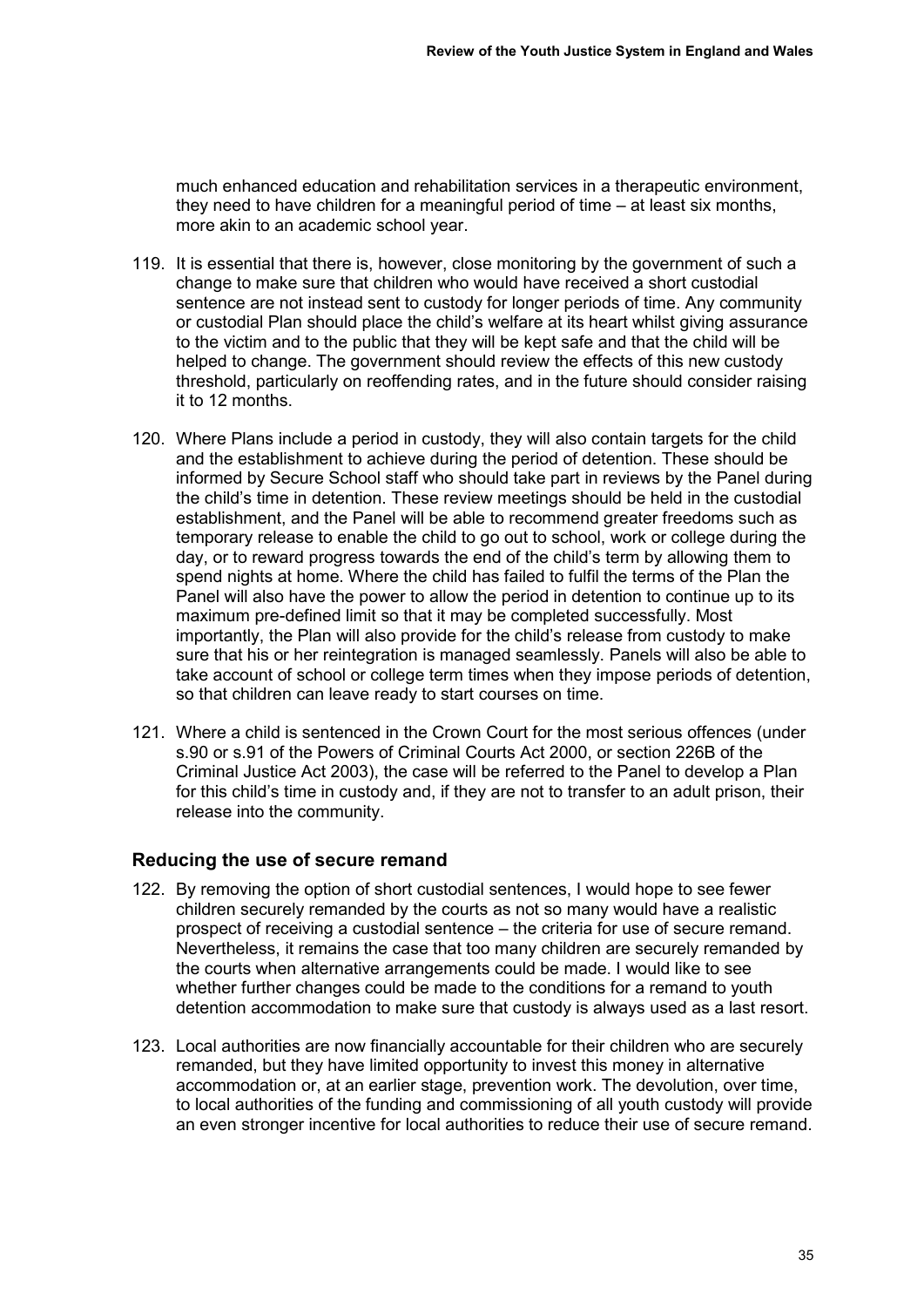# <span id="page-39-0"></span>**Chapter 5 – Secure schools**

#### **What is youth custody for?**

124. This review is clear, as are the sentencing guidelines for the courts, that children should only be sent to custody as a last resort, and that the child's welfare should be taken into account in any sentencing decision. If children have committed serious violent offences, victims must have the assurance that they and the wider public are protected from further harm. When children are sent to custody it is the deprivation of liberty that is the punishment. In custody children lose both their freedom and direct and immediate contact with their families and their friends. The aim then is to help them to overcome their difficulties, address the causes of their offending and prepare them for successful reintegration into society when they are released. Many of the children who offend come from complex and chaotic families, they are entrenched in established patterns of offending and need considerable help to change. There is an understandable temptation to send children to custody to address their many problems, but this should be resisted. The reason for sending children to custody should not be to fix them. Nevertheless, when children are incarcerated the state has a moral duty to fix them.

#### **The youth custodial estate today**

- 125. There are currently around 900 under-18s in England and Wales in youth custody<sup>31</sup>. In 2008 the average number of children in youth custody was around 3,000. This significant and rapid decline in the youth custodial population has had a profound effect on the make-up of the secure estate, with the YJB reducing places in all three sectors of youth custody. Since the start of 2009 more than 2,000 places in YOIs have been decommissioned, including the closure of 12 separate YOIs. In addition, Hassockfield Secure Training Centre (STC) in County Durham has closed, and there are 95 fewer places commissioned in Secure Children's Homes (SCHs).
- 126. The result is a smaller youth custodial estate, but one which has been arrived at by adaptation of an existing unsatisfactory estate rather than by design. Having fewer youth custodial establishments means that on average children are now accommodated further from home, increasing journey times to and from court and undermining efforts at resettlement. Similarly, managing disruption and problems associated with gang affiliations has become more difficult in a smaller estate.
- 127. A smaller youth custodial population made up from the most persistent and troubled children demands enhanced and integrated services and skilled staff. I have witnessed an impressive level of dedication, determination and courage from staff who work in extremely challenging circumstances to make their institutions safer and more productive places for children. The reality is, however, that many staff working in YOIs and STCs do not have the skills and experience to manage the most vulnerable and challenging young people in their care, nor have they had sufficient training to fulfil these difficult roles. This has been compounded by staff

 $\ddot{\phantom{a}}$ 

<sup>31</sup> Ministry of Justice and Youth Justice Board (2016) Youth custody report: September 2016. <https://www.gov.uk/government/statistics/youth-custody-data>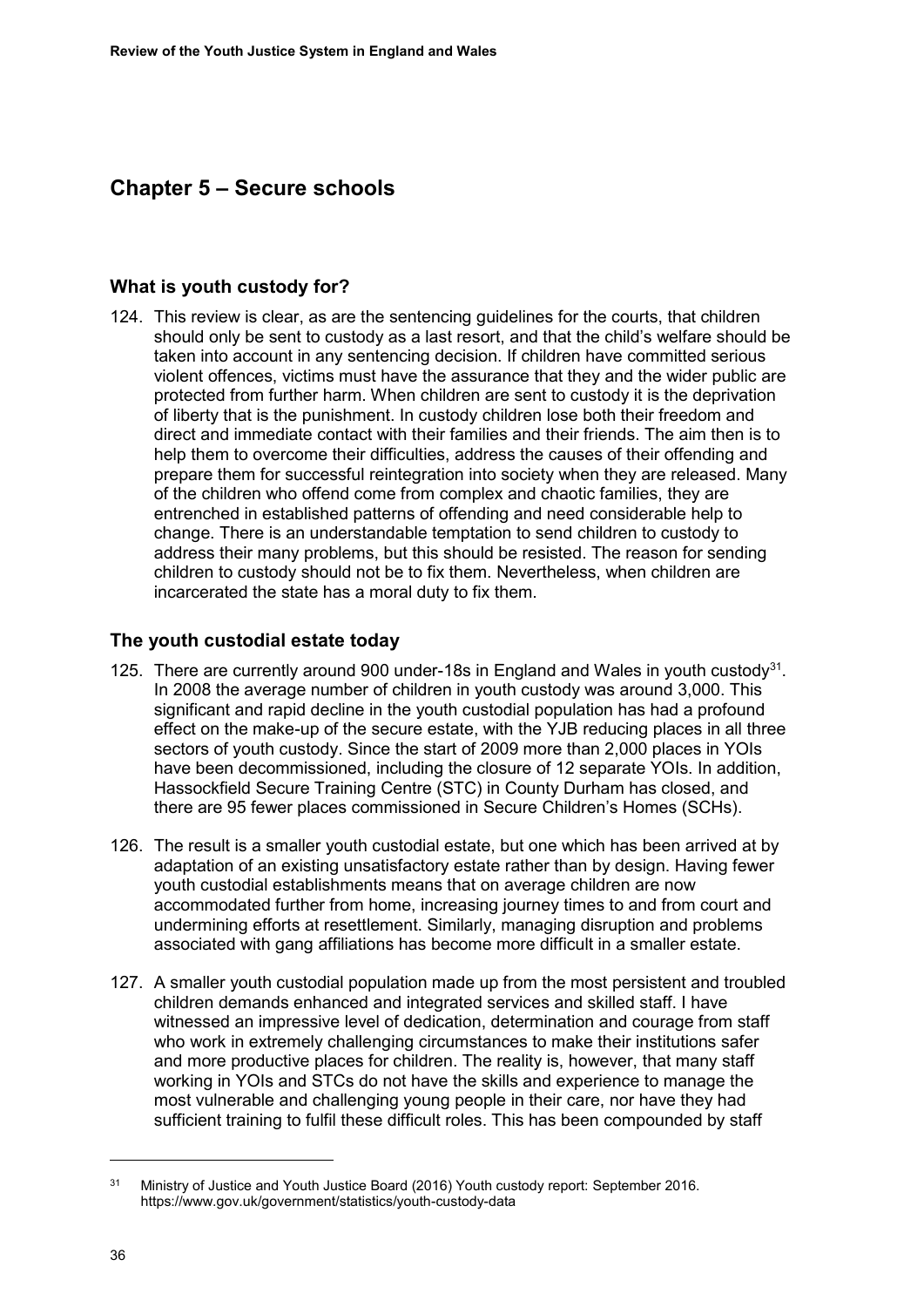shortages in public sector YOIs which have resulted in children spending too much time in their cells and receiving inadequate access to health, education and rehabilitative services, or being looked after by members of staff who they do not know.

- 128. The result has been increasing levels of violence in recent years, both in assaults on children and on staff. The number of assaults each month per 100 young people in custody rose from 9.0 in 2009/10 to 16.2 in 2014/15<sup>32</sup>. There also seems to be a change in the nature of some of this violence in which assaults by a group of children on a single child have become more common. Often the children who are the least settled are those who are serving short sentences or who are remanded in custody. These children are not in the institution for long enough to address their educational, health or social difficulties, nor do they adapt to or accept the rules and expectations of the regime.
- 129. In order to reduce reoffending and transform the lives of the children coming into the secure estate, with all the challenges this population presents, fundamental change is needed to the current youth custody system.

## **Health in custody**

<u>.</u>

- 130. The health of children in the criminal justice system is frequently very concerning, but health problems are particularly acute among those entering the secure estate. More than a third of children in the youth custodial estate have a diagnosed mental health disorder, often layered with several other needs, making them a complex and vulnerable cohort to assess and treat<sup>33</sup>. These figures may well underestimate the problem, because the chaotic lives led by so many of the children in the secure estate means they have never been referred to mental health services, or have failed to turn up for appointments. Children in custody often also display poor physical health. Many will not have visited a doctor or dentist for years, and as a result some arrive in custody with undiagnosed sight or hearing problems which will have affected their education. Many will have problems associated with poor diets or drug and alcohol use.
- 131. A period in custody provides an opportunity to conduct thorough assessments and to begin to address many of these problems. While many children leave custody physically healthier than when they came in, I am concerned that the same progress is not always evident in tackling children's mental health problems. Improving children's mental health needs to be a seam that runs through the culture and operation of the entire institution, and not just a bolt-on service delivered through weekly therapy sessions. To make real progress, children need to be in a therapeutic environment in which everyone who works in an establishment understands what is needed to help children to cope better and to address the root causes of their offending, and has the expertise and the commitment to achieve this. Often intensive treatment or intervention will be required before a child can begin to

<sup>&</sup>lt;sup>32</sup> Ministry of Justice and Youth Justice Board (2016) Youth justice annual statistics: 2014 to 2015, Table 8.14[. https://www.gov.uk/government/collections/youth-justice-statistics](https://www.gov.uk/government/collections/youth-justice-statistics) 

<sup>33</sup> See for example: Hughes, N., Williams, H., Chitsabesan, P., Davies, R., & Mounce, L. (2012) Nobody made the connection: The prevalence of neurodisability in young people who offend. London: Children's commissioner. Gyateng, T., Moretti, A., May, T., & Turnbull, P. J. (2013). Young people and the secure estate: needs and interventions. London: Youth Justice Board.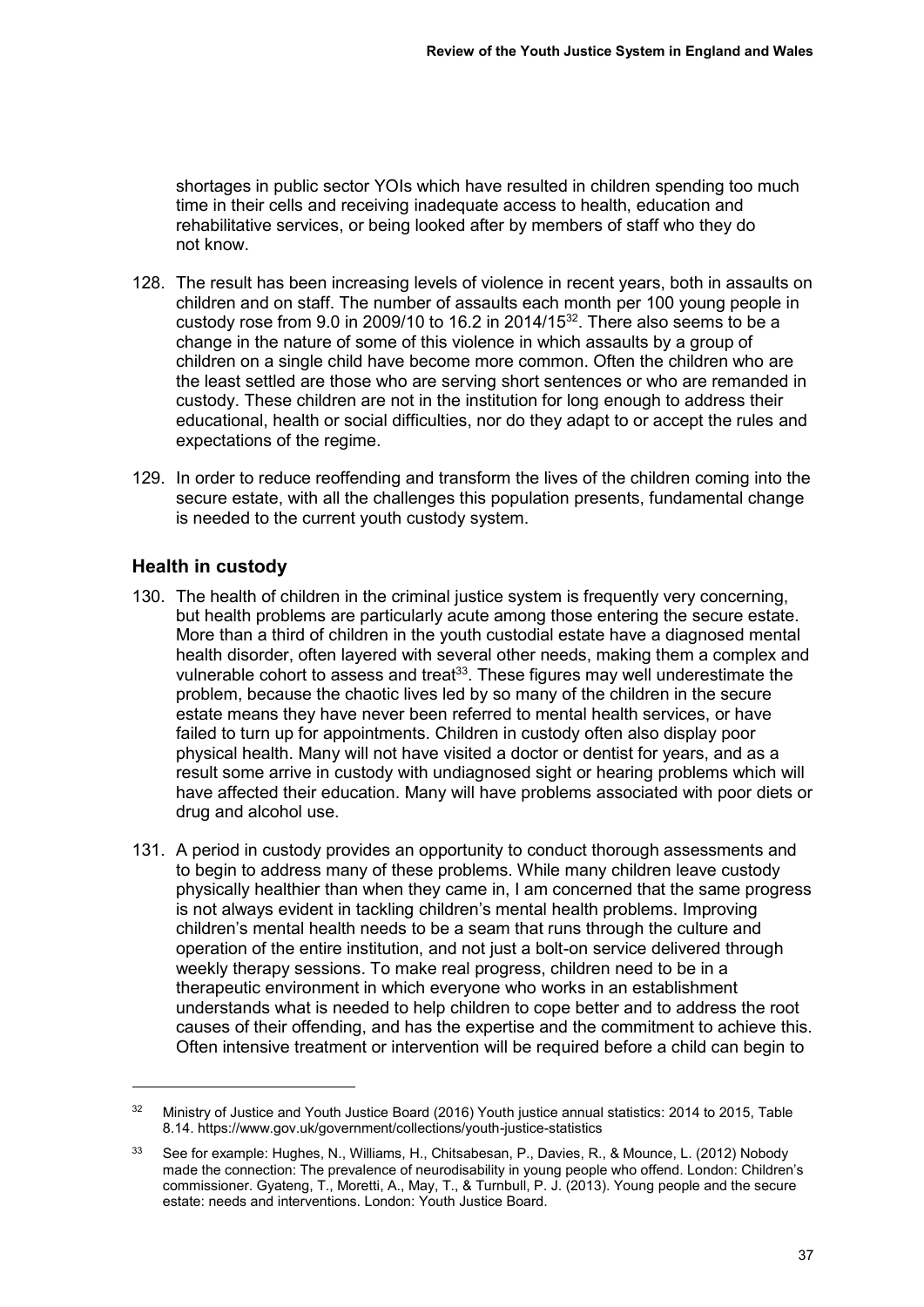engage in education and other activities, and the regime must provide for this. The best alternative provision schools and residential health facilities achieve this integration of health, welfare and education services, and youth custody must learn from them to develop a psychologically-informed approach. It is then crucial that when children are released they continue to receive the support they need from connected services in the community.

132. To achieve this level of integration, and to enhance the education and reoffending outcomes of detained children, health provision needs to feature much more prominently in the commissioning, leadership and governance of youth custody.

# **Education in custody**

- 133. There are strong links between education and offending. Half of 15-17 year olds entering YOIs have the literacy or numeracy levels expected of a 7-11 year old. Around 40% of young people surveyed in under-18 YOIs reported that they had not been to school since they were aged 14, and nearly nine out of 10 said they had been excluded from school at some point<sup>34</sup>. In my view, making sure that children are in full-time education or employment can be one of the most effective ways to prevent youth crime<sup>35</sup>.
- 134. Recent attempts have been made to increase the focus on education in custody, but progress has been slow. New education contracts in public sector YOIs promise 30 hours of education a week, but on average children in these establishments are receiving only 15 hours. Staff shortages and rising levels of violence have prevented this ambition from being delivered, and in some cases children must sacrifice time spent associating with their peers if they are to attend classes. At times the education contracts appear to be preventing children from getting access to therapy sessions or meetings with YOT or substance misuse workers. If disincentives have been created for children to learn in custody, it is clear that what is best for children has at times become secondary to containment, the management of risk and establishing uniform processes. Rather than preparing children for life on the outside, too often these establishments seem to be teaching children how to survive in prison.
- 135. Teaching methods throughout the secure estate have not kept pace with changes in our schools. I was surprised to hear reference to children's learning styles despite clear evidence that such an approach to teaching is neither necessary nor effective. Equally, I have serious concerns about the teaching of reading. Many teachers I have spoken to in custody were not able to describe how reading is taught in their establishment. Children in custody should be taught to read using phonics, and every teacher working in custody must understand how it is taught if they are to play their part.
- 136. Expectations of children should not be adjusted because, at times, their behaviour can be very difficult. There is a great temptation to take the easy option and to place children only in the classes or the courses that they enjoy most. There is lots of

 $\ddot{\phantom{a}}$ 

<sup>&</sup>lt;sup>34</sup> HM Inspectorate of Prisons (2015) Children in Custody 2014-2015: Appendices. <https://www.justiceinspectorates.gov.uk/hmiprisons/inspections/children-in-custody-2014-15/>

<sup>&</sup>lt;sup>35</sup> See for example: Machin, Stephen, Olivier Marie, and Sunčica Vujić (2011) The Crime Reducing Effect of Education. Economic Journal 121, 463-484.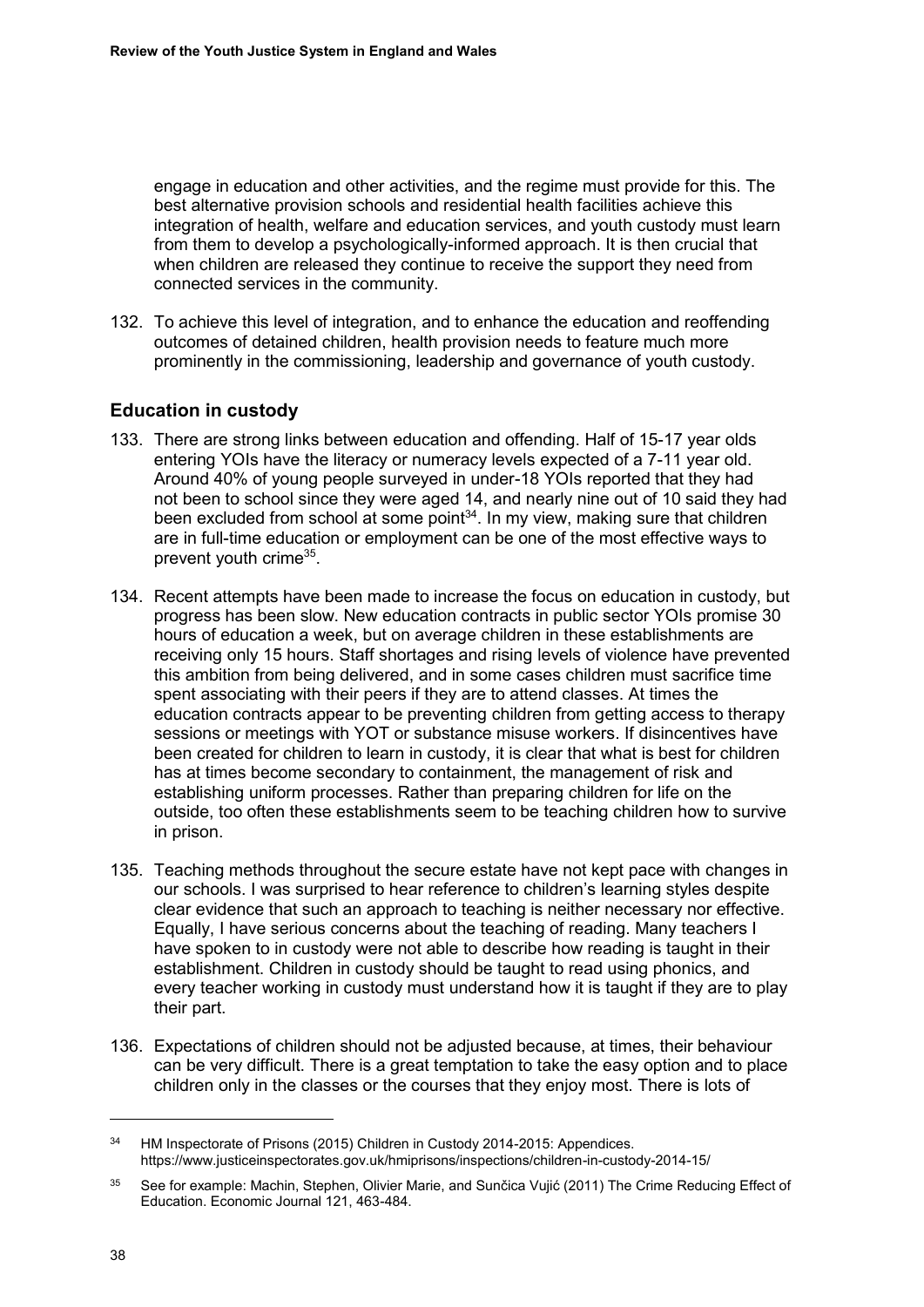vocational training happening in custody, but there needs to be a sufficient focus on the building blocks of English and maths as well. There are few jobs now that do not require good levels of literacy and numeracy. However they arrive, children must not leave custody still unable to read. I have often heard complaints that children going into custody are unable to finish courses or sit public exams that they have been working towards for years, and that some qualifications gained in the secure estate have little value to children when they leave. These structural problems increase the chances of academic failure and disconnection from education, and therefore funnel children towards criminality.

- 137. There is also not sufficient provision for high-ability children who are capable of getting the top grades in their GCSEs and to go on to take A-levels and prepare for university. In one case, a boy on a long sentence described how he wanted to go on to take maths A- level having achieved an A in his GCSE. The institution said there was no one to teach him, and yet just yards away is a successful grammar school that through its Teaching School would, I am sure, have been delighted to help. This is typical of the isolation from outside services and expertise that is, too often, a hallmark of the secure estate, and it can easily lead to an acceptance of the status quo and low expectations of children.
- 138. Children who are incarcerated must receive the highest quality education from outstanding professionals to repair the damage caused by a lack of engagement and patchy attendance. Perhaps the most worrying finding is that in youth custodial establishments I have rarely encountered the culture of aspiration and discipline which is evident in the best alternative provision schools, and whose pupils share many of the characteristics of children who are incarcerated. Even in those custodial establishments where the quality of education is better, there is still a clear gulf between this provision and the best to be found in the community.
- 139. In seeking to improve this situation it must be recognised that there is a limit to how successfully a productive culture of learning can be instilled in a prison environment governed by the attendant rules and procedures, and established principally as a place of detention. I have been struck how leaders of youth custodial establishments have little freedom to innovate or effect changes to their regimes, to commission the services they require, or even to recruit and train their own staff. In YOIs they have to try to make a model devised for adults work with children, and in STCs operators can become slaves to the myriad terms of their contract. In addition, different rules, inspection frameworks and levels of resource constrain the sectors of youth custody.
- 140. If a radically different vision for youth custody is to be realised, the government must look to successful alternative provision schools. Alternative provision describes schools for children who are unable to attend mainstream or special education, and include pupil referral units and other institutions run by academy trusts or third sector organisations, many of which specialise in supporting children with behavioural difficulties. In recent years a number of alternative provision free schools have opened in England funded by the Department for Education and local authorities, and have in many cases proved highly effective in working with some of the most challenging children who have been excluded from mainstream schools. These include Everton in the Community and Derby Pride, both connected to local football clubs, Stone Soup Learns run by a third sector organisation in Nottingham, and the Academy of Central Bedfordshire set up by a group of mainstream schools. The best alternative provision schools combine rigorous teaching and high standards of behaviour with the therapeutic approach needed to make sure that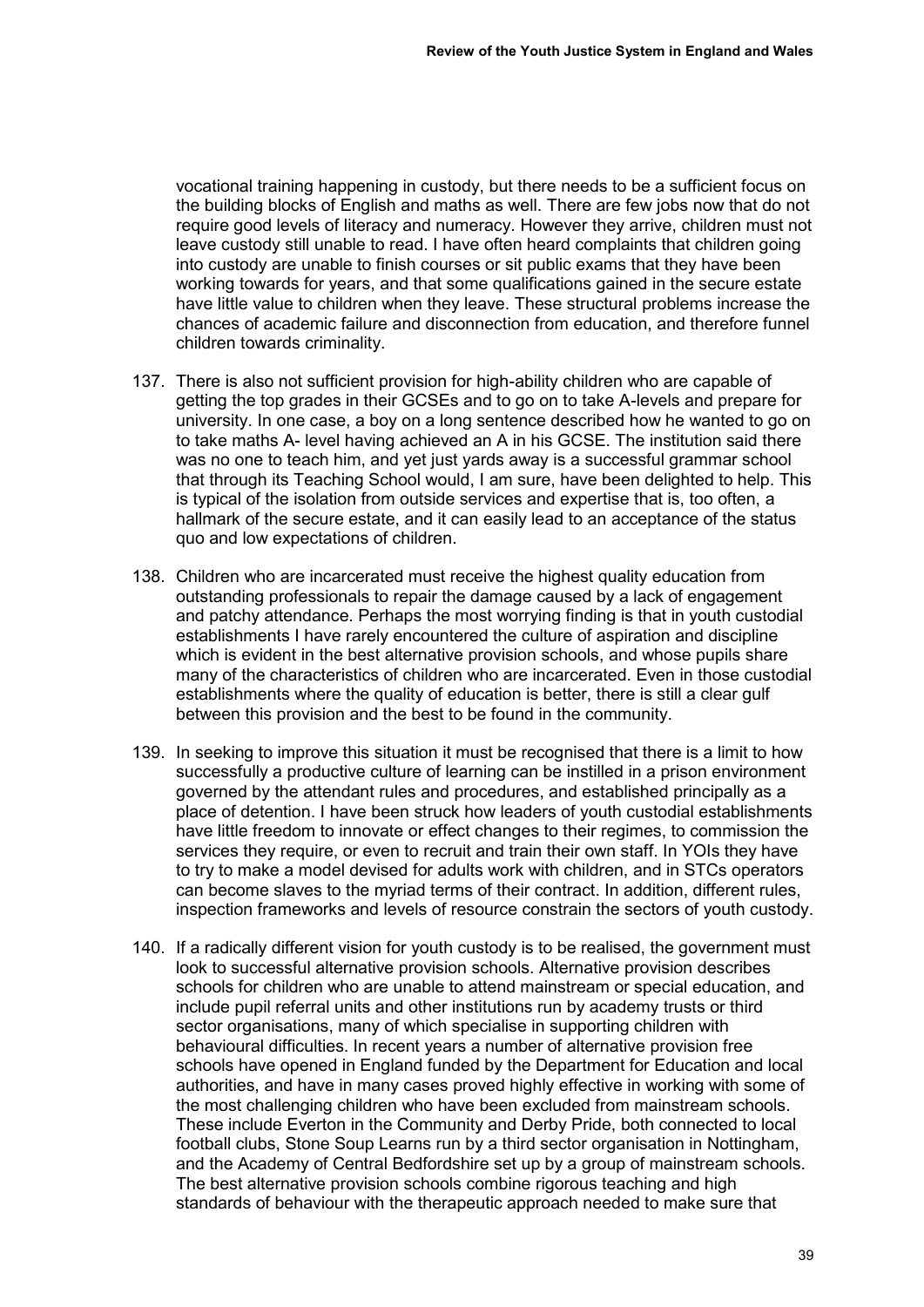children are able to engage fully in learning. It is this expertise that needs to be drawn into youth custody.

#### **Secure Schools**

- <span id="page-43-0"></span>141. In order that education is truly placed at the heart of youth custody, I believe that the government must reconceive youth prisons as schools. I propose the creation of Secure Schools. These will be smaller custodial establishments of up to 60-70 places which are located in the regions that they serve. They should be set up within schools legislation, commissioned in England in a similar way to alternative provision free schools, and governed and inspected as schools. Rather than seeking to import education into youth prisons, schools must be created for detained children which bring together other essential services, and in which are then overlaid the necessary security arrangements. Education, health and offender desistance programmes need to be at the heart of work to rehabilitate children.
- <span id="page-43-1"></span>142. Importantly, head teachers in these Secure Schools will have the autonomy and flexibility to recruit and train their own staff, to commission vital support services (including a stronger role in commissioning health services such as mental health and speech therapy), to establish the approach to managing behaviour and rewarding success and, as a result, to create a productive and therapeutic culture which will raise attainment, improve behaviour and promote rehabilitation. Children will receive a bespoke package of support and an education that will address their difficulties and their offending behaviour, as well as giving them the skills, knowledge and qualifications that will help them to succeed when they are released. These schools will also work closely with parents and have greater ties to education and other services in the community, perhaps as part of a multi-academy trust, aiding more effective resettlement and continued access to education, training or work after release. These schools will give support to children to reintegrate successfully into society including, where appropriate and safe, giving greater opportunities to attend education and training back in their communities.
- <span id="page-43-2"></span>143. An improved and better integrated health offer must be at the heart of Secure Schools if children are to overcome the problems that have led them into offending and acted as barriers to educational progress. Head teachers will have more influence over the health provision in Secure Schools and an integral role in the commissioning and oversight arrangements, including acting as co-commissioner and sitting on the board overseeing the quality and performance of healthcare. Similarly, the health lead in a Secure School should be part of the establishment's senior management team, and the Trust which governs the school will need to hold the senior management team to account for all aspects of provision. The creation of a successful school for the most troubled and challenging children must have a psychologically-informed ethos running through all its interactions with children.
- <span id="page-43-3"></span>144. The quality of staff in Secure Schools will be critical to the success of these institutions. Head teachers must have the freedom to recruit staff with the experience, the skills, the passion and the commitment for improving the lives of extremely challenging children. While I believe that many staff working in the current youth custodial estate are not equipped to carry out their difficult roles, I also believe that the staffing model adopted in these establishments exacerbates the problems of engaging and safeguarding children. YOIs and STCs employ many teachers, health workers and staff providing pastoral support, but they also have a large number of guards and officers whose principal role is to control children, enforce rules and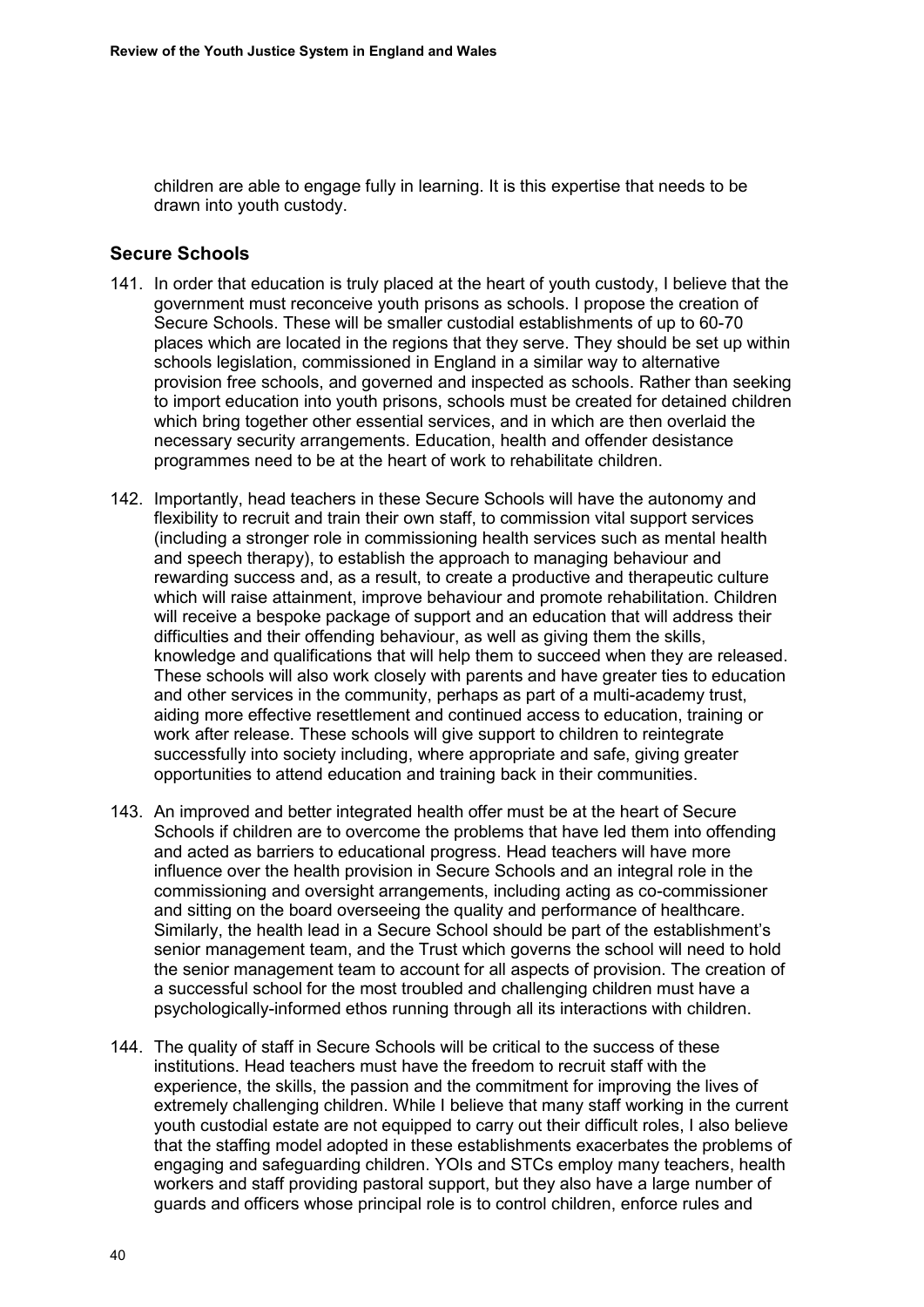prevent and respond to disorder and violence. I believe that having a distinct group of staff performing this role actually raises the risk of violence, and they can fall back on coercion or physical restraint when confronted by a resistant child. Alternative provision and special residential schools do not have such a group of staff because everyone working there has experience and expertise in working with children, preventing and managing conflict, and ensuring compliance with the rules through support and persistence. Similarly, secure children's homes do not employ a separate group of security staff. In Secure Schools I would like to see behaviour management in the hands of skilful, well trained education, health and welfare support workers. I believe this would go a long way to preventing the risk of mistreatment of detained children, and would be more effective than, for example, introducing a duty of candour on staff.

- 145. I have discussed with the Ministry of Justice and the Department for Education how Secure Schools in England could be commissioned and governed, bringing together the duties and safeguards which pertain to custody with those which apply to schools. These departments will need to work closely together to develop the framework for Secure Schools. In the short to medium term I envisage places in Secure Schools being commissioned by central government, but in the longer term the commissioning responsibility and custodial budget for youth custody should be devolved to local areas or regional bodies (see [Chapter 2 above\)](#page-9-0). Over time I would expect Secure Schools to replace most existing youth custodial provision. There will continue to be a need for more specialist provision for the youngest and most vulnerable children remanded or sentenced to custody, as currently provided by SCHs.
- 146. The position is different in Wales where responsibility for education is devolved to the Welsh government. The Ministry of Justice will need to work closely with the Welsh government to explore how Secure Schools could be created in Wales, making sure that there is broad consistency in the approach while tailoring it to reflect the devolved arrangements and to achieve integration with wider services for children in Wales.
- 147. I am pleased that as a result of my interim report a number of schools and organisations have shown an interest in setting up a Secure School in England. In advance of legislation to create Secure Schools, the Ministry of Justice and the Department for Education should explore the opportunity to establish early adopter Secure Schools within the existing legislative framework to test key elements of the model.
- 148. In developing a network of Secure Schools, the Ministry of Justice and Department for Education must give particular attention to the provision for girls. There are currently under 40 girls in the youth custodial estate<sup>36</sup>, and their needs are often very different to those of boys. Many girls in custody have suffered abuse and are extremely vulnerable, and self-harming is common. As a result many are accommodated in SCHs. I believe the Secure School model is capable of meeting the needs of most girls and providing a safe and supportive environment for all children. I do not propose that the government creates girls-only Secure Schools as this would likely result in children being placed a very long way from home, putting

-

<sup>36</sup> Ministry of Justice and Youth Justice Board (2016) Youth custody report: April 2016. <https://www.gov.uk/government/statistics/youth-custody-data>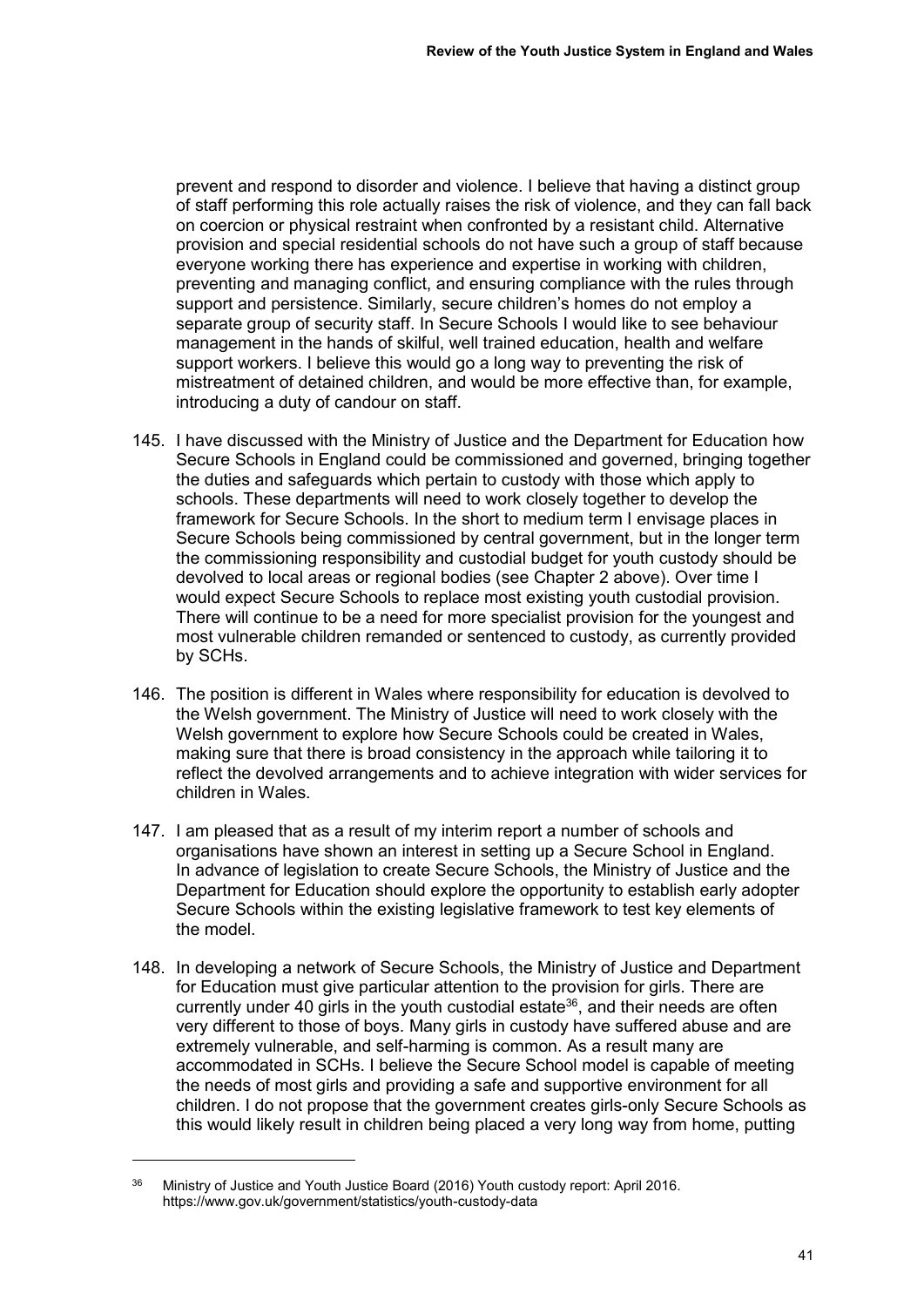at risk their relationships with family and carers and making resettlement more difficult. Although head teachers of alternative provision and special schools are experienced in running mixed-sex institutions educating some of the most challenging boys and girls, the commissioning, governance and inspection arrangements will need to pay particular attention to how the needs of girls are met in a secure setting in which boys are in the overwhelming majority.

149. Careful thought also needs to be given to meeting the needs of detained transgender children. The Secretary of State commissioned a review to look at provision for transgender people, including those aged under 18, in our prison system, and I have been liaising with officials supporting this work to make sure that full consideration is given to the needs of transgender children, as well as adults.

#### **Better resettlement**

- 150. Effective resettlement when children are released from custody is essential if they are to continue their rehabilitation and reduce reoffending $37$ . This requires a coordinated approach from the secure establishment, education, health, housing, social care and youth offending services. Many children find it hard to manage the transition from a closed and contained environment where they are able to make few decisions for themselves, to the freedoms of being back in the community, and often children have had little or no opportunity to be released on temporary licence to adjust to this change. In addition, children frequently do not know where they are going to live until days before they are due to be released. This can be for a number of reasons, including uncertainty about whether their families will take them back, insufficient preparation by the local authority to find suitable accommodation, and reluctance on the part of the local authority to pay in advance to retain accommodation for children for when they are released. One YOT worker described desperately telephoning the social care and housing departments in her local authority to find a place for a child who she had gone to collect from custody and who was sitting beside her in the car.
- <span id="page-45-0"></span>151. These levels of uncertainty are not acceptable. Children are already anxious when they leave custody, and for many their response to this anxiety is to go back to old friends and old habits. Some children are placed in unsuitable accommodation and will revert to sleeping on friends' sofas rather than stay somewhere where they are not cared for or do not feel safe. I have heard that children who are looked after often find that they have a different social worker managing their case when they come out, and if they are moving to a new care home they often find that there are few, if any, familiar faces. Local authorities should always aim to retain the same social worker during a child's time in custody.
- 152. I have also been surprised by how many children I have met in custody who do not know what they are going to do when they are released, and how often the differing thresholds for health treatment (particularly mental health) between custody and community services mean that a child's access to support breaks down at the point of release. Equally, YOTs have reported difficulties in getting access to children while they are in custody. If children are to resettle well, then knowing where they

 $\overline{a}$ 

<sup>37</sup> See for example: Adler, J. R., Edwards, S., Scally, M., Gill, D., Puniskis, M. J., Gekoski, A., & Horvath, M. A. (2016). What works in managing young people who offend? A summary of the international evidence. Ministry of Justice.<http://eprints.mdx.ac.uk/18848/1/youth-justice-review.pdf>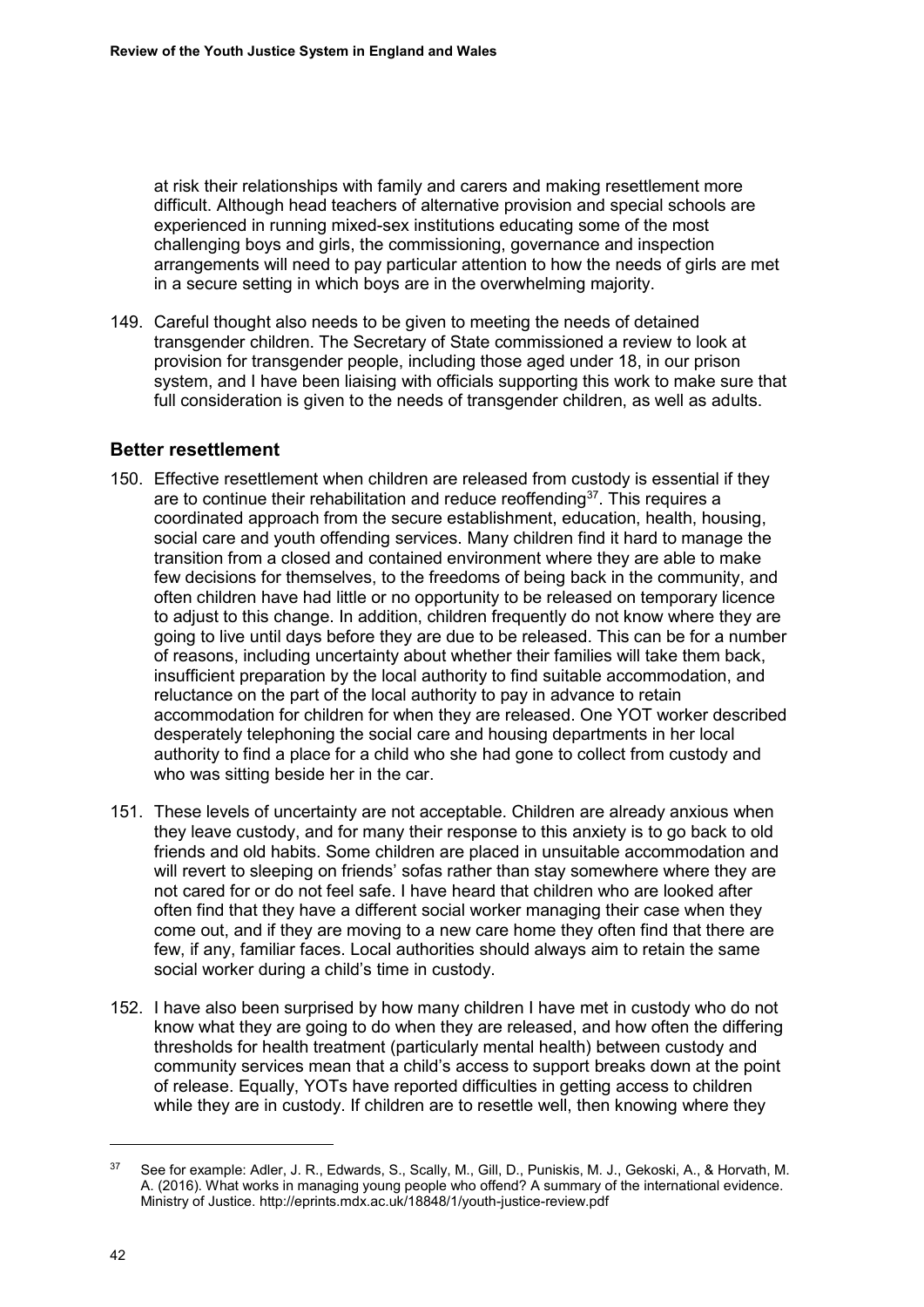are going to live, having meaningful activity – whether work or education – during the day, and having their medical needs addressed are the three crucial pillars of success. More should be done to enrol children in work, education or training while they are in custody so that they can begin courses without delay when they return home. Local authorities should not wait until children are released before they take up a place in a school or college, or on a training scheme. This should happen in advance, and children should, where possible, be able to join courses on day release from custody. Equally, consideration should be given to schools and colleges always keeping a child on their roll if the time they will spend in custody is 12 months or less. Panels will also take account of term times when they consider the length of time children will spend in custody. Health services inside and outside custody should work closely together to make sure that children are transferred from one to the other without disruption.

- <span id="page-46-0"></span>153. Part of the difficulty is the division of responsibilities between the local authority, health and the secure establishment. The incentives for local authorities and custodial establishments to manage resettlement are not as strong as they should be, and a move to devolve the commissioning of Secure Schools will begin to address this disjointed system. The introduction of Children's Panels will also help to make sure that sufficient planning takes place from the moment children are placed in custody to their eventual release. Resettlement consortia in England and resettlement support panels in Wales, set up with the help of the YJB, have shown that where there is collective commitment between services, better preparation can be made for children when they are released. Local authorities should make sure that all children should know where they are going to live at least two weeks before they leave custody, and if they are in care or will be living away from the family home they should have the opportunity to visit the accommodation, see their room and meet the staff who will look after them.
- 154. In order to manage the transition from a closed institution to being supervised in the community, greater use should be made by Children's Panels and head teachers of Secure Schools of temporary release. This can help to promote independence and responsibility in children, and if used imaginatively can provide a powerful incentive for children to engage in the regime in custody and demonstrate the progress they are making. I also believe that Secure Schools provide an opportunity to introduce differentiated levels of security within an establishment, in order that as children move through their sentence they can acquire greater independence and be shown increased trust.

#### **Remanded children receiving looked after status**

- 155. Children who are remanded to youth detention accommodation were automatically given looked after status as part of the changes to the remand framework introduced by the Legal Aid, Sentencing and Punishment of Offenders Act 2012. The aim was to make sure that local authorities continued to be mindful of, and to offer support to, children who are remanded to custody by the courts.
- 156. Though the objective was laudable and there was certainly a concern that some children on remand were out of sight and therefore out of mind – I am not convinced that this has been the best way to achieve the goal. Many of the children who are remanded to custody do not fit the criteria for being looked after as they were not at risk when they were at home, and giving them looked after status when they have not even been convicted of a crime can be seen as an unnecessary stigma for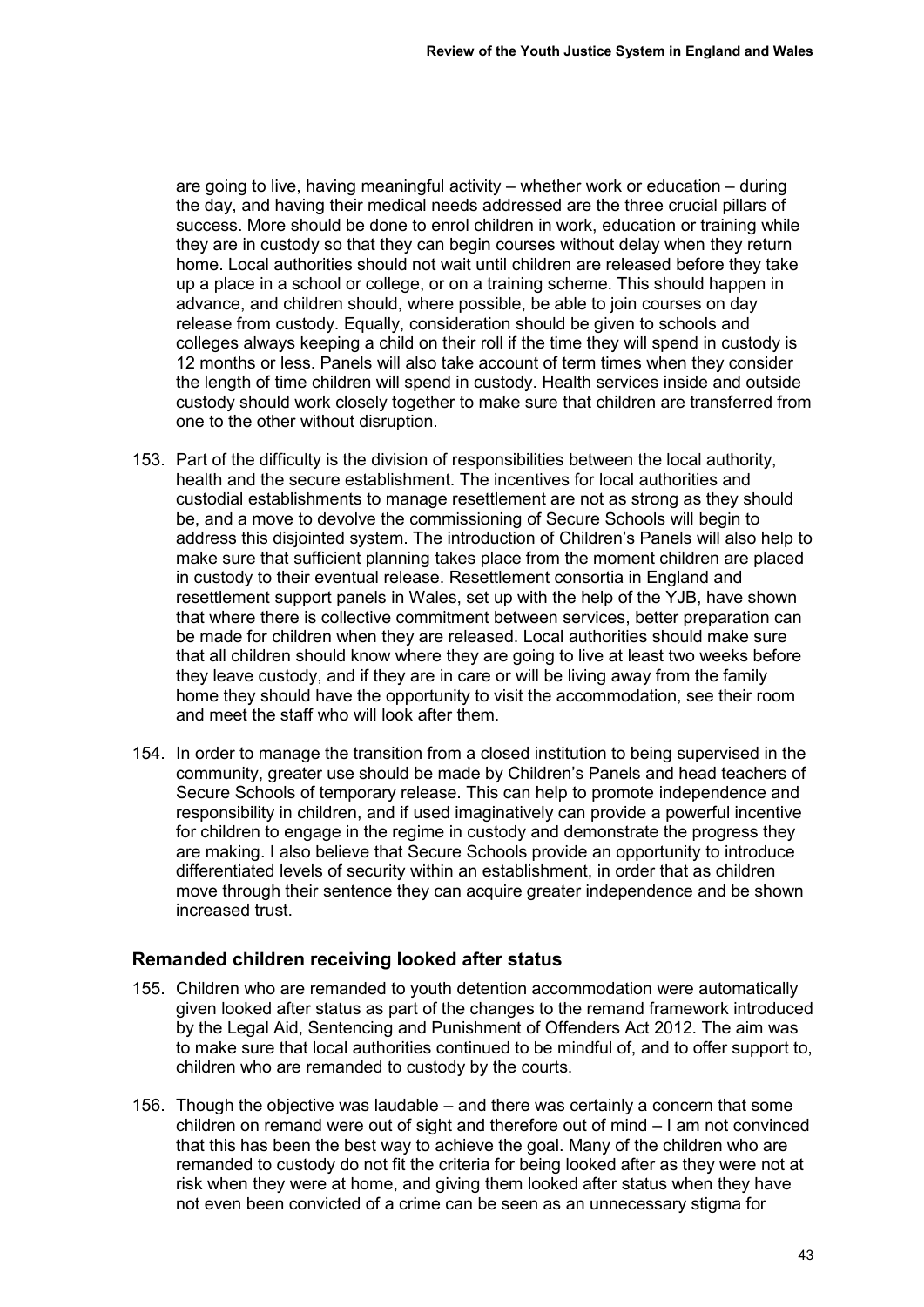families. Most importantly, though, the statutory responsibilities of local authorities in relation to looked after children do not marry well with the way the youth custodial estate operates. Local authorities do not currently have the final say over where children are placed or the quality of provision, and therefore struggle to make sure that looked after children are properly provided for. The introduction of smaller and more local Secure Schools and, in time, the devolution of the budget and commissioning responsibility for youth custody will give local authorities greater control of the provision of custodial services for all children, whether looked after or not.

<span id="page-47-0"></span>157. I therefore propose that the law should be amended so that only children who are already looked after retain this status when they are remanded or sentenced to custody.

## **Inspection of Secure Schools**

- <span id="page-47-1"></span>158. As schools, such establishments in England would be inspected by Ofsted, with support as necessary from the Care Quality Commission, and held to the same standards as alternative provision schools in the community. In Wales, Secure Schools should be inspected by Estyn, with support from the CSSIW and the Healthcare Inspectorate Wales. The inspection framework for schools will need to be adapted to make sure there is proper scrutiny of the safeguarding, security, health and rehabilitation services in Secure Schools.
- 159. Having discussed with many leaders and practitioners during the review the relationships between children in care, residential schools and custodial establishments, I believe the inspectorates should seek to develop a single inspection framework for children living away from home in accommodation commissioned or provided by the state. It is right that these children should be looked after by adults that are all held to account to the same core standards, albeit with additional requirements which are specific to the setting (e.g. security in custody).

## **Conclusion**

160. The changes that are required to transform the nature and effectiveness of the youth custodial estate are significant, but the argument for doing so is strong. If the astonishingly high reoffending rates are to be reduced, mental health problems tackled and the educational attainment of children in custody improved, the government must be prepared to change the entire way it thinks about youth custody. These children have, of course, been locked up because they have committed what are often serious offences and because they are considered a risk to the public, but society must never give up on them. Ultimately, if they are to succeed when they come out, these children must have a custodial estate that gives them what they need to overcome their problems, not what they might deserve.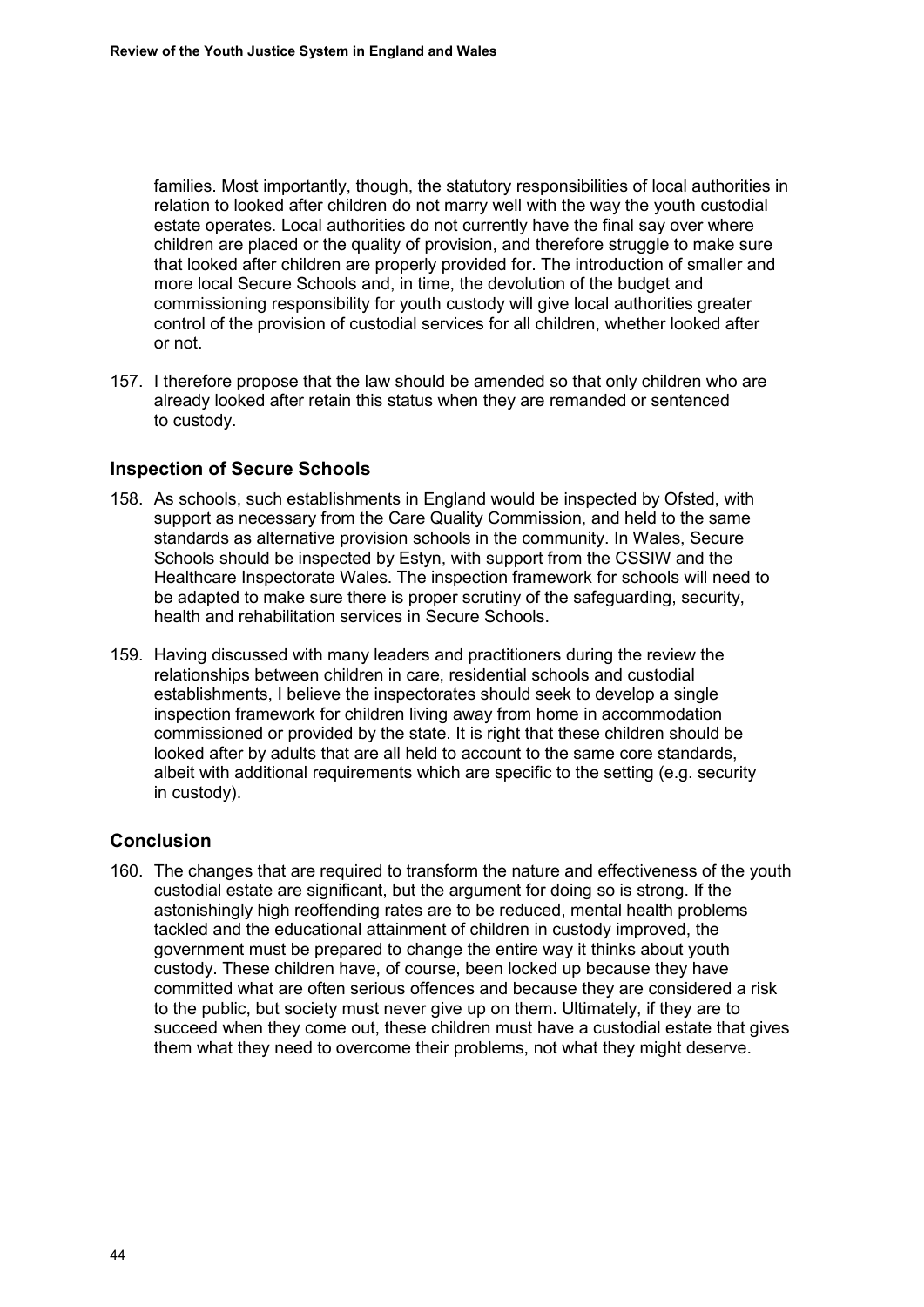# <span id="page-48-0"></span>**Chapter 6 – The role of central government**

#### **The Youth Justice Board**

- 161. The Youth Justice Board for England and Wales (YJB) was established by the Crime and Disorder Act 1998 to provide leadership to the youth justice system. The YJB is an executive non-departmental public body of the Ministry of Justice and performs a number of operational and advisory functions. Its statutory responsibilities include commissioning youth custodial provision, promoting good practice and monitoring and advising ministers on the operation of the youth justice system.
- 162. The 1998 reforms provided leadership to the system, formalised partnership working and ensured an ongoing focus on a previously neglected area of the criminal justice system. The fruits of this approach have been most evident since 2007 when both the number of children entering the youth justice system and the number in custody began the decline which has continued to the present. The YJB deserves much credit for its contribution to this success. The board has always been made up of a highly distinguished group with broad, practical experience of youth justice and wider services for children, and it has played an important role in overseeing the system and advising ministers. As an organisation, the YJB and its staff have played an invaluable part in consistently raising the profile of children and youth justice both across government and within a department that is predominately focused on adults.
- 163. Through the establishment of guidance and national standards, supplemented by mechanisms for monitoring performance and the quality of services, the YJB brought rigour and professionalism to the operation of the nascent YOT model. This was undoubtedly the right approach in the early 2000s, and one which was taken across many public services; but although the YJB has relaxed some of its requirements and expectations on YOTs in recent years, there is a sense from practitioners that the system is now overly centralised, and that their freedom to innovate is constrained. With fewer children in the system, the response to offending can and should be better tailored to local need, and it must be more effectively integrated with other services that are working with the same group of children and their families. It is for this reason that I propose a more devolved youth justice system with local authorities taking on greater responsibilities. The role of the centre in leading the system must change to reflect this new landscape.

## **The challenge for the centre**

164. It is clear that in a more devolved youth justice system there will be a much reduced role for the centre. Local authorities will deliver and oversee more integrated youth offending services, with inspectorates monitoring quality and outcomes. In time the Welsh government and local authorities in England will come together to commission youth custody with the funding devolved from the Ministry of Justice. Nevertheless, in this changed landscape there remain important strategic and operational functions that must be performed by the government.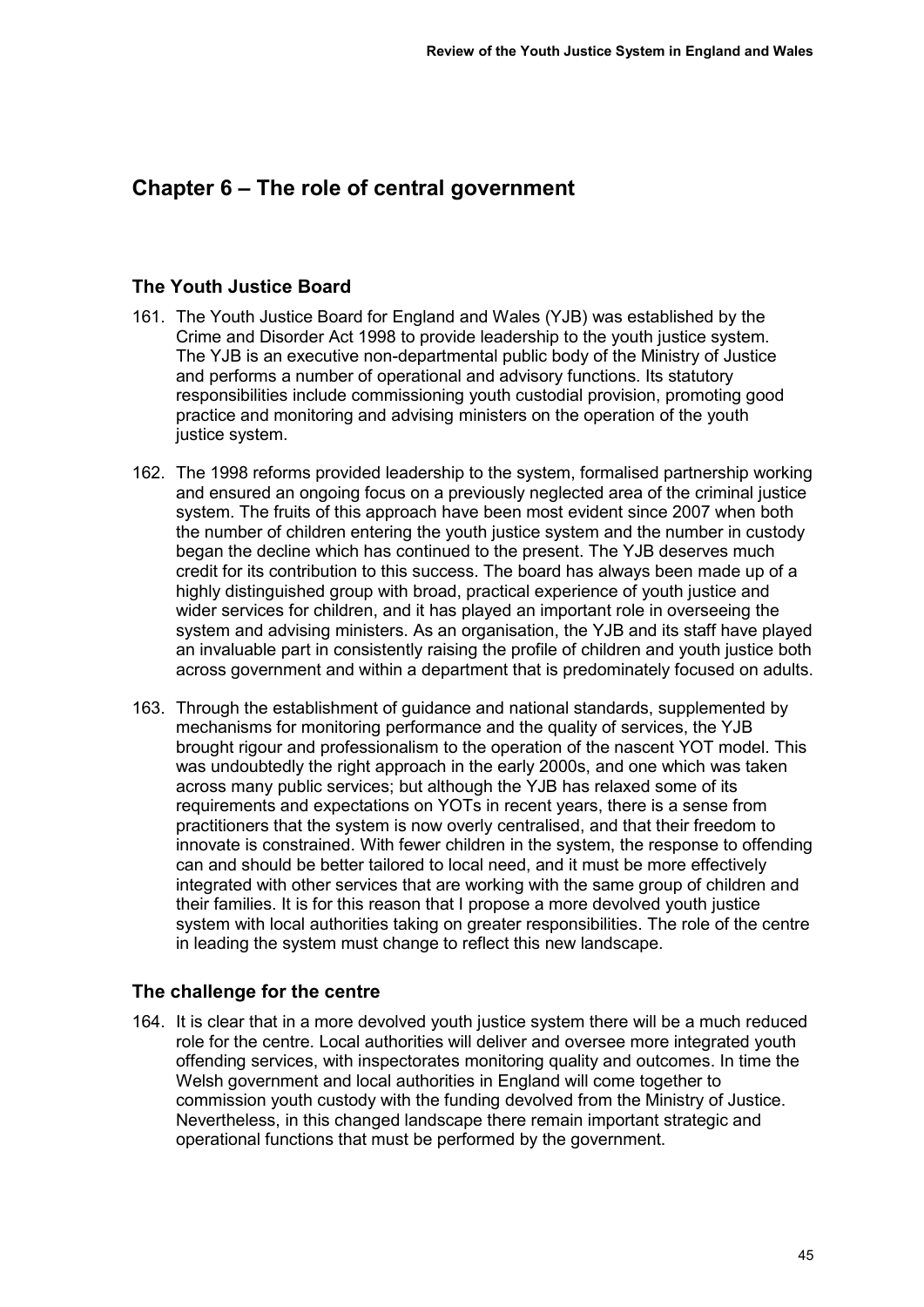- 165. Ministers will continue to set the strategic direction for the youth justice system. This will include establishing the outcomes, success measures and accountability framework for youth justice services, as well as setting minimum standards (rather than an extensive set of national standards) to be met in the delivery of statutory functions. Strong strategic leadership of the system will become more important in a devolved landscape. Ministers will need to have access to high-quality information, data, research and advice in order to establish evidence-based strategy and policy. The UK government will need to work closely with the Welsh government to make sure that youth justice strategy takes proper account of devolved responsibilities in Wales.
- 166. There are also a number of operational functions currently performed by the YJB that the centre will need to continue to undertake in a more devolved system:
	- placement into secure accommodation of children who are remanded or sentenced to custody by the courts and Children's Panels;
	- commissioning and management of escort services for transporting children between courts and custodial establishments;
	- monitoring of youth custodial establishments (in addition to the role performed by the inspectorates) to make sure that children are protected and minimum standards are met; and
	- planning for and guaranteeing sufficient custodial capacity across England and Wales.
- 167. While the centre will not play a direct or day-to-day role in monitoring the performance of local youth offending services, it has a key role to play in promoting a culture of peer improvement so that practitioners seek out effective and innovative practice from each other, and commission support from high-performing services. In the event of significant performance concerns or failing services or establishments, the centre must be able to intervene as it does with failing children's services departments.

## **Establishing an Office of the Youth Justice Commissioner**

- 168. To support a smaller centre in achieving this transformation of the youth justice system, there will need to be clear accountability to ministers. I believe, therefore, that the responsibilities outlined above should be brought within the direct control of ministers, rather than held at arms-length from the government.
- <span id="page-49-0"></span>169. I propose that the functions outlined above should be overseen by the Office of the Youth Justice Commissioner, a specific directorate created within the Ministry of Justice which would replace the YJB and bring together in a single place responsibility for policy and delivery of youth justice. This directorate will be led by the Youth Justice Commissioner who will be appointed by the Secretary of State and will take charge of youth justice strategy, policy and delivery across England and Wales. The Commissioner could be recruited from outside the department in order that he or she brings the relevant experience of working with children, but would be appointed as a civil servant who acts on the delegated authority of ministers, rather than a public appointee who sits at arms' length to ministers and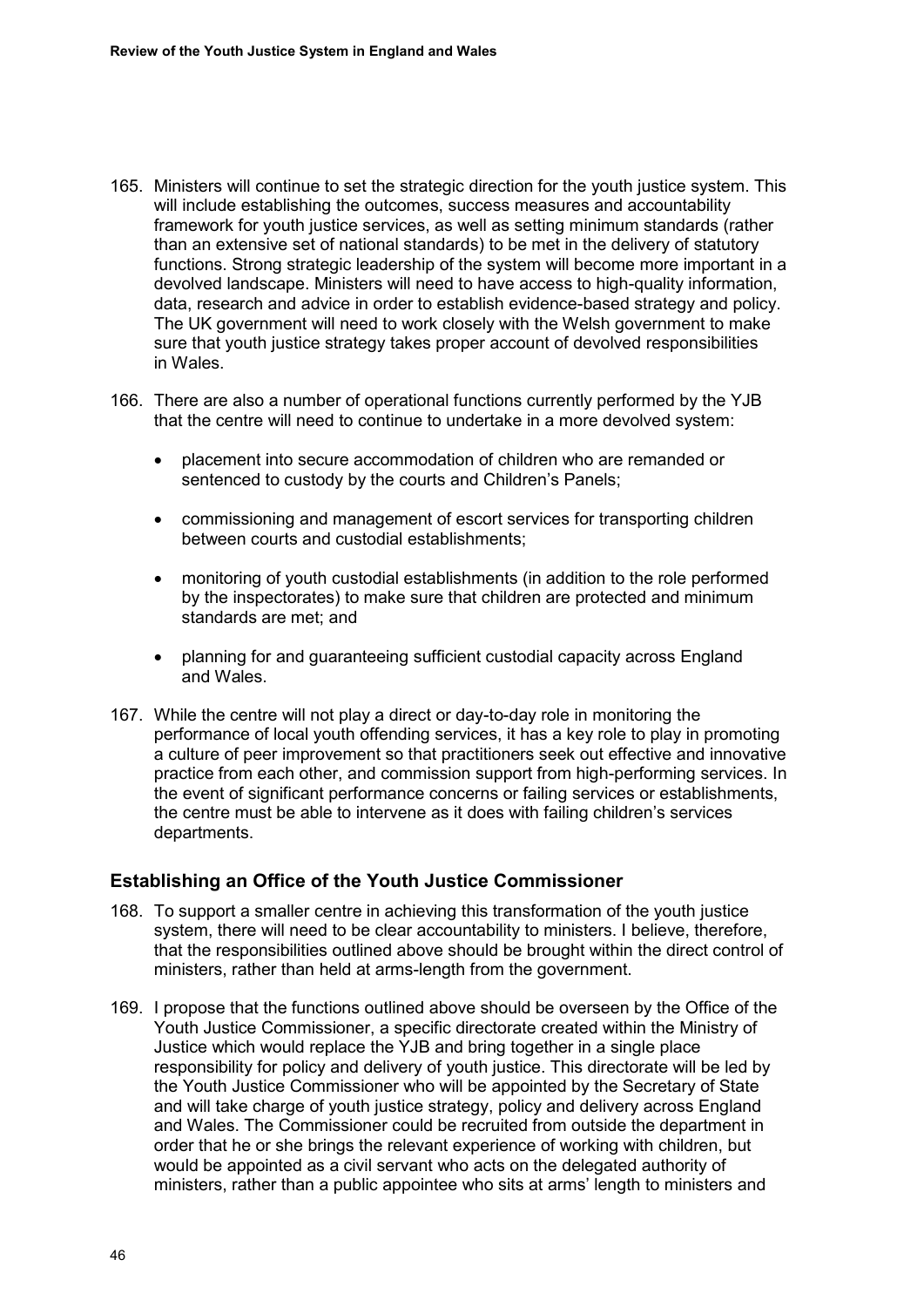would be restricted to performing only the specific functions which are set out in legislation. The responsibilities of the Youth Justice Commissioner will include:

- establishing a process for setting up and overseeing Secure Schools in partnership with the Department for Education and the Welsh government;
- setting minimum standards for youth justice services within local authorities and intervening when things are going wrong;
- working with the Department for Education and Ofsted in England, and the Welsh government and inspectorates in Wales, to set the accountability and inspection framework for local authorities and for Secure Schools;
- developing and overseeing the Children's Panels system; and
- overseeing arrangements for the devolution of the funding and commissioning of youth custody to local partners.
- 170. In the longer term consideration should be given to whether the Office of the Youth Justice Commissioner continues to be based in the Ministry of Justice, or whether in England it should move to the Department for Education which otherwise has policy responsibility for children.

#### **Access to independent advice**

<span id="page-50-0"></span>171. I have been extremely impressed throughout the review by the range and quality of third sector organisations with an interest in youth justice and children's rights. I believe it is vital that the government has access to the advice and expertise of these groups, as well as the views of system leaders and frontline practitioners, in developing strategy and policy and in monitoring the operation of the system. I propose that the Ministry of Justice establishes a new expert committee in order that the government receives independent advice and challenge on its approach to youth justice and the operation of the system across England and Wales.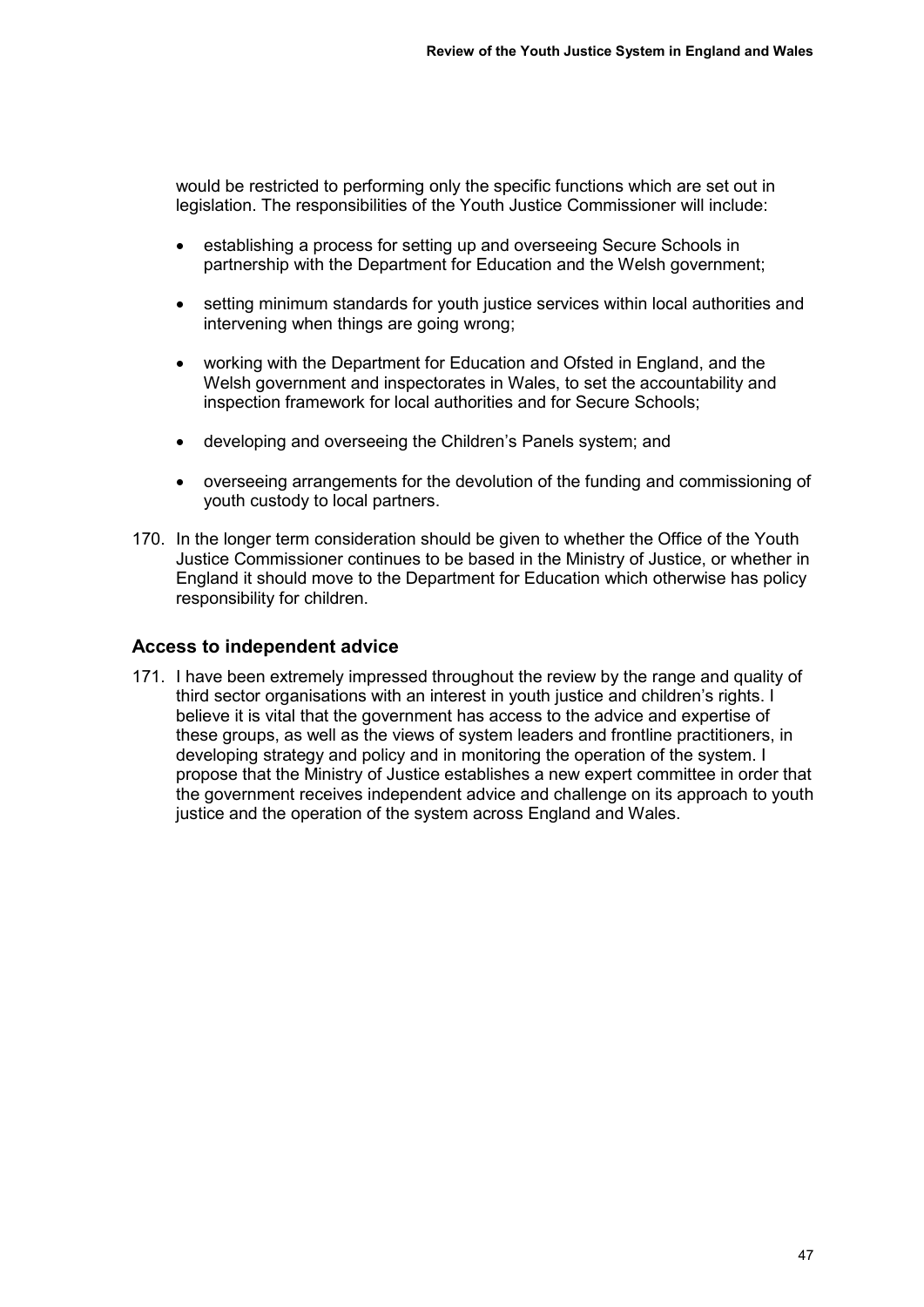# **Chapter 7 – A new youth justice system**

- 172. This report outlines the changes that need to be made if youth justice in England and Wales is to be transformed. I have described a new system in which young people are treated as children first and offenders second, and in which they are held to account for their offending, but with an understanding that the most effective way to achieve change will often be by improving their education, their health, their welfare, and by helping them to draw on their own strengths and resources.
- 173. In this reformed system there will be widespread recognition from the police and the courts that youth offending should be dealt with at the lowest possible level, avoiding the unnecessary escalation that will bring children further into the system and damage their life prospects. Given the characteristics of so many children who find themselves in trouble, a simple justice response to their offending will not be sufficient. Local authorities will have the freedom to use their resources more flexibly and will look to new ways of operating. Youth offending services will become better integrated with children's services, and the welfare needs of children who offend will be addressed as part of a coordinated response led by the local authority, but with committed support from the police, health, education, social care and probation. Children and young people's mental health services will operate with greater flexibility and ambition so that the most vulnerable children from chaotic families get access to the help that they need. Local authorities will become highly discerning commissioners of care homes, where staff are well trained to understand and manage children's behaviour and where looked after children will not be criminalised for trivial offences. When children are arrested they will be dealt with quickly and sensitively by the police and, with committed local authority support, only those charged with the most serious offences will be kept in police cells or remanded in custody.
- 174. Whenever possible children will be diverted away from the formal youth justice system, and offered support in the community, but for more serious crimes, where children have admitted the offence or been found guilty by the courts, children will appear before Children's Panels. Panels will take time to understand the nature and causes of the child's offending and will then create a Plan to help the child to change. Plans will hold the child to account for his or her behaviour and make a number of demands of the offender in line with sentencing guidelines. They will also make requirements on parents or carers, local authorities (including social care and housing), health services and schools. These Plans will be regularly reviewed when necessary to make sure that the child and everyone else involved with the Plan is fulfilling their part of the agreement. Plans will be adjusted where things are working well, or if they are going wrong. Children who would previously have spent short and disruptive periods in custody will now be managed robustly in the community. There will be an expectation that children will be busy during the day – attending school, college or work.
- 175. The needs of victims will be at the heart of the youth justice system and wherever possible a restorative approach will be used so that they can have the assurance that the child understands the effect of his or her behaviour and, as much as possible, puts things right.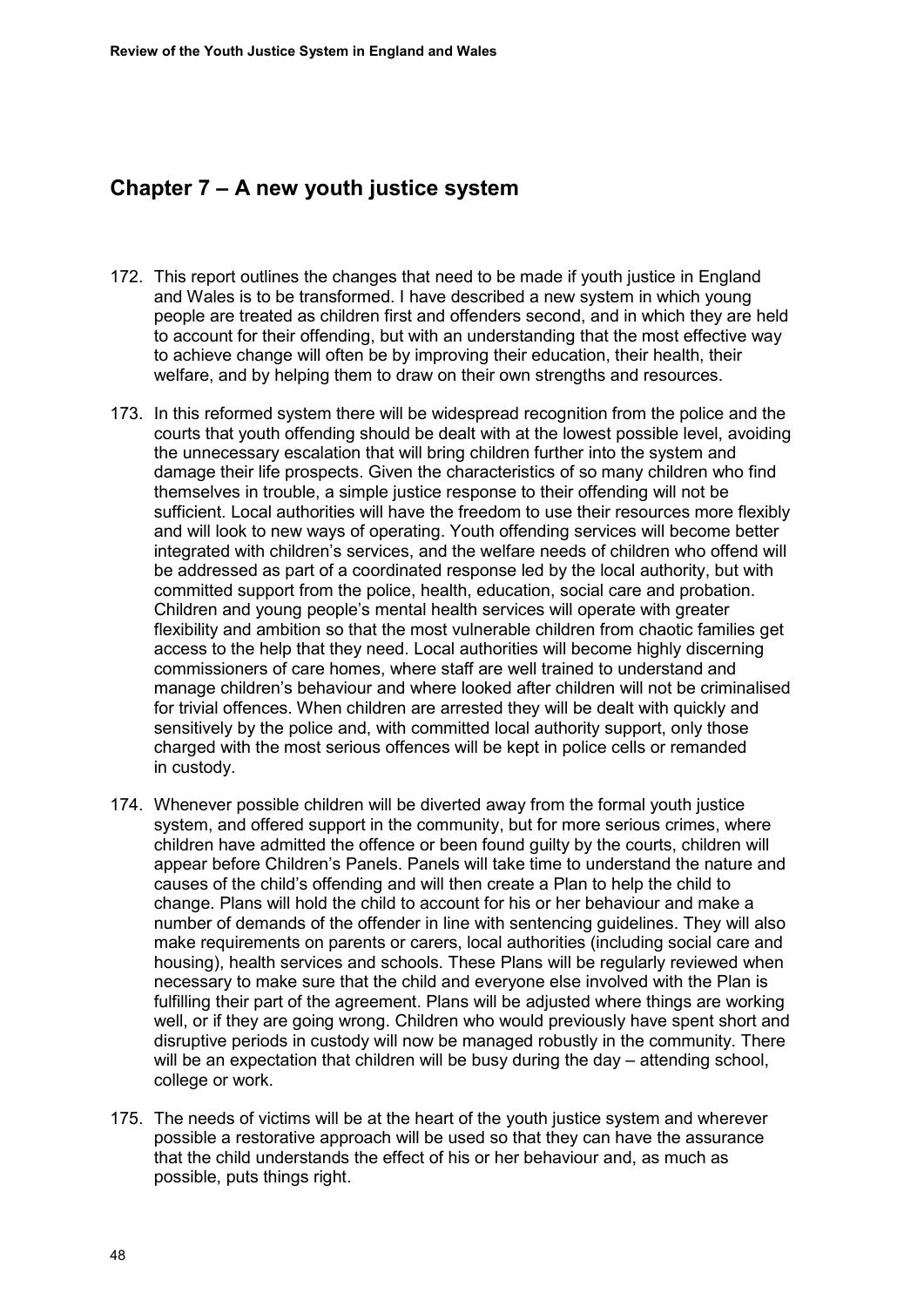- 176. For the most serious offences, the Panel will send the child to custody in a Secure School. These new institutions will ultimately be commissioned and funded locally. They will give the child a bespoke and intensive programme of study and support in a therapeutic and well-ordered environment. Secure Schools will tackle the root causes of the child's offending, including their behaviour, their mental health and their educational attainment. The Panel will continue to review the child's progress in the Secure School working closely with the head teacher and, where the child is doing well and is safe, will be able to permit the child to attend work, school or college placements outside the institution. The Panel will also be able to recommend early release for children who have engaged particularly well. Where children have not made sufficient progress, the Panel may require the child to stay at the Secure School until the end of their term. Secure Schools will be run by head teachers with the same freedoms to set the culture and recruit and train staff that they would have in mainstream schools. Children will be nearer to home, and Secure Schools will therefore be able to work with parents and local schools, colleges, housing and social care to make sure that the child can be seamlessly and effectively reintegrated back into the community.
- 177. Children will of course make mistakes as they grow up, and a few will go on to commit crimes. Some offences will be extremely serious and cause untold harm to victims and their families, and the perpetrators will rightly receive lengthy custodial sentences, but most of these offenders will eventually come out and re-join their communities. When they do so, it must be as reformed individuals who have changed their behaviour, are healthier and are able to retake their place as productive members of society.
- 178. It is only through the integrated, seamless and coordinated response that I have attempted to describe in this review, that the government and local partners can prevent more people becoming victims of crime, reduce the stubbornly high reoffending rates and give children who offend the help that they need to change.
- 179. Our aim should be to create a 21st century system that moves away from justice with some welfare, to a welfare system with justice.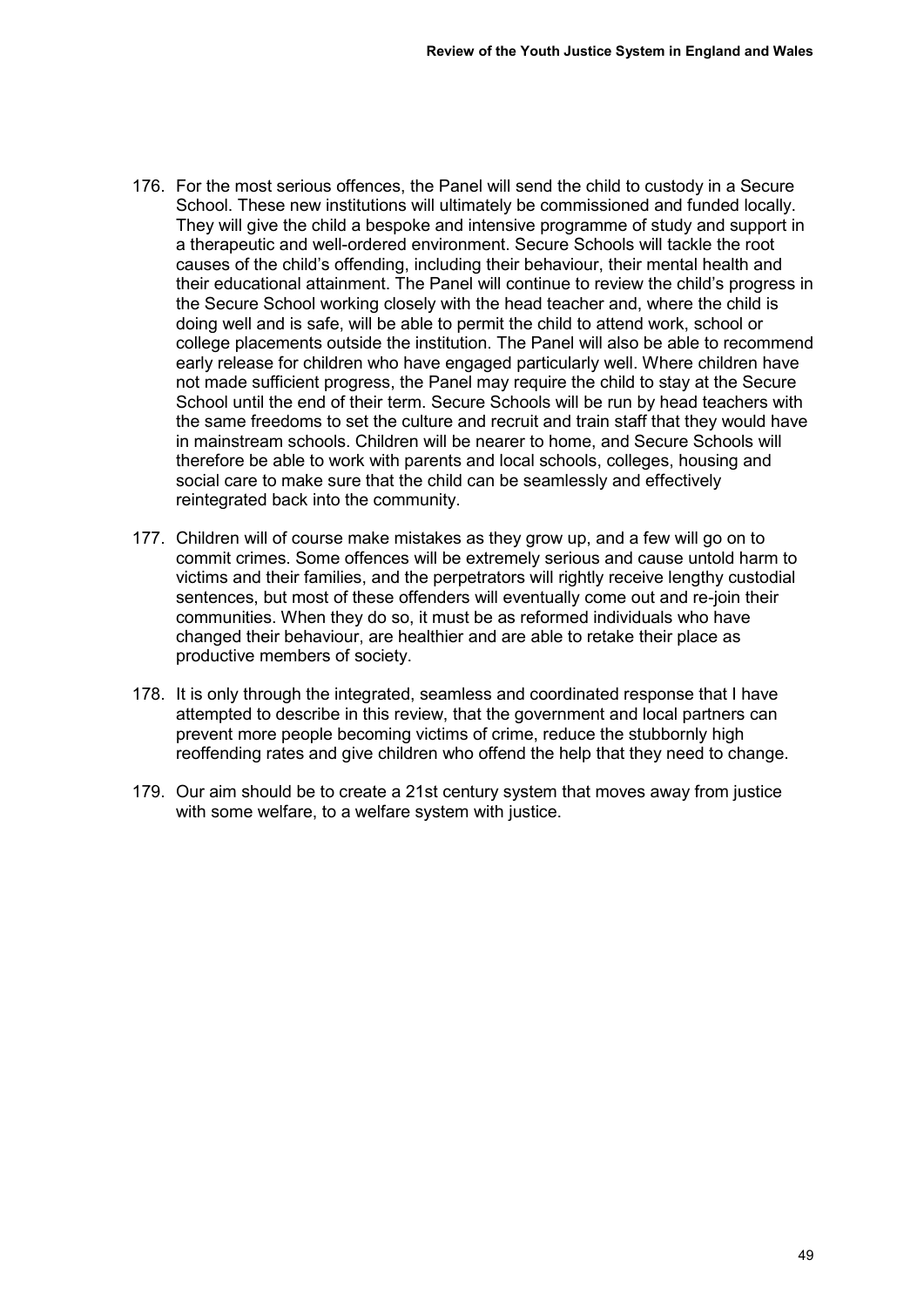# **Annex A – List of main recommendations**

This report makes a number of recommendations for the UK and Welsh governments, inspectorates, local authorities and other bodies and services. The UK government is urged to consider and act upon all the recommendations in the report.

The list below sets out the main recommendations included in each chapter. It should be noted that this list does not contain all of the recommendations in the report.

#### **Chapter 2 – A more devolved youth justice system**

- 1. Health commissioners and providers in England and Wales should seize the opportunity presented by additional investment in children and young people's mental health services to rethink the way that mental health support is provided to children who are at risk and who currently do not get the access they need or deserve. (Paragraph [27\)](#page-12-0)
- 2. The government should legislate to remove the requirement for local authorities to establish a youth offending team (YOT). The statutory duties which apply to YOTs should be transferred to local authorities, where appropriate, and the existing duties on the police, probation, education and health services to cooperate with youth offending services should remain. (Paragraph [37\)](#page-15-0)
- 3. The Ministry of Justice should roll the money that it contributes to YOTs into the English local government finance system, and into the funding which the Welsh government provides to local authorities in Wales, and remove the ring-fence requiring that this is narrowly spent on youth justice services. (Paragraph [39\)](#page-16-0)
- 4. The Ministry of Justice should halt the centre's role in routine performance management of youth offending services, and remove the requirement for local authorities to produce an annual youth justice plan. (Paragraph [43\)](#page-17-0)
- 5. The Ministry of Justice should give further consideration to whether local authorities should be able to use their own assessment systems, rather than use systems prescribed by the centre, while making sure that central government continues to have access to the data it needs. (Paragraph [44\)](#page-17-1)
- 6. Local authority youth offending services in England should be inspected by Ofsted as part of the inspection of children's services. Similarly, youth offending services in Wales should be inspected by Estyn and the Care and Social Services Inspectorate Wales (CSSIW). (Paragraph [46\)](#page-17-2)
- 7. When local partners have developed the required capability, the Ministry of Justice should devolve the money it spends on custodial places to local areas, regions or the Welsh government in order that they can assume responsibility for commissioning their own secure provision. (Paragraph [52\)](#page-19-0)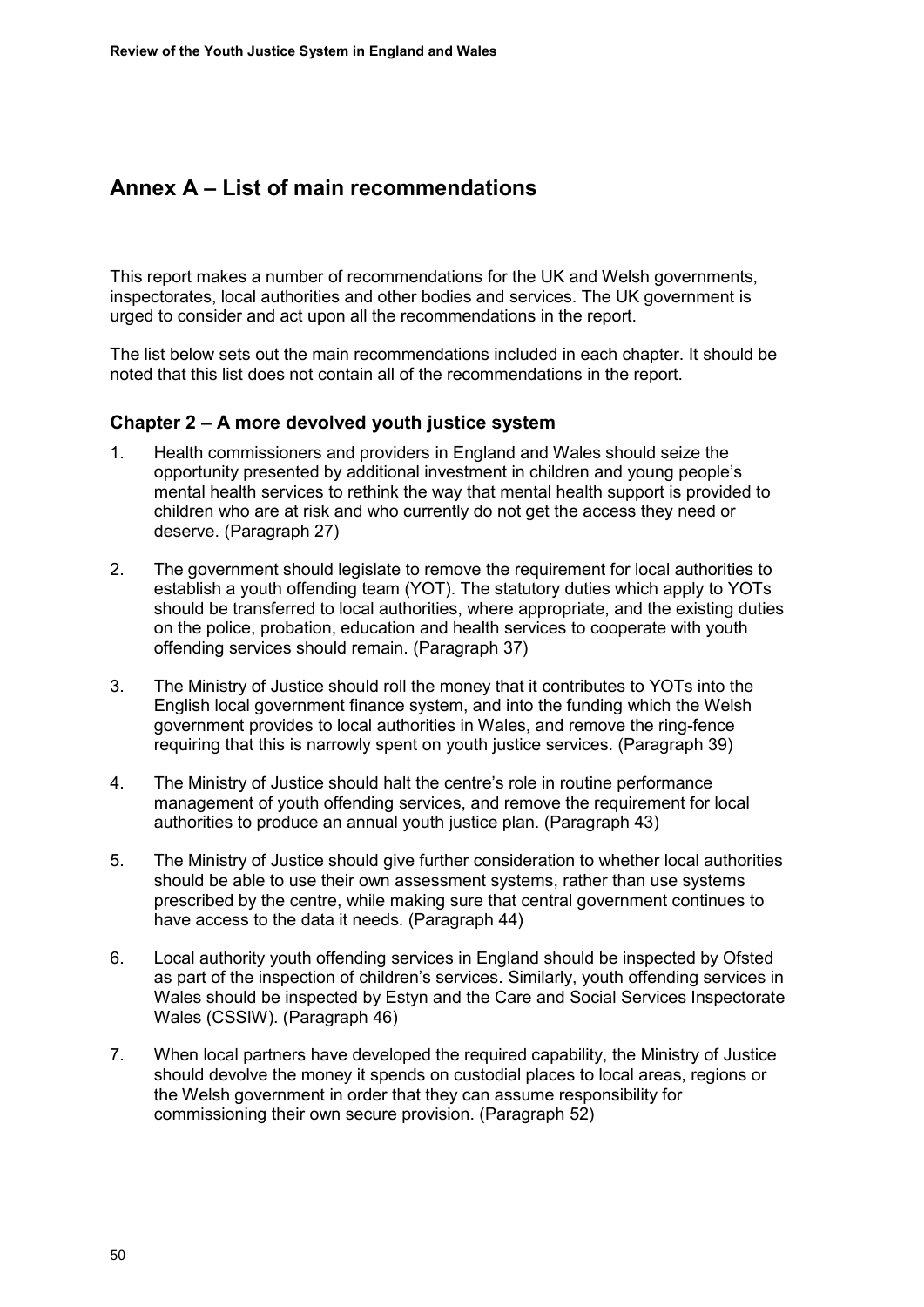## **Chapter 3 – Coming into contact with the youth justice system**

- 8. All local authorities, police forces and health services should jointly operate diversion schemes for children who offend, incorporating the principles set out in paragraph [59.](#page-21-0) (Paragraph [59\)](#page-21-0)
- 9. Children should not be held in police custody for longer than six hours unless, owing to the seriousness and complexity of the case, an inspector authorises extending the period of detention and clear reasons are provided. In addition, the Home Office should re-examine the statutory review times for detained children with a view to reducing these to three hours. (Paragraph [62\)](#page-22-0)
- 10. Further work should be undertaken by the Home Office, local authorities, the police, the Ministry of Justice, the Department for Education and the Welsh government to agree a complete set of mandatory national standards for appropriate adult schemes against which inspections should be conducted. These standards should cover those matters set out in paragraph [67.](#page-24-0) (Paragraph [67\)](#page-24-0)
- 11. Ofsted, the CSSIW and Her Majesty's Inspectorate of Constabulary should consider the most appropriate approach to inspection of appropriate adult services and develop a framework which takes account of the roles of the local authority in commissioning the service, and both the police and the local authority in operating the scheme. (Paragraph [68\)](#page-24-1)
- 12. Children should not be required to make a decision about seeing a solicitor at interview. There should be a presumption that a solicitor is called and legal advice is provided, unless the child expressly asks not to. (Paragraph [69\)](#page-24-2)
- 13. There should be a presumption of releasing a child and organising a voluntary attendance interview or bail with a pre-arranged interview time if a solicitor cannot attend within two hours of a child being arrested. (Paragraphs [69\)](#page-24-2)
- 14. The College of Policing should introduce mandatory child-specific training for all custody sergeants. (Paragraph [70\)](#page-25-0)
- 15. In order that the particular needs of girls are met while they are in police custody, any girl aged under 18 who is arrested should be allocated a named female officer who is responsible for her welfare. (Paragraph [71\)](#page-25-1)
- 16. The police, CPS, local authorities and health services should establish local protocols in order that all charging decisions take account of health screening assessments conducted in police custody or as a result of the offence, and any relevant information on the child that the local authority holds. (Paragraph [74\)](#page-26-0)
- 17. All local authorities should make sure that care home staff are properly trained to resolve minor incidents without recourse to the police, and protocols should be established with police forces to agree a proportionate approach to offending in care homes. (Paragraph [77\)](#page-27-0)
- 18. The Home Office, the Department for Education, the Welsh government and the National Police Chief's Council should work together to make sure that police officers are able to apply their full discretion in responding to incidents and offences in children's homes, and that there is a presumption of no formal criminal justice action being taken unless it is so serious that this is absolutely necessary. This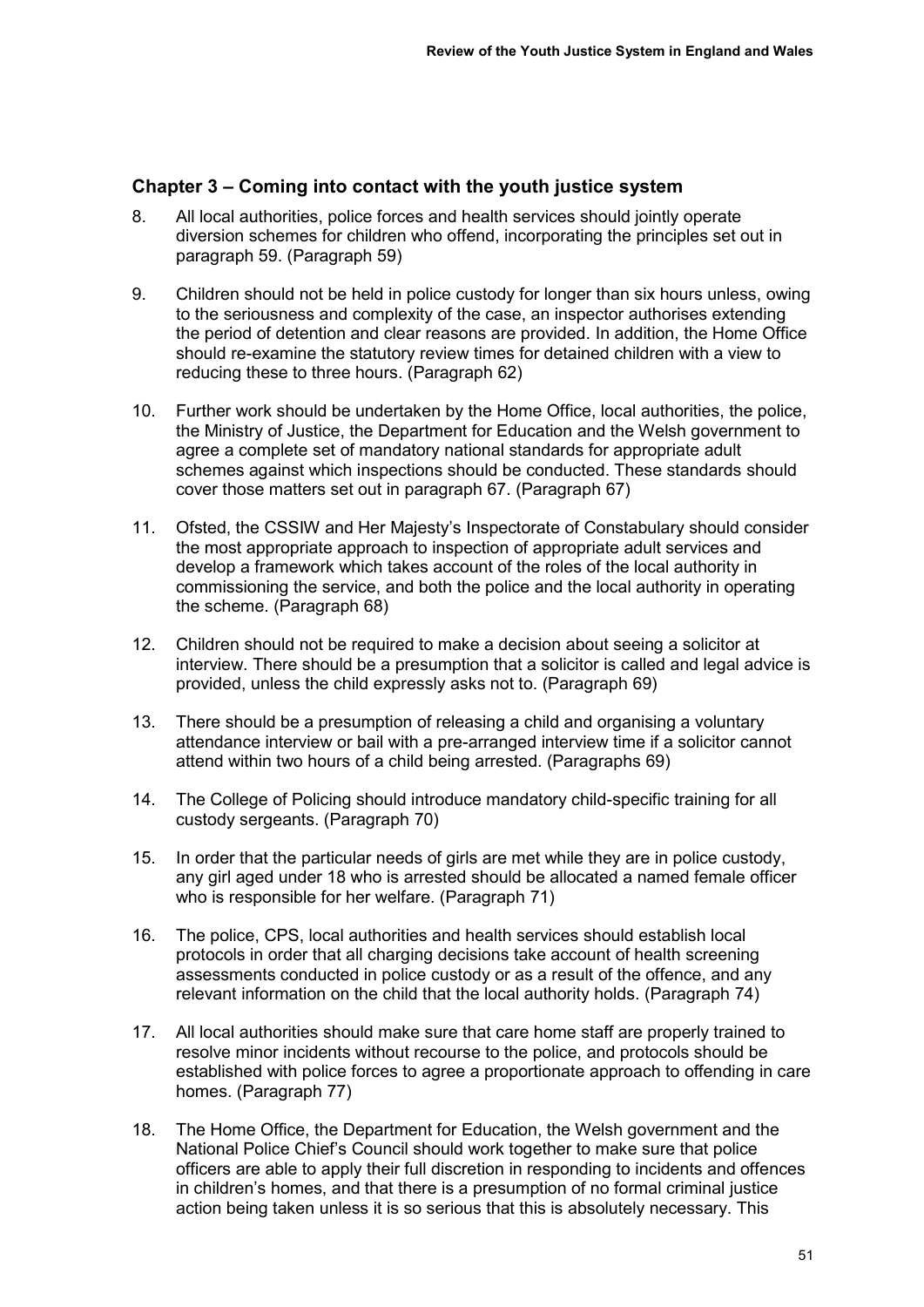should include consideration of adopting the schools protocol in relation to minor offences committed in children's homes. (Paragraph [81\)](#page-28-0)

- 19. The Ministry of Justice and the Home Office should develop a distinct approach to how childhood offending is treated by the criminal records system. (Paragraph [85\)](#page-28-1) This should include:
	- consideration of distinguishing between under-15s and 15-17 year olds in terms of the retention and disclosure implications of offending; (Paragraph [86\)](#page-29-0)
	- further reductions in the periods before which childhood convictions become spent; (Paragraph [87\)](#page-29-1)
	- all childhood offending (with the exception of the most serious offences) becoming non-disclosable after a period of time; (Paragraph [88\)](#page-29-2) and
	- the circumstances in which police intelligence on childhood conduct can be disclosed being further restricted. The Home Office should consider the introduction of a presumption that police intelligence dating from childhood should not be disclosed except in exceptional circumstances. (Paragraph [89\)](#page-29-3)

## **Chapter 4 – Children in court**

- 20. The judiciary should consider further what can be done to prioritise cases involving children and to make sure that they are not kept waiting at court unnecessarily. (Paragraph [101\)](#page-33-0)
- 21. Court summons should make clear that both parents are expected to attend court hearings unless there are specific reasons in relation to the child's welfare why they should not, and looked after children should always be accompanied by their carer or social worker. (Paragraph [102\)](#page-33-1)
- 22. The Ministry of Justice should review the fee structure of cases heard in the Youth Court in order to raise their status and improve the quality of legal representation for children. When this is complete the Bar Standards Board and the Solicitors Regulation Authority should introduce mandatory training for all lawyers appearing in the Youth Court. (Paragraph [104\)](#page-34-0)
- 23. The Ministry of Justice should consider introducing a presumption that all cases involving children should be heard in the Youth Court, with suitably qualified judges being brought in to oversee the most complex or serious cases in suitably modified proceedings. (Paragraph [105\)](#page-34-1)
- 24. The Ministry of Justice should consider whether the law on youth reporting restrictions should be amended to provide for them to apply automatically in the Crown Court, to children involved in criminal investigations and for the lifetime of young defendants. (Paragraph [107\)](#page-35-0)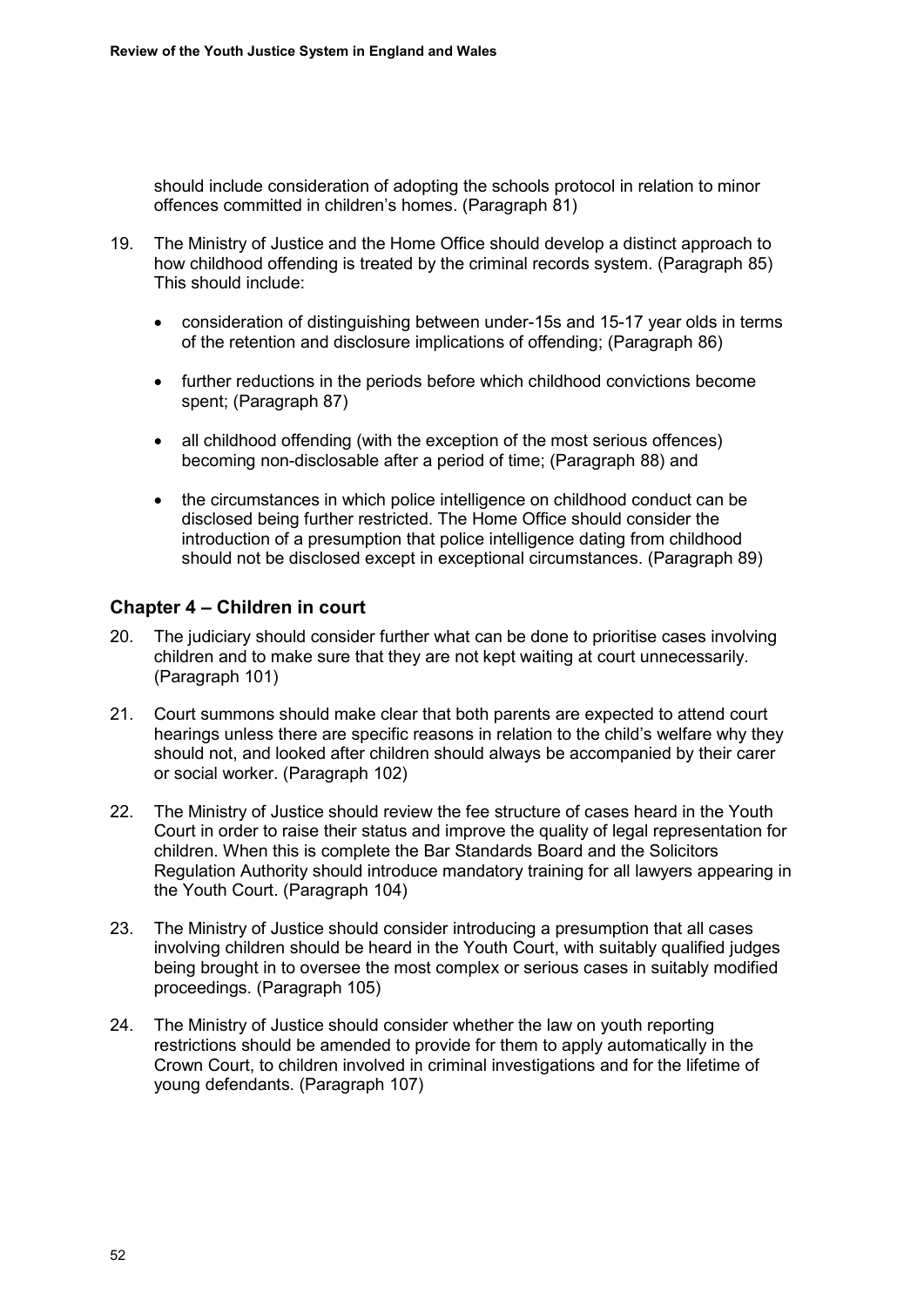- 25. The government should introduce a new system of Children's Panels (paragraph [98\)](#page-32-0) which includes provision for:
	- children being referred to a Panel when they plead guilty to a charge or have been found guilty in the Youth Court, or have been given a sentence of less than two years in custody by the Crown Court; (paragraph [109\)](#page-35-1)
	- the Panel being made up of three specifically trained magistrates; (paragraph [110\)](#page-35-2)
	- Panels being attended by the child, his or her parents or carers, lawyer and keyworker from the local authority, and any other professionals that the Panel may require including from education, health and social care; (paragraph [110\)](#page-35-2)
	- the Panel investigating the causes of the child's behaviour, including any health, welfare and education issues, and putting in place a rigorous Plan that will tackle the factors associated with the offending and give victims and communities assurance that the behaviour is being addressed; (paragraph [111\)](#page-36-0)
	- Plans placing expectations on parents or carers, social care, housing, health and education services, with all parties – the child included – being held robustly to account for their contribution to its success; (paragraph [112\)](#page-36-1)
	- Plans including a period of time in custody where appropriate for the most serious offences; (paragraph [112\)](#page-36-1)
	- Plans including a process for regular reviews of the case by the Panel with the opportunity to change the terms of the Plan depending on its success; (paragraph [113\)](#page-36-2) and
	- Plans being published with names and any other means of identifying the child removed – so that the process is open and transparent. (Paragraph [111\)](#page-36-0)
- 26. The Government should remove or substantially restrict the availability of short custodial sentences. The minimum amount of time that a child should spend in detention is six months (equivalent to the current 12-month Detention and Training Order). The only exception to this should be those few offences for which Parliament has established mandatory minimum terms. (Paragraph [117\)](#page-37-0)
- 27. Children aged under 16 should only be given a Plan with a custodial element in exceptional circumstances, and usually where they pose a significant risk to the public. (Paragraph [117\)](#page-37-0)
- 28. There should be close monitoring by the government of such a change to make sure that children who would previously have received a short custodial sentence are not instead sent to custody for longer periods of time. (Paragraph [119\)](#page-38-0)
- 29. The Ministry of Justice should consider whether further changes could be made to the conditions for a remand to youth detention accommodation to make sure that custody is always used as a last resort. (Paragraph [122\)](#page-38-1)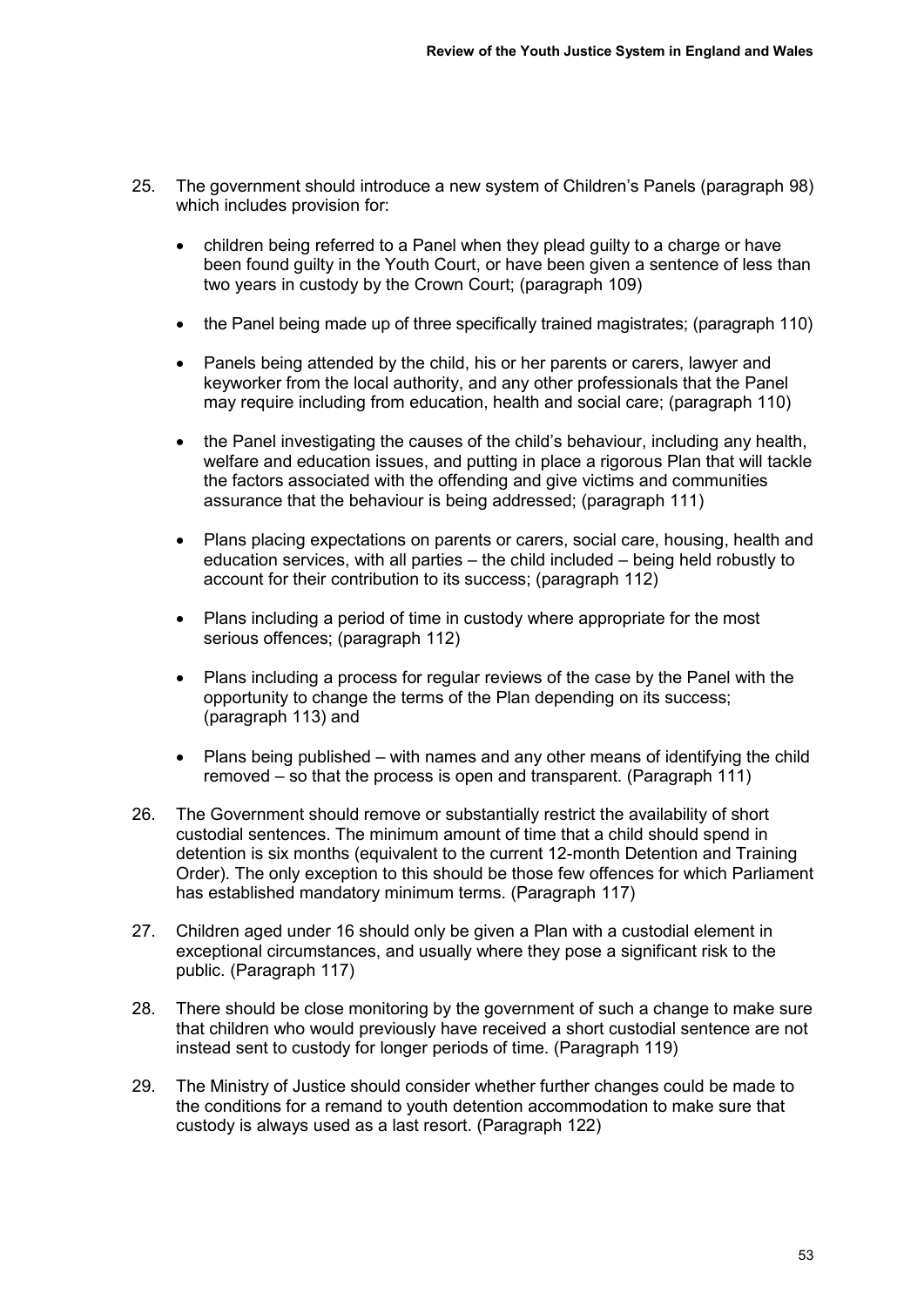## **Chapter 5 – Secure Schools**

- 30. The Ministry of Justice, the Department for Education and the Welsh government should work together to create Secure Schools in England and Wales which:
	- are created within schools legislation, and set up, run, governed and inspected as schools. In England they should be commissioned in a similar way to alternative provision free schools; (paragraph [141\)](#page-43-0)
	- accommodate up to 60-70 children and are located in the regions that they serve; (paragraph [141\)](#page-43-0)
	- provide head teachers with the autonomy and flexibility to recruit and train their own staff, to commission vital support services (including a stronger role in commissioning health services such as mental health and speech therapy), to establish the approach to managing behaviour and rewarding success and, as a result, to create a productive and therapeutic culture which will raise attainment, improve behaviour and promote rehabilitation; (paragraph [142\)](#page-43-1)
	- provide children with a bespoke package of support and an education that will address their difficulties and their offending behaviour, as well as giving them the skills, knowledge and qualifications that will help them to succeed when they are released;
	- deliver an improved and better integrated health offer; (paragraph [143\)](#page-43-2)
	- put behaviour management in the hands of skilful, well trained education, health and welfare support workers. (Paragraph [144\)](#page-43-3)
- 31. Local authorities should always aim to retain the same social worker during a child's time in custody. (Paragraph [151\)](#page-45-0)
- 32. Local authorities should make sure that all children should know where they are going to live at least two weeks before they leave custody, and if they are in care or will be living away from the family home they should have the opportunity to visit the accommodation, see their room and meet the staff who will look after them. (Paragraph [153\)](#page-46-0)
- 33. The law should be amended so that only children who are already looked after retain this status when they are remanded or sentenced to custody. (Paragraph [157\)](#page-47-0)
- 34. Secure Schools in England should be inspected by Ofsted, with support as necessary from the Care Quality Commission, and held to the same standards as alternative provision schools in the community. In Wales, Secure Schools should be inspected by Estyn, with support from the CSSIW and the Healthcare Inspectorate Wales. (Paragraph [158\)](#page-47-1)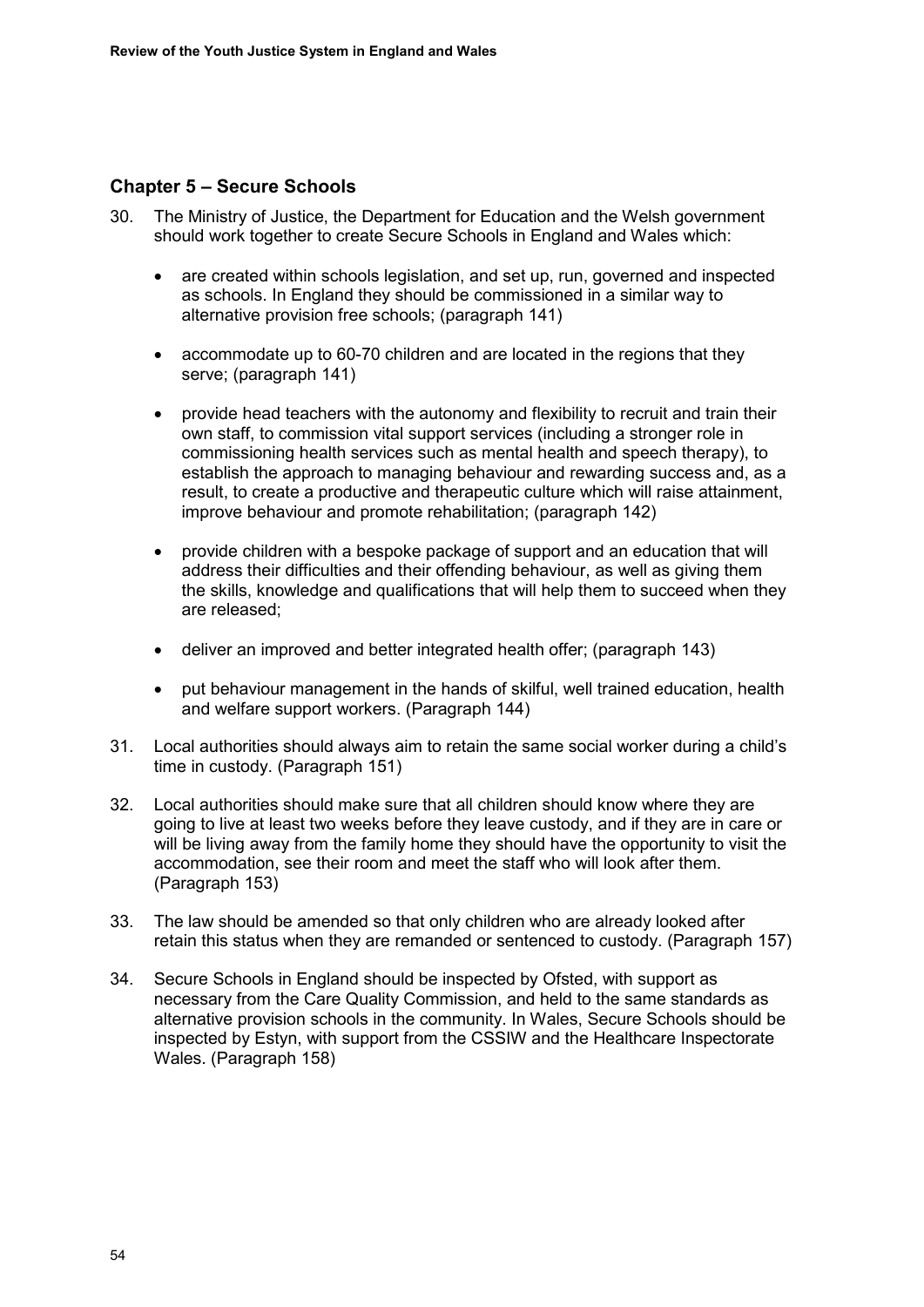#### **Chapter 6 – The role of central government**

- 35. The Ministry of Justice should create an Office of the Youth Justice Commissioner, a specific directorate within the department which replaces the Youth Justice Board for England and Wales (YJB) and brings together in a single place responsibility for policy and delivery of youth justice. The Youth Justice Commissioner would have the responsibilities set out in paragraph [169.](#page-49-0) (Paragraph [169\)](#page-49-0)
- 36. The Ministry of Justice should establish a new expert committee in order that the government receives independent advice and challenge on its approach to youth justice and the operation of the system across England and Wales. (Paragraph [171\)](#page-50-0)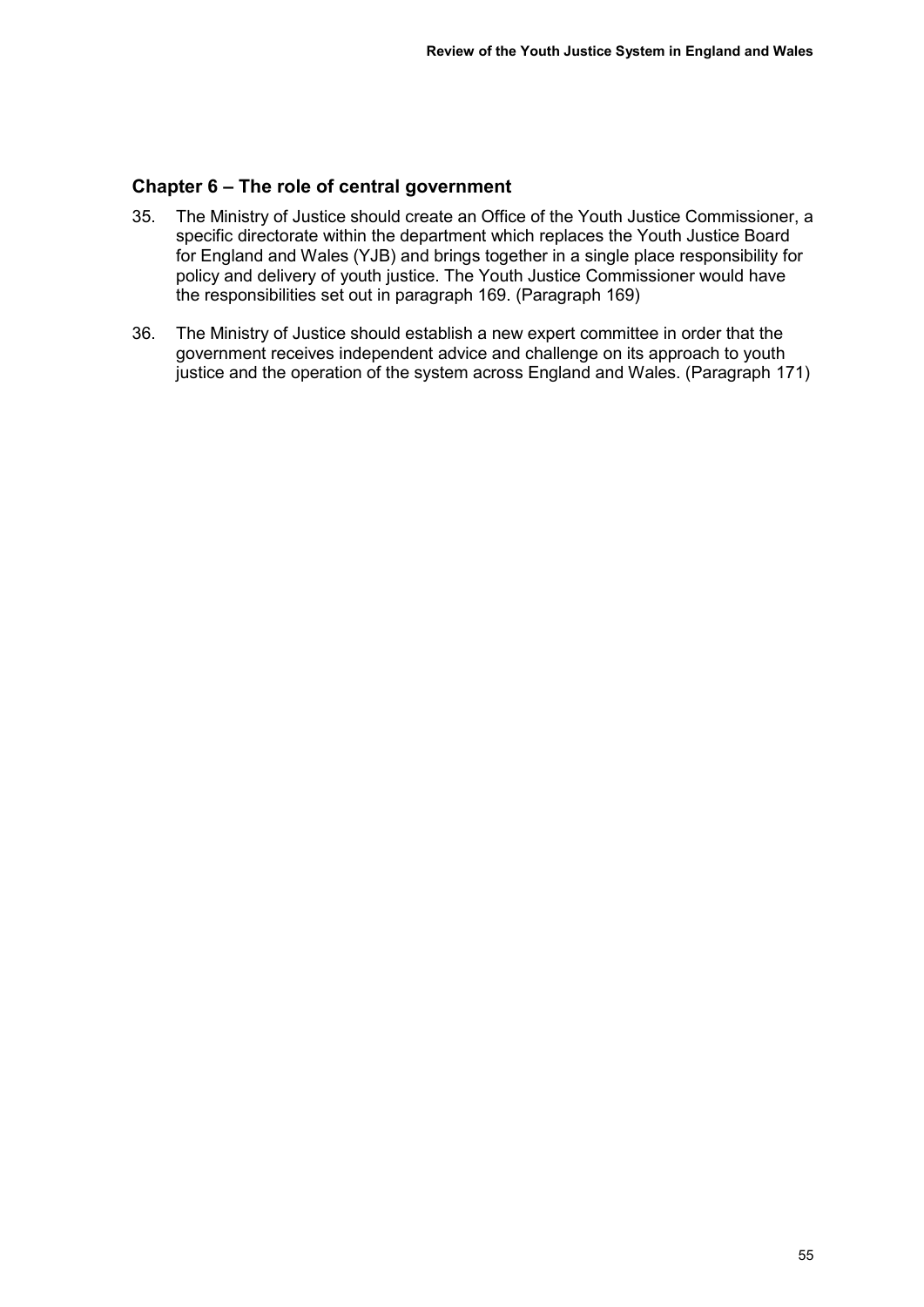# **Acknowledgements**

I am hugely grateful to the very many people who have contributed to this review, and for all the time they have been prepared to give to my team and I. My greatest thanks go to governors, directors, managers and staff from across the secure estate, and youth offending team and local authority leaders and staff whom I have met all over the UK. In particular I would like to thank Mary Gibson from Wandsworth, Ben Byrne from Surrey, Stewart Carlton from Lincolnshire, Gill Eshelby from County Durham, Chris Spencer from Harrow, Nigel Richardson from Leeds, Martin Pratt from Camden, Gareth Jones from the Association of YOT Managers, Alan Wood formerly of Hackney and Natalie Atkinson from Lambeth, Graham Robb from the Campus Educational Trust, Steve Harte from Edinburgh City Council, Robert Marshall and David Cottrell from the Scottish Government, and Malcolm Schaffer from Scottish Children's Reporter Administration and Michael Heaney from the Northern Ireland Department of Justice. I am especially grateful to all the children I have met during the review who have shared their experiences with me.

In addition I would like to thank all the third sector organisations that have given so much information and advice to the review, including Juliet Lyon from the Prison Reform Trust, Penelope Gibbs from the Standing Committee for Youth Justice, Richard White and Chris Stanley from the Michael Seiff Foundation, Baillie Aaron from Spark Inside, Frances Crook from the Howard League for Penal Reform, Rose Dowling and the young people from Leaders Unlocked, Nick Corrigan from Media Academy Cardiff, David McGuire from the Diagrama Foundation, Chris Bath from the National Appropriate Adult Network, Chris Stacey from Unlock, Frances Lawrence, and Simon Vivian prison visitor at HMP Isis.

Further thanks goes to Dominic Goble JP, James Scobie QC, Catherine Oborne, Russell Fraser, HH Judge David Fletcher, District Judge Emma Arbuthnot, Frances Searle, Kate Aubrey-Johnson from Just For Kids Law, the family of Alfie Stone, Tim Bateman from the Office of the Children's Commissioner, Lord Carlile CBE QC, Lord Ramsbotham GCB CBE, Seamus Oates of TBAP, John D'Abbro of the New Rush Hall group, Roy Sefa-Attakora, Chief Constable Olivia Pinkney, Caroline Adams from Sussex police, and Sir Martin Narey. I am also grateful to the Rt. Hon. Sir Brian Leveson, the President of the Queen's Bench Division, and to the Hon. Mr Justice William Davis.

I am also grateful to NHS England, the Crown Prosecution Service, the Public Defender Service, to officials in the Department for Education and the Welsh government, to the Office of the Police and Crime Commissioner for Greater Manchester and the Mayor's Office for Policing and Crime in London, and to Ofsted, HM Inspectorate of Prisons and HM Inspectorate of Probation for their contributions to the review.

Thank you especially to all the staff at the Youth Justice Board for England and Wales, and in particular Karl Mittelstadt, Dusty Kennedy, Lin Hinnigan and Lord McNally.

I have been extremely lucky to have been supported by the outstanding Youth Justice Policy team at the Ministry of Justice, and in particular I am hugely grateful to my brilliant team Jonathan Childs, Amy Taylor, Loretta D'Costa, Meena Bhatti and Sunil Patel.